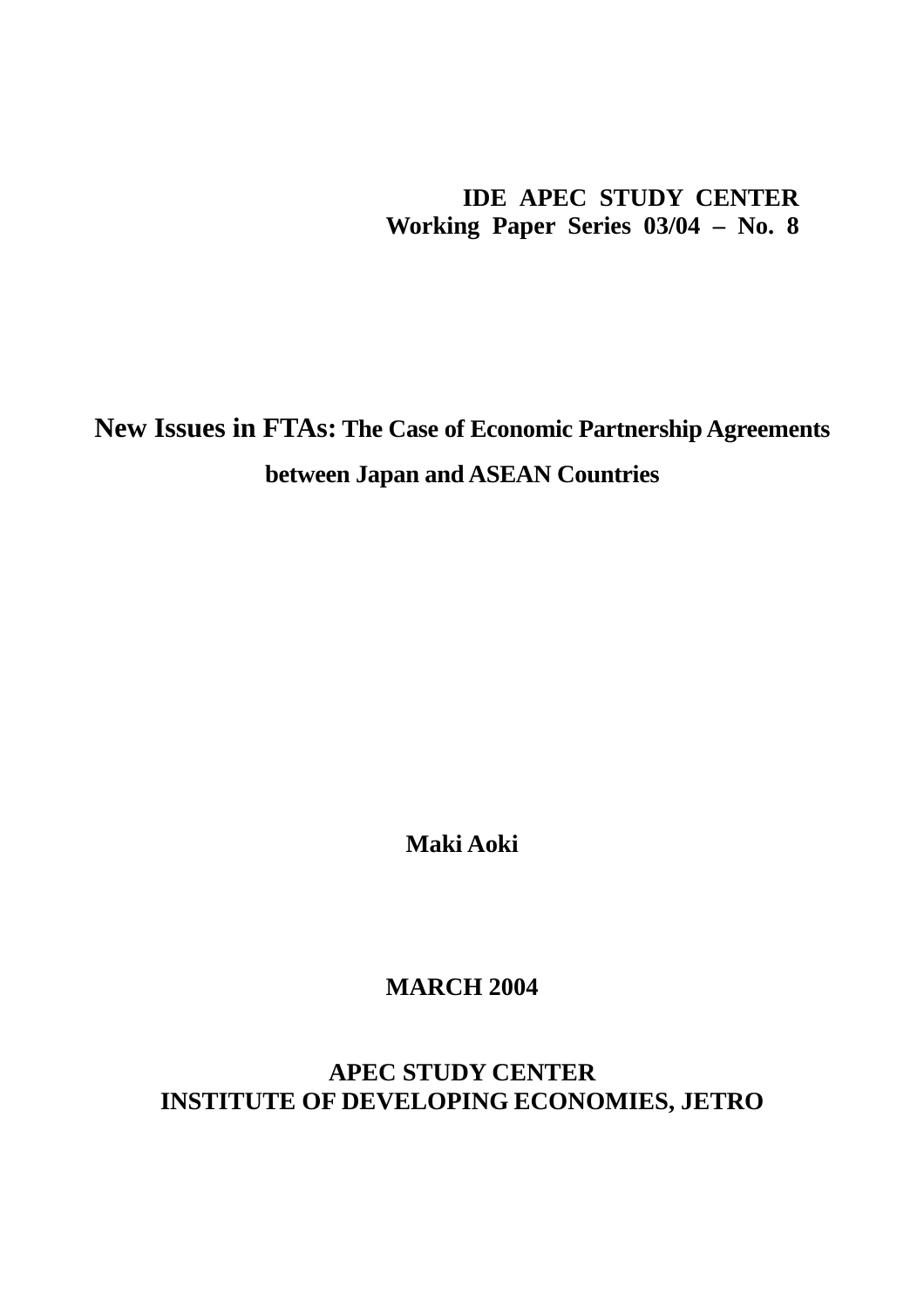# **IDE APEC STUDY CENTER Working Paper Series 03/04 – No. 8**

**New Issues in FTAs:The Case of Economic Partnership Agreements between Japan and ASEAN Countries**

**March 2004** 

**Maki Aoki** 

**APEC Study Center Institute of Developing Economies, JETRO**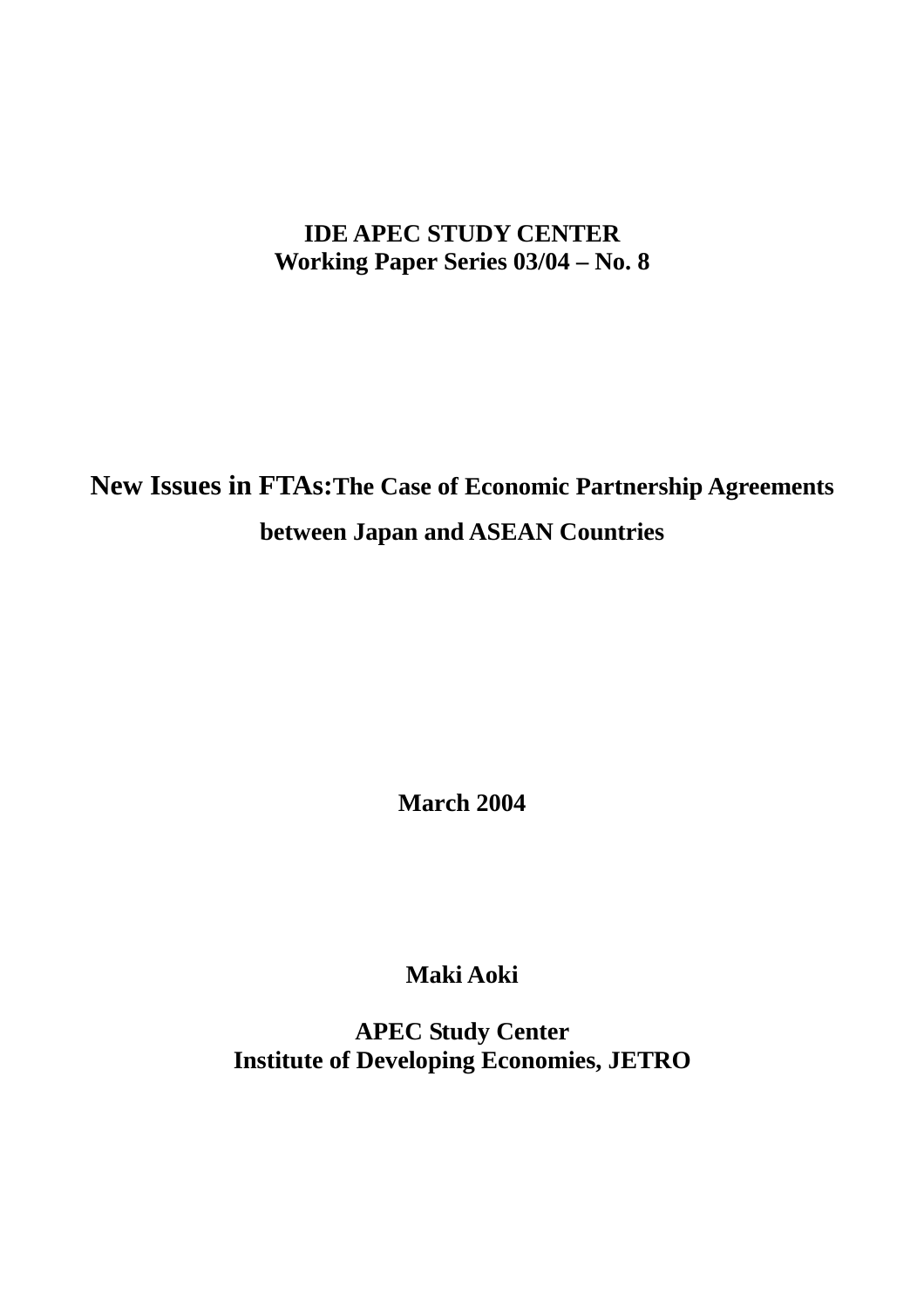# **CONTENTS**

| I.  |          |                                           |           |
|-----|----------|-------------------------------------------|-----------|
| II. |          |                                           |           |
|     |          | III. Germination of the EPA in East Asia: |           |
|     |          |                                           |           |
|     | $III-1.$ |                                           |           |
|     | $III-2.$ |                                           |           |
|     |          |                                           |           |
|     |          |                                           |           |
|     |          |                                           |           |
|     |          |                                           |           |
|     | $IV-1$ . |                                           |           |
|     |          |                                           |           |
|     |          |                                           |           |
|     |          |                                           |           |
|     |          |                                           |           |
|     |          |                                           |           |
|     |          |                                           |           |
|     |          |                                           | -18       |
|     |          |                                           |           |
|     |          |                                           |           |
|     |          |                                           |           |
| V.  |          |                                           | 23        |
|     |          |                                           | <b>26</b> |
|     |          |                                           | 29        |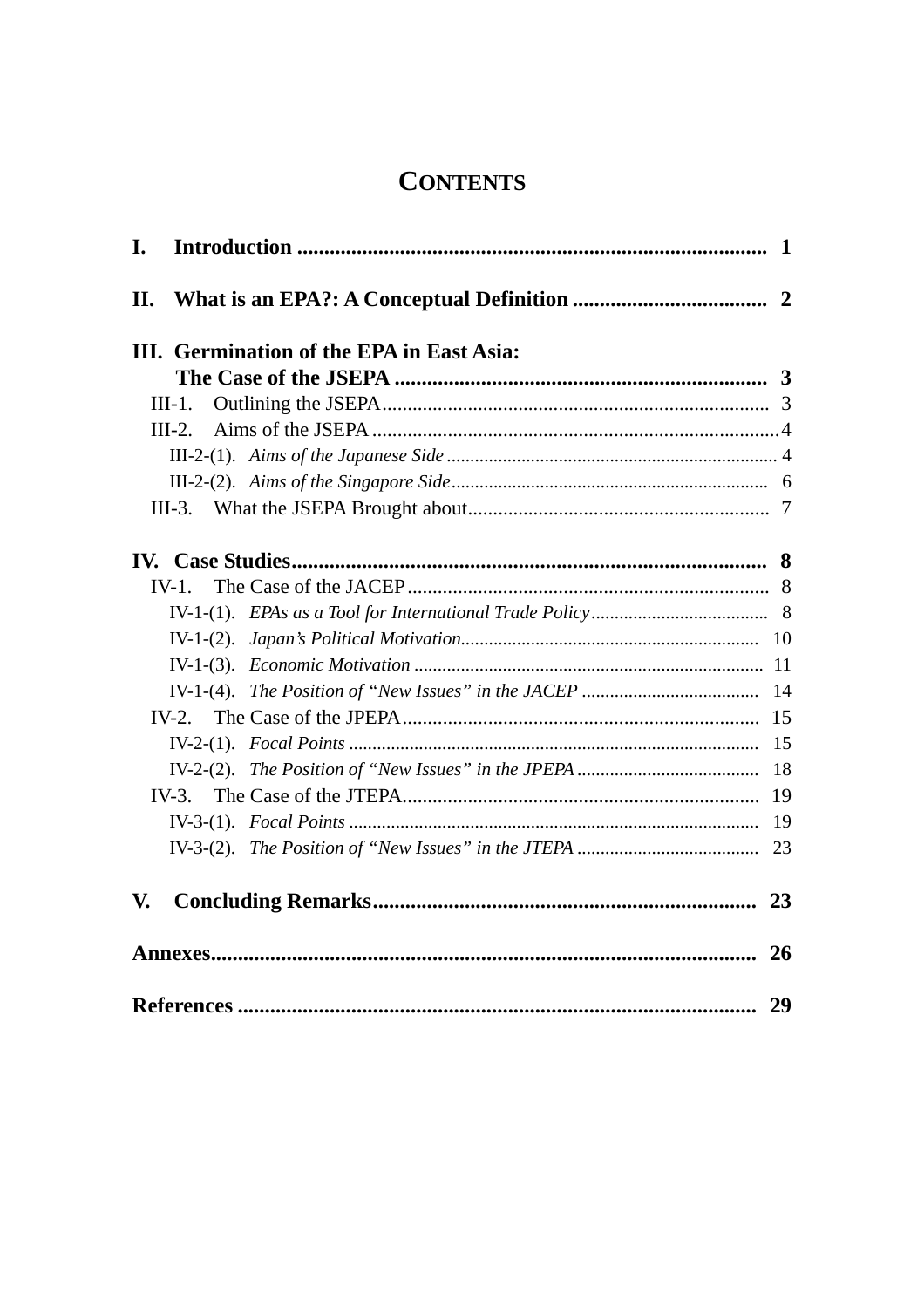# **I. Introduction**

On January 13, 2002, the Governments of Japan and Singapore signed Agreement between the Republic of Singapore and Japan for a New Age Economic Partnership (abbreviated as the JSEPA). It was the first free trade agreement (FTA) binding Japan. Until the end of the 1990s, Japan had been reluctant toward regional trade agreements (RTAs).In 1998, however, it embarked on its first FTA with Singapore. Though Japan still adheres to multilateral trade liberalization momentum under the World Trade Organization (WTO) regime, the JSEPA marked an obvious "historical turn" in Japanese international trade policy.<sup>1</sup> Encouraged by this, the Japanese Government launched a search for new FTAs with other countries. In the early quarter of 2004, Japan is to start inter-governmental negotiations with Malaysia, the Philippines, and Thailand.<sup>2</sup> which are the major figures among the Association of Southeast Asian Nations (ASEAN).

Here, one thing remains unclear, however. The trade agreements that Japan and the three ASEAN countries pursue are officially called "economic partnership agreements (EPAs)," not "FTAs." As discussed later, EPAs and FTAs are substantially the same thing. Why, then, do the Governments of Japan and ASEAN countries deliberately use such an unfamiliar term? Is it just a matter of terminology, or is there a broader vision that goes beyond what "FTAs" can draw? If so, what are Japan and its counterparts aiming for?

This paper tries to clarify why Japan and ASEAN countries choose an EPA; an FTA with "new issues," as a tool to enhance their economic relations. In Chapter II, we figure out a conceptual outline of an EPA. Though the word "EPA" itself is a proper noun invented for the JSEPA, we can abstract some characteristics that can also be observed in other regional or bilateral FTAs. In Chapter III, we trace the aims of the JSEPA, which is the first and only EPA materialized in Asia as of December 2003. Then, Chapter IV examines how the original concept of an EPA that was embodied in the

<sup>\*</sup> This paper is based on information attained from many interviews the author conducted in late 2003. Endnoting for quotations from the interviews and addresses of thanks are omitted as some interviewees hoped to remain unidentified. Nevertheless, the author would like to note her sincere appreciation for the kind cooperation of all those interviewed, as well as special thanks to Fumio Nagai, Yurika Suzuki, Kaoru Shiraishi, Atsusuke Kawada, Isamu Wakamatsu, Satoshi Kubota and Atsuo Kuroda for kindly supporting interviews.

<sup>&</sup>lt;sup>1</sup> See Ogita (2003: 21), or Shigeoka (2002: 229), for example.

<sup>2</sup> *Nihon Keizai Shimbun*, November 23, 2003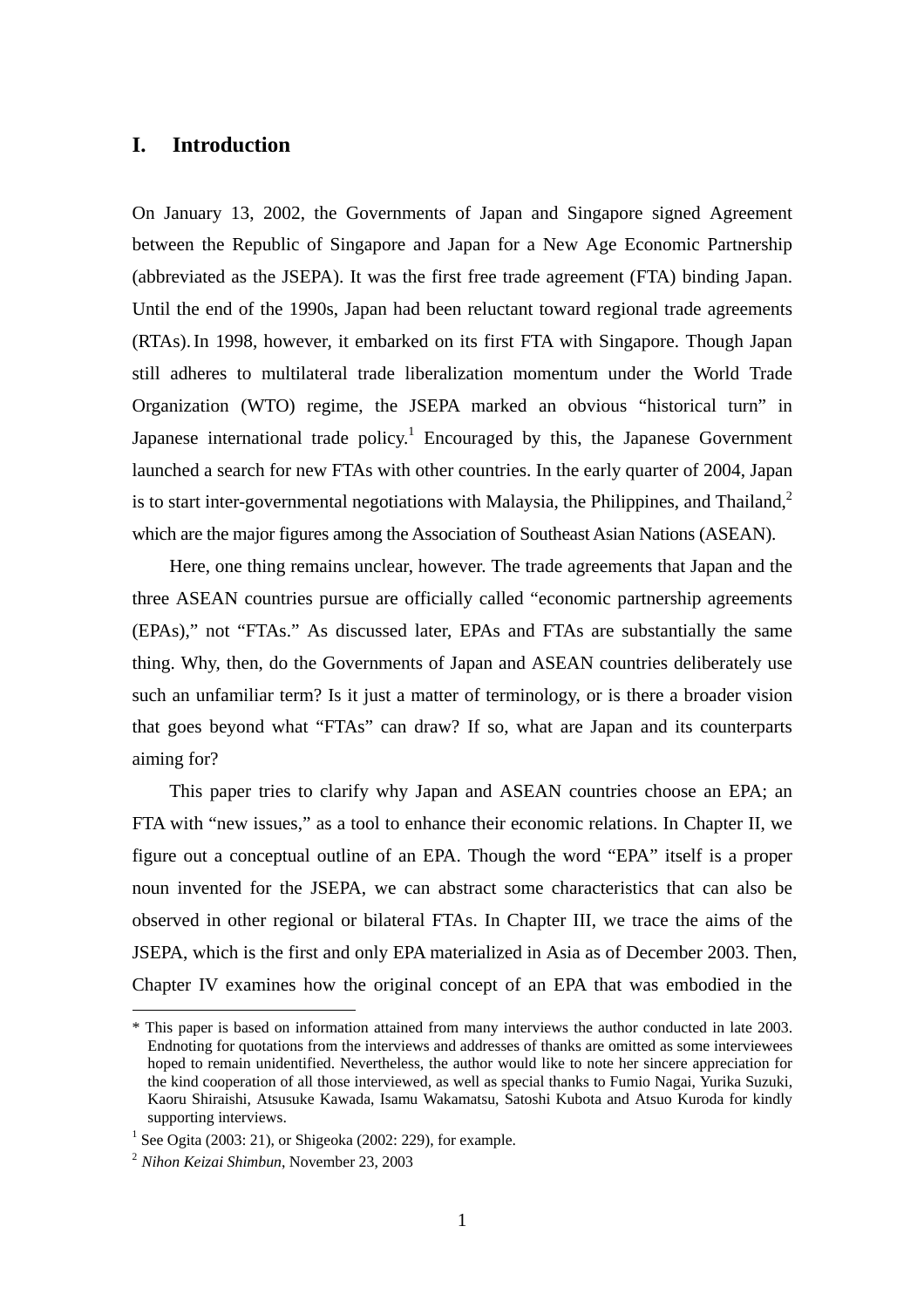JSEPA is applied to its successors. Here we focus on the cases of the Japan–ASEAN Comprehensive Economic Partnership (JACEP or AJCEP), the Japan–Philippines Economic Partnership Agreement (JPEPA), and the Japan–Thailand Economic Partnership Agreement (JTEPA). These ongoing EPAs provide interesting opportunities to scrutinize the reasons the governments introduce EPA-type trade agreements. After studying those cases, we summarize the findings of this paper in Chapter V.

# **II. What is an EPA?: A Conceptual Definition**

An apparent trend in the recent surge of FTAs or RTAs is the emergence of FTAs that cover issues that go beyond the traditional FTA concept (Okamoto 2003: 7). For example, the North American Free Trade Agreement (NAFTA), which went into force in 1994, includes areas like investment, competition, and migration. There are other FTAs of the same kind, like the United States (U.S.)–Jordan FTA, the European Union (EU)–Mexico FTA, and so on. Such issues are often called "WTO Plus issues" or "new issues," for they were outside WTO rules.

The issues included in new FTAs are categorized as below, according to their relations with the WTO regime:

- (A) Traditional FTA issues: liberalization of trade in goods, and in services
- (B) "New issues" or "WTO plus" issues
	- -1. Singapore issues: rule-making for investment, competition, government procurement, and trade facilitation measures
	- -2. Other issues: cooperation on science and technology (S&T), human resource development (HRD), small and medium enterprises (SMEs), the environment, etc.

Issues of trade in goods and services have been discussed under the WTO regime for a long time, and rules for them had been institutionalized by the General Agreement on Tariffs and Trade (GATT) and the General Agreement on Trade in Services (GATS), to some extent. In this sense, trade liberalization, both in goods and services, can be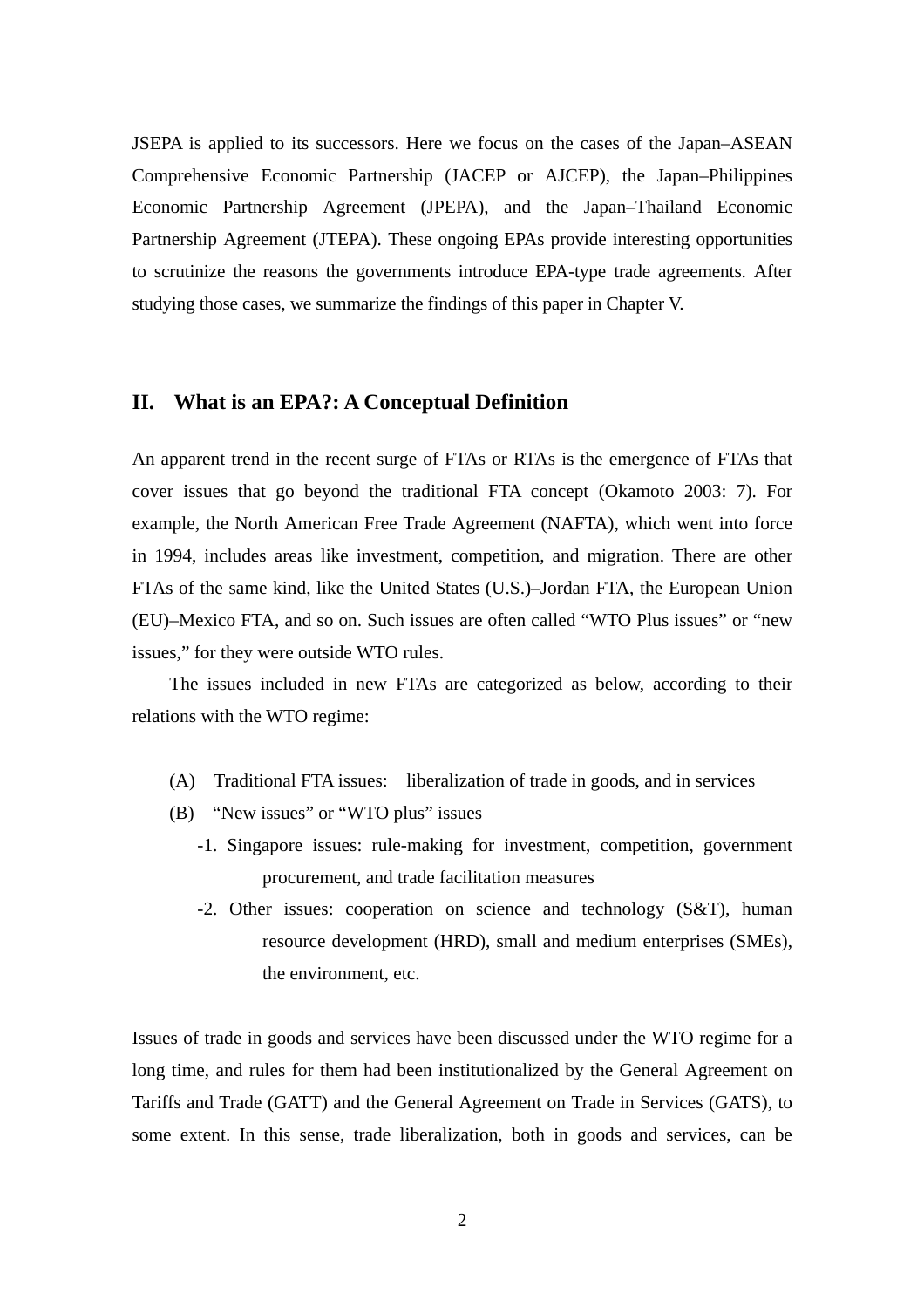regarded as a "traditional" issue for the WTO regime.

On the contrary, the rules for "new issues" are still young and ambiguous. There is no unified rule for issues of (B) for the present. Moreover, it is still controversial whether those issues should be covered by the WTO negotiations. In the WTO Ministerial Conference in Singapore in 1996, developed countries, like Japan and the EU, advocated establishing rules for investment, competition policy, government procurement, and trade facilitation measures (such issues are usually called "Singapore Issues"). Japan, together with the EU, has played an active role in the discussion in the WTO Working Group on the Relationship between Trade and Investment, insisting that investment is expected to have a considerable effect on trade expansion. On the other hand, developing countries have reacted sharply to rule-making for Singapore Issues, for fear of expansion of the WTO restriction on their policy options. Meanwhile, as we saw at the outset of this chapter, actually many FTAs arise that include "new issues." Recently, such issues as cooperation on S&T, HRD, SMEs, and the environment tend to be incorporated into FTAs, as well as Singapore Issues.<sup>3</sup>

As we will see later, the JSEPA also includes these "new issues." In this sense, the JSEPA is seen as an extension of aforementioned "new" FTAs, like NAFTA, the U.S.–Jordan FTA, and the EU–Mexico FTA. Recently, the JSEPA, an FTA with "new issues," is to be applied to other trade agreements between Japan and ASEAN countries, like the JACEP, the JPEPA, and the JTEPA. Here the question raised in Chapter I is broken down into the one shown below; namely, Why, then, do "new issues" tend to be included in regional/bilateral FTAs? By studying the surge of EPAs in East Asia, the author tries to answer this question.

# **III. Germination of the EPA in East Asia: The Case of the JSEPA**

# **III-1. Outlining the JSEPA**

 $\overline{a}$ 

The JSEPA is often called a "new FTA," because it covers not only tariff reduction or liberalization of trade in services alone but also other issues, like harmonization of

<sup>&</sup>lt;sup>3</sup> The difference between Singapore Issues  $((B)-1)$  and other issues  $((B)-2)$  is not necessarily clear. However, here the author eschews detailed categorization of issues of (B)-1 and (B)-2, as it is outside the considerations of this paper.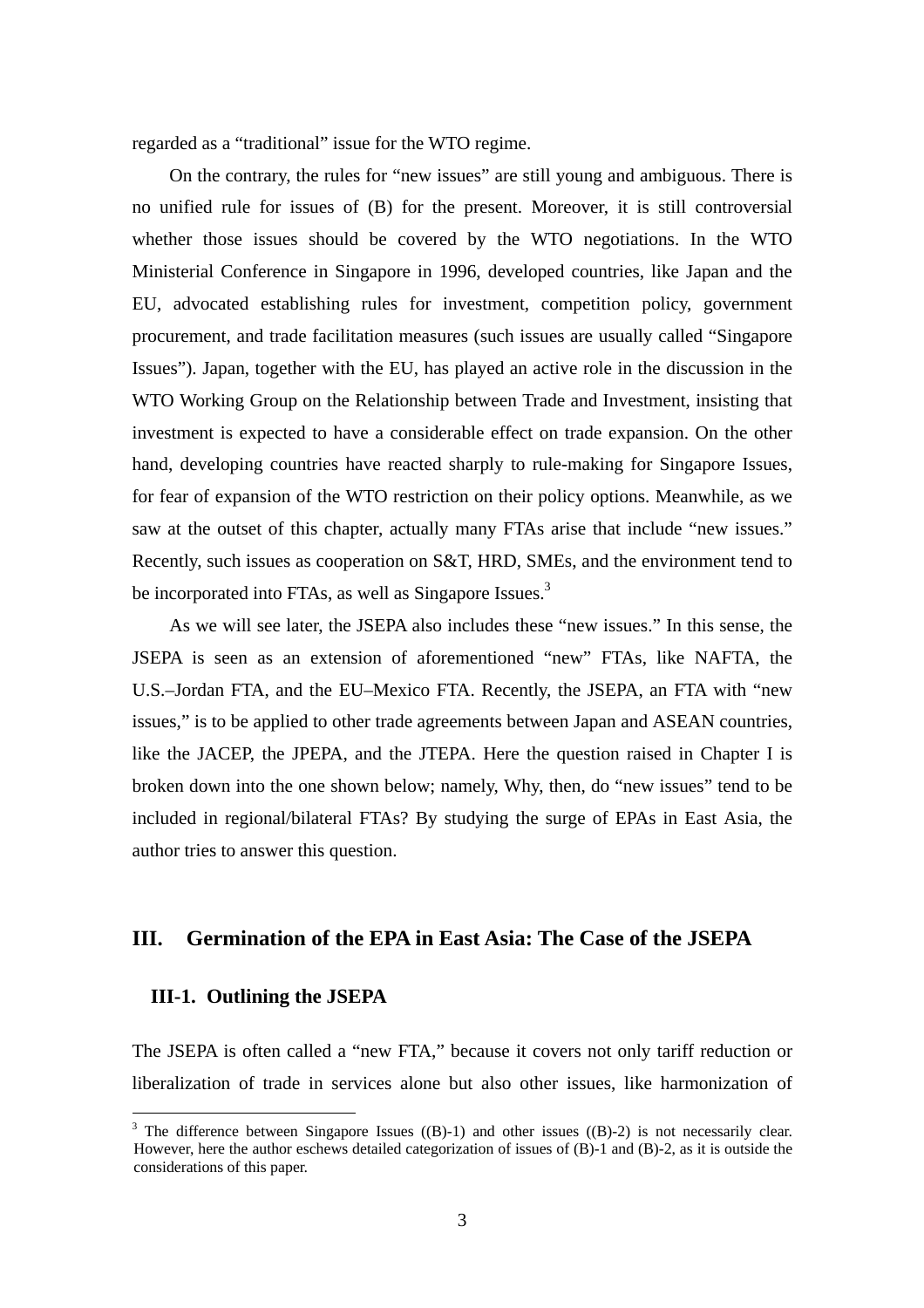custom procedures, movement of natural persons, cooperation on encouragement for SMEs, and so on. The issues included in the JSEPA are listed in Annex A. The Japanese Government listed 6,938 items for elimination of customs duties by the JSEPA. Tariff elimination on 3,087 of the 6,938 items has already been committed to at the WTO. The other 3,851 products include ones on which customs duties are effectively zero, and ones whose tariffs are to be eliminated under the WTO commitment. In total, the JSEPA expanded the portion of Japan's import from Singapore with no customs duties from 84 per cent to 94 per cent. On the other hand, the Singapore side committed to eliminating tariffs on four items, such as beer, and the portion of items with no customs duties increased from 58.8 per cent to 100 per cent. However, its economic impact on Japanese exports to Singapore was not large, as they had enjoyed effectively zero customs duties even before the JSEPA.

As to agricultural products, the list for the tariff reduction schedule submitted by Japan listed 486 items, including 428 items on which tariffs are eliminated under the WTO commitment, and fifty eight products on which customs duties are effectively zero. In other words, the JSEPA requires a minimum level of tariff reduction to satisfy the WTO's condition of not excluding an entire sector as a whole. Based on these facts, some academics point out that the JSEPA does not target trade liberalization itself, and they strictly distinguish the JSEPA from an orthodox FTA (Yoshino 2003: 113).<sup>4</sup> Actually, most of the issues in the JSEPA could be categorized as "WTO plus" ones. Why, then, did the Governments of Japan and Singapore conclude a trade agreement that focused on "new issues"?

## **III-2. Aims of the JSEPA**

 $\overline{a}$ 

### *III-2-(1). Aims of the Japanese Side*

One question about the JSEPA is, why did countries with effectively zero tariff rates on their trade need to conclude an FTA? Even before the JSEPA was proposed by Singapore Premier Goh Chok Tong in 1999, the Japanese Government allegedly understood that an FTA with Singapore would not be a very fruitful option, in a purely economic sense. When the Japanese Ministry of International Trade and Industry

 $4$  In his paper, Yoshino describes the JSEPA as "regionalism without a Free Trade Agreement."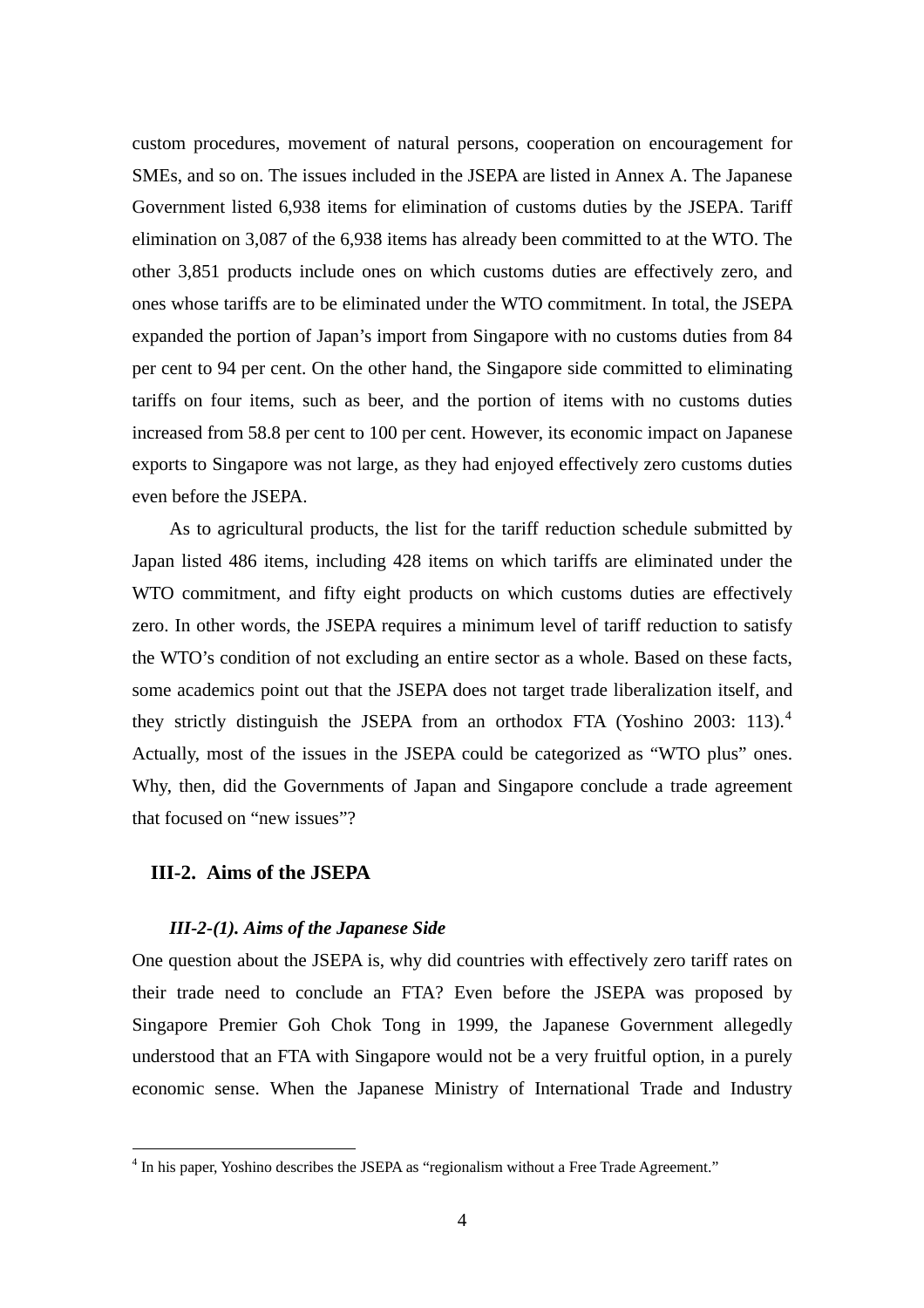(MITI)<sup>5</sup> started looking for an FTA, Hidehiro Konno, the Director of the International Trade Policy Bureau (ITPB), at the center of the pro-FTA group within MITI, regarded the Republic of Korea (ROK) as the first-priority FTA partner. On his list, ASEAN was second, and Singapore was not even included (Ogita 2003: 240–241). Before Singapore's proposal, there was an approach by Mexico on an FTA. However, the negotiation process of the JSEPA proceeded to a tri-sector joint study group in March 2000, and to governmental negotiations in January 2001, leaving other FTA initiatives with Mexico and the ROK far behind.

In the background of the smooth development in the JSEPA negotiation process was the strategic intention of the members of ITPB in MITI. They did not narrowly aim to conclude the JSEPA itself but also targeted breaking through the domestic atmosphere against FTAs. One negative group against FTAs was from Japan's most sensitive sector: agriculture. They reacted sharply against further concession on the liberalization of agricultural imports on the WTO. The other was an FTA-cautious group in MITI itself. Most members of the MITI staff at that time were afraid FTAs might erode the multilateral free trade system under the WTO regime. *White Paper on International Trade* raised the possibility that FTAs could lead to a reduction of world trade (MITI 1991: 9–12), amplification of sophisticated protectionism (MITI 1996: 83–87), discriminatory treatments through such measures as substantial tightening of rules of origin (MITI 1998: 142), etc.

Considering these FTA-cautious groups, Singapore was an ideal FTA partner for the MITI's pro-FTA group. The share of agro-products in Japan's total imports from Singapore is only 1.7 per cent (as of 1999),<sup>6</sup> and it was negligible enough for Japanese agricultural representatives.<sup>7</sup> Consequently, as MITI expected, resistance from the domestic sector remained relatively small. Singapore was also ideal for multilateralists within METI, precisely because the tariff rates applied on trade between Japan and Singapore were already low enough to satisfy the request of the WTO. On the other hand, the members of the ITPB in MITI set their eyes on FTA with Mexico, and especially the one with the ROK. They intended to materialize the JSEPA, to make it a precedent for them. They aimed to make the JSEPA a pilot type for getting those who

<sup>5</sup> In 2002, MITI reformed into METI.

<sup>&</sup>lt;sup>6</sup> See Japan-Singapore FTA Joint Study Group (2000).

<sup>&</sup>lt;sup>7</sup> See the comment by the Central Union of Agricultural Cooperatives of Japan (Ogita 2003: 243).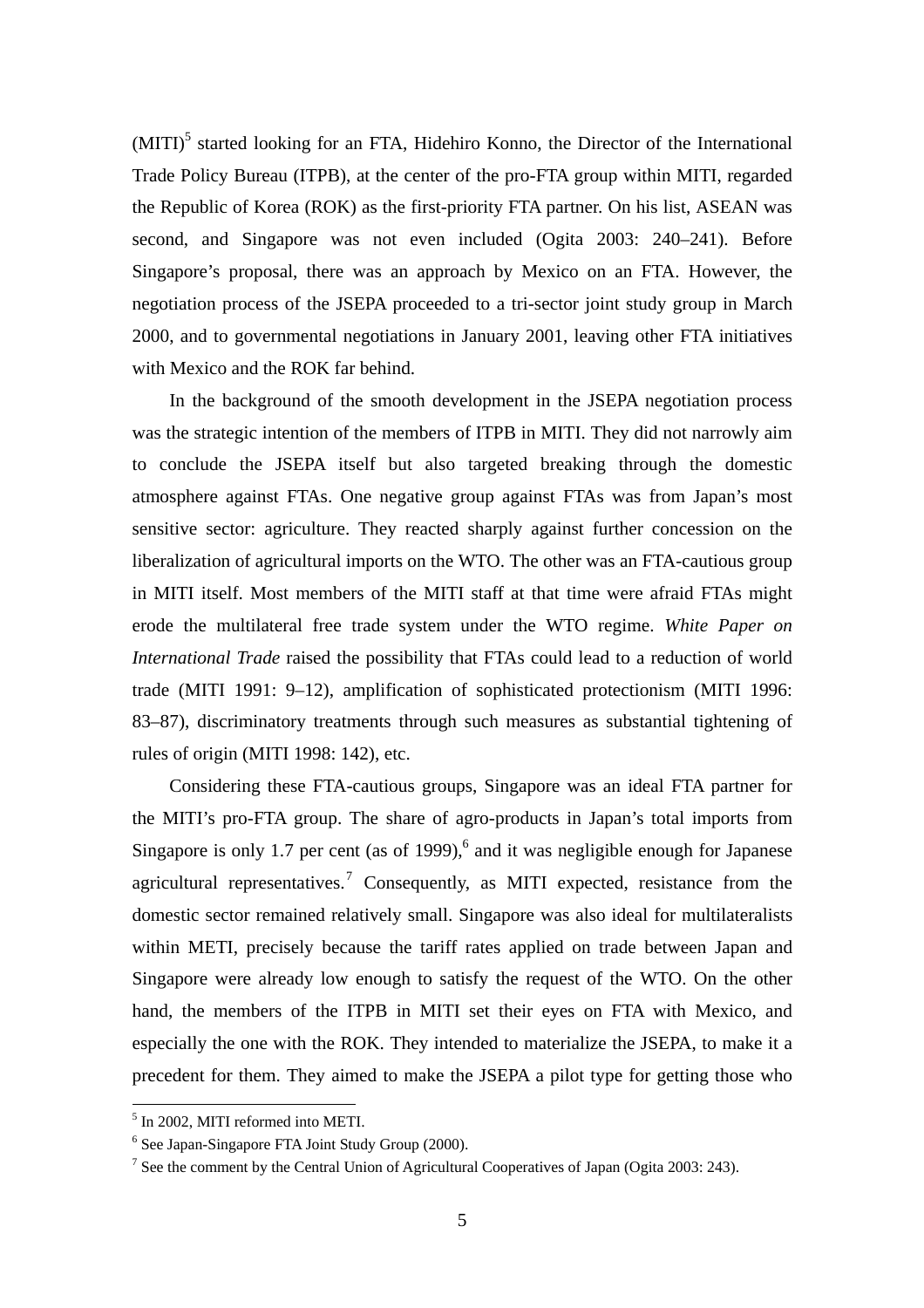adhere to a multilateral negotiation system accustomed to FTAs.

### *III-2-(2). Aims of the Singapore Side*

What about the Singapore side, then? Why did the Singapore Government propose the JSEPA to Japan? Two reasons can be cited. One is the city state's imperative need for FTAs. Singapore is a country with scarce natural resources and a small-scale domestic economy. The Singaporean economy has consequently depended on trade in goods and services. <sup>8</sup> Free trade is sort of "lifeblood of Singapore" (Tanaka et al. 2001: 26). Therefore, Singapore has been a strong adherent of the world free trade system under the WTO, and a supporter of regional trade liberalization schemes like the ASEAN Free Trade Area (AFTA), at the same time.

Since the end of the 1990s, the Singapore Government had shifted its emphasis from multilateral or regional trade liberalization efforts to bilateral ones. This shift is supposed to have been triggered by two factors. One is Singapore's limited influence in the multilateral negotiations at the WTO. Aside from its free trade-oriented economic structure, the Government of Singapore felt it lacked sufficient voice to propel trade liberalization in multilateral negotiations. It seemed easier to promote it through bilateral negotiations (Tanaka et al. 2001: 26; Rajan, Sen, and Siregar 2001: 3). The other factor is the "slowdown" of the AFTA process after the Asian Financial Crisis that occurred in 1997. Singapore was a disappointed ASEAN member country, at the other members' reluctance toward regional economic cooperation.<sup>9</sup> For those reasons, Singapore had shifted its priority to bilateral FTAs with larger economies. For Singapore, Japan appeared attractive enough as an FTA partner because of its huge domestic market. And above all, Japan was one of the few economies without an FTA in Asia, together with Hong Kong, at that time. By concluding an FTA with Japan first in Asia (and in advantageous form for Singapore), Singapore allegedly expected to be the hub of a future regional FTA network in East Asia (Rajan, Sen, and Siregar 2001: 11).

<sup>&</sup>lt;sup>8</sup> Singapore is the world's sixteenth largest merchandise trading nation and services exporter, and its trade-to-GDP ratio was 250 per cent in 1999 (Rajan, Sen, and Siregar 2001: 3). Meanwhile, the city state has the world's seventeenth largest amount of trade in services (JSEPA Joint Study Group 2000: 27).

<sup>&</sup>lt;sup>9</sup> Singapore's Deputy Prime Minister Lee Hsien Loon repeatedly notes that "[t]he Asian financial crisis caused some ASEAN countries to hold back from pushing ahead with the ASEAN Free Trade Area and the ASEAN Investment Area, to give struggling domestic industries some breathing space. ASEAN members who are doing relatively better should take the lead and work to put ASEAN cooperation on track again" (*Business Times, Singapore*, December 1, 2000).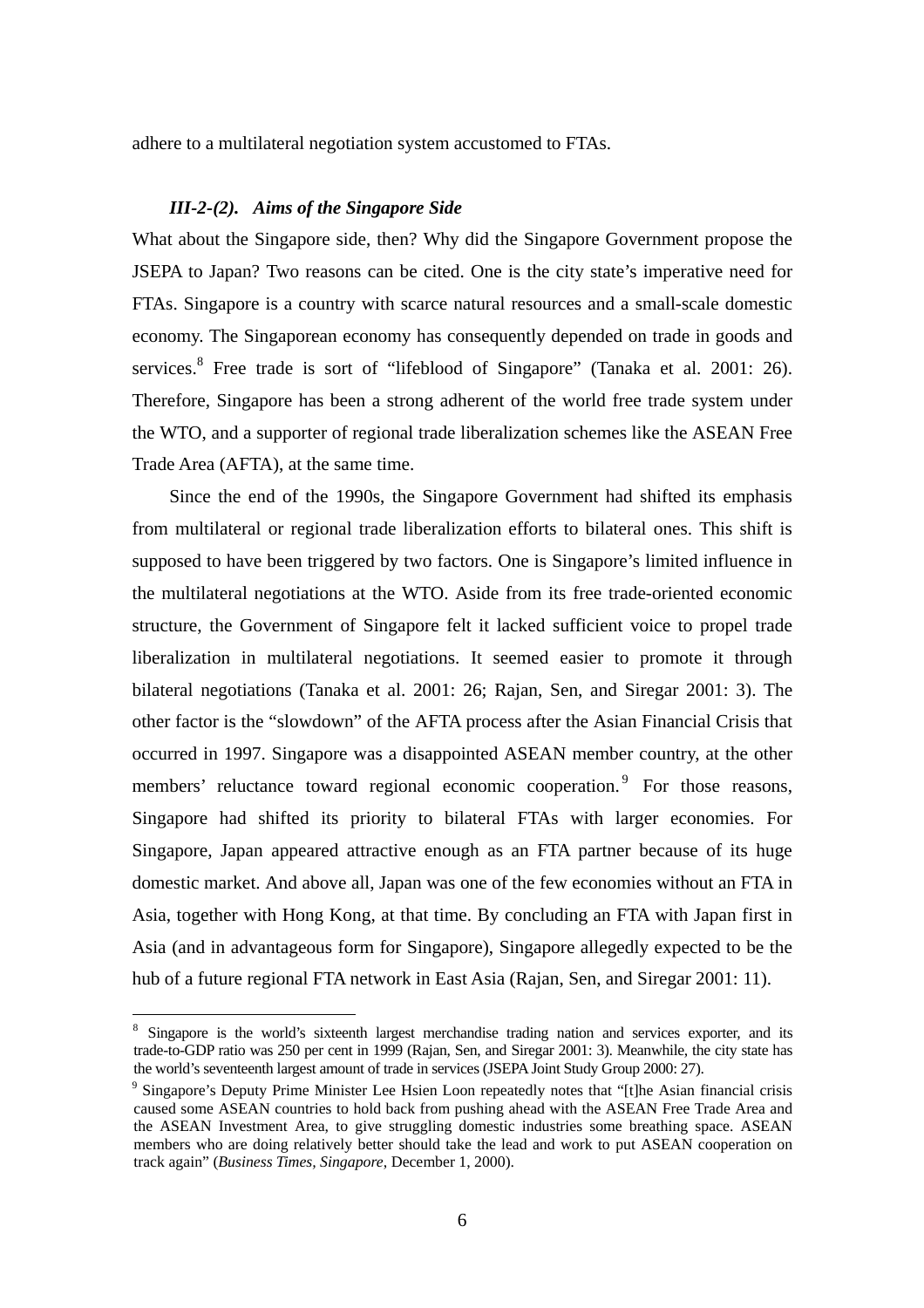There was another reason for Singapore to conclude the JSEPA. Singapore expected the JSEPA to be a catalyst for restructuring the domestic economy. Since the Asian financial crisis, Singapore has tackled economic restructuring. Though Singapore was only mildly affected by the Crisis, it made apparent Singapore's structural problems; namely, the public sector-driven economic system, and strong dependence of information technology (IT) on multinational companies (MNCs). Some academics pointed out that Government and government-linked companies (GLCs) account for 60 per cent of Singapore's GNP, while MNCs control 80 per cent of the manufacturing sector. The restructuring aimed to shift economic initiatives from the public sector to the private sector, and at IT development by indigenous companies instead of MNCs.<sup>10</sup> The Singapore Government embarked on privatization of state-owned companies, like Singapore Telecommunication, in 2001, and advocated a middle-and-long-term economic plan, including seed capital to foster high-tech industries, and more entrepreneurial human resources for more growth without government supervision.<sup>11</sup>

It is interesting, for this paper, that the Singapore economic restructuring focuses on entrepreneurial human resource development for a base of "technopreneurship." The Singapore Government set a venture capital fund encouraging redress in the economic imbalance between GLCs/MNCs and SMEs in order to catch up with the development of the information technology-based world economy (Tan 2003: 31). The country emphasizes not only fostering young, excellent human resources with entrepreneurship but also introducing such personnel from overseas (Low 2003a: 215–219). It seems the urgent need for human resources with IT skill drove Singapore to introduce issues like HRD, or mutual recognition of qualification for IT engineers, and cooperation on SMEs, into the JSEPA (Low 2003b: 121).<sup>12</sup>

# **III-3. What the JSEPA Brought about**

The FTA between Japan and Singapore was thus concluded as an agreement "for a New

<sup>&</sup>lt;sup>10</sup> This policy, to encourage privatization of GLCs and development of high-technology oriented human resource development simultaneously, is sometimes called "*technopreneurship*" development. See, Wong (2003).

<sup>11</sup> *The Economist,* June 1, 2002.

 $12$  According to an interview by the author with a Japanese official, "new issues" of the JSEPA were introduced at the initiative of the Singapore side.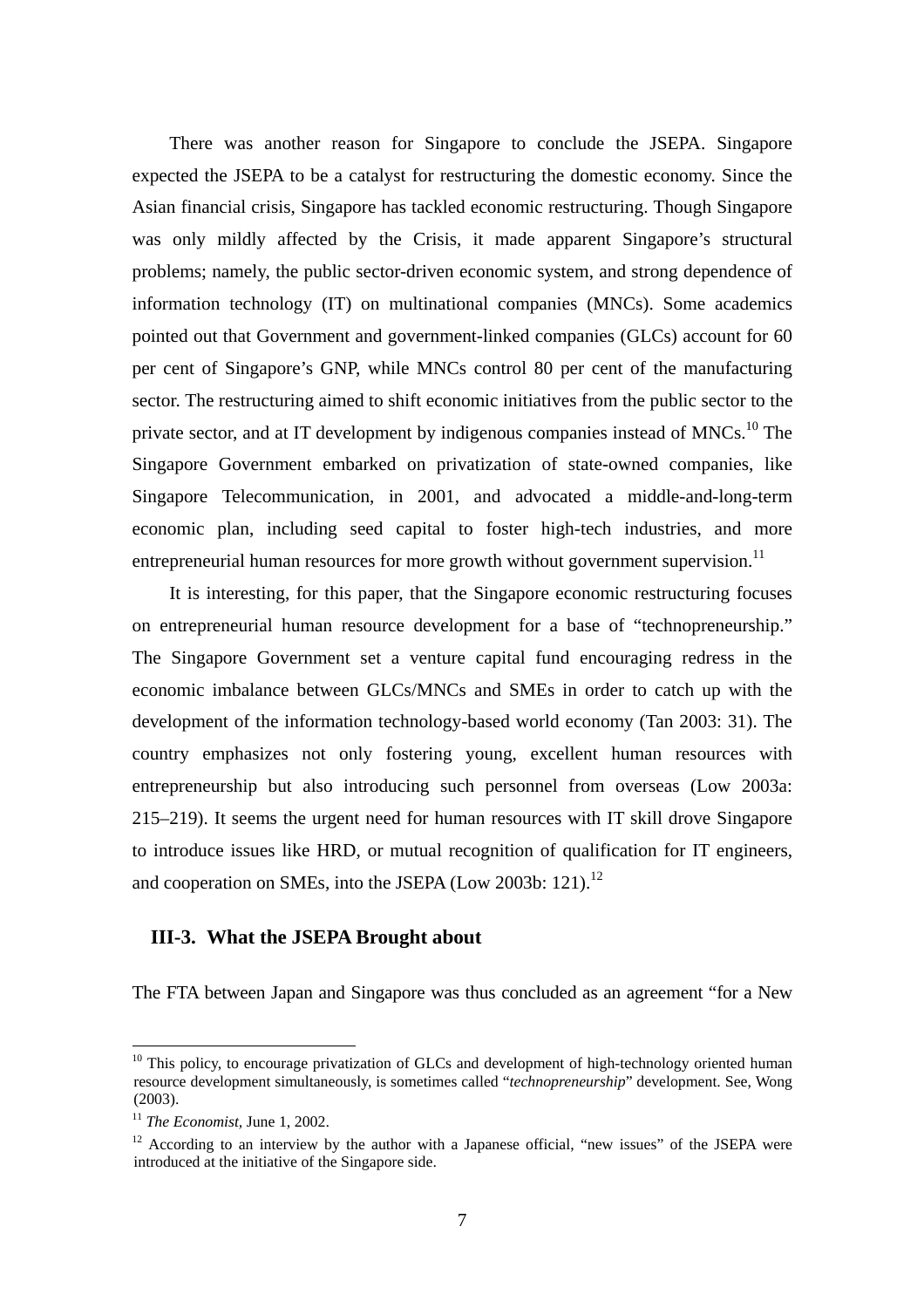Age Economic Partnership," including "new issues" as well as traditional FTA issues. What was imperative for Japan was the conclusion of the JSEPA itself. Singapore was chosen as Japan's first FTA partner because it required substantially no further liberalization by Japan that might hinder conclusion. For its part, Singapore focused on "new issues" in the JSEPA as leverage for restructuring of its domestic economy. In other words, the ease of conclusion and leverage effect for domestic structural reform could not be achieved through a traditional FTA. They were what the JSEPA, the first EPA, brought about.

# **IV. Case Studies**

 $\overline{a}$ 

# **IV-1. The Case of the JACEP**

### *IV-1-(1). EPAs as a Tool for International Trade Policy*

After reaching agreement on the JSEPA in January 2001, the Ministry of Economy, Trade and Industry of Japan (METI) continued a search for FTAs, raising the merits as below:

- (a) Expeditious development of new trade rules,
- (b) Means of maintaining multilateral liberalization momentum,
- (c) Accumulation of international system-building experience,
- (d) Avoiding the demerits of not forming FTAs and EPAs,
- (e) Domestic structural reform catalyst.

## (METI 2001: 223-226)

On the other hand, in *White Paper on International Trade* 2001, the EPA was described as a trade agreement that goes "beyond the limits of tariff eliminations handled by traditional FTAs to encompass new areas, such as investment, competition, digitalization of trade procedures, harmonization of e-commerce related systems, and facilitation of movement of natural persons" (METI 2001: 223). *White Paper on International Trade* 2002 defined bilateral economic cooperation measures, including the JSEPA, as a component of the WTO regime. It pointed out the importance of "utilizing this multilayered framework strategically and flexibly" (METI 2002a: 125). In this way, the EPA seems to achieve its own status as a policy tool.

When the JSEPA was finally signed in January 2002 in Singapore, Japanese Premier Koizumi officially announced the JACEP.<sup>13</sup> The JACEP Expert Group meeting

<sup>&</sup>lt;sup>13</sup> The JACEP was later incorporated into the "Five Plans" for building the "East Asian Community,"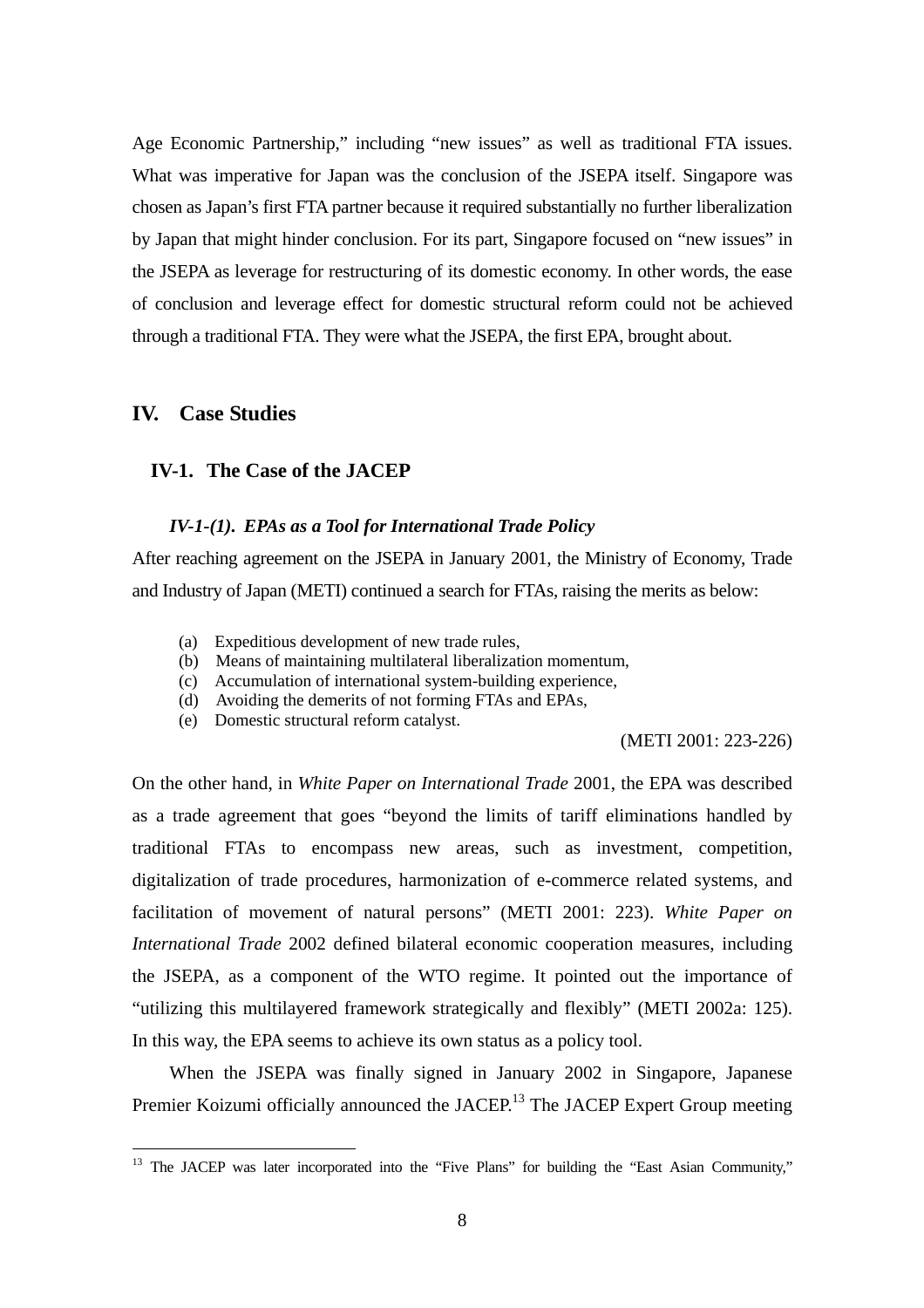(abbreviated as the JACEPEG), which consisted of institutes and concerned authorities of each ASEAN country, and of Japan, was organized right after that. The JACEPEG met five times by September 2002, and submitted a report to the ASEAN Economic Ministers and the Minister of Economy, Trade and Industry of Japan meeting held in September. Then, at the Eighteenth Japan-ASEAN Forum held in April 2003, delegations from Japan and ASEAN confirmed moving forward with bilateral EPAs under this framework. The inter-ministerial committee, constituted by METI, the Ministry of Foreign Affairs (MOFA), the Ministry of Agriculture and Fishery, and the Ministry of Finance, was organized in March 2003.

The JACEP is an overarching framework in a dual sense. First, it covers a broader area than traditional FTAs do. In April 2002, there was a Roundtable Conference for the JACEP (RC-JACEP), initiated by the Cabinet Secretariat of Japan. The conference submitted a report recommending the issues below for the JACEP:

To promote liberalization through FTAs in East Asia,

To improve institutions for deeper economic integration, like safer and smoother systems of transportation, efficient financial markets, greater stability of exchange rates, and liberalization of natural person movement,

To promote intellectual exchange, human resource development, and cooperation on the environment.

(RC-JACEP 2002, summarized by the author)

Added to the final version signed at the Japan–ASEAN Summit in October 2003, were cooperation on technology, tourism, SMEs, consumer protection measures, and food security. Even compared with the JSEPA, variety comes to its scope. Second, the JACEP spatially covers all of ASEAN. METI explains that its ultimate goal is to create a "seamless East Asian Business Zone" that allows free movement of people, goods, and money within it (METI 2002a: 125). The question asked here is, why was an EPA applied to the JACEP, departing from the specific case of the Japan–Singapore relation? And why has its scope been expanded?

announced by Koizumi in January 2003. The other four are cooperation on human resources development and education, implementation of The Japan-ASEAN Exchange Year 2003, the Initiative for Development of East Asia, and security cooperation including "trans-border" issues (MOFA 2003: Chapter 2, Section 3).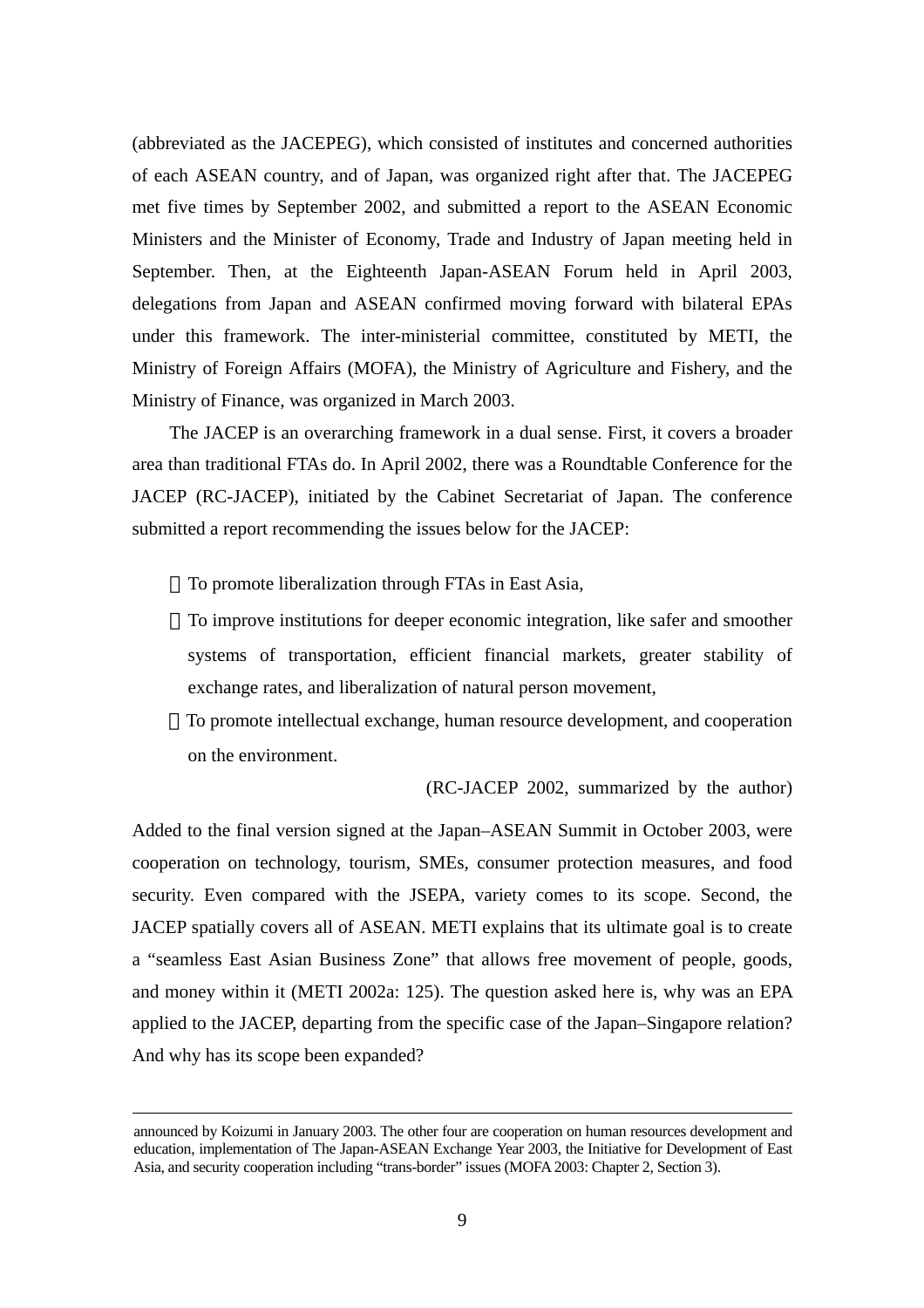## *IV-1-(2). Japan's Political Motivation*

Behind Japan's initiative toward an "East Asian Business Zone" or an "East Asian Community" is China's apparent expanding influence in the ASEAN region. China's recent diplomatic drive toward ASEAN was nothing short of eye-opening –– especially for Japan. In November 2001, the news that China will start an FTA with all of ASEAN within ten years astonished neighboring countries. Following that, China and Thailand decided to reduce tariffs on two hundred items, including agricultural products, ahead of the original schedule of the China–ASEAN FTA. $<sup>14</sup>$  In addition, China signed the Treaty of</sup> Amity and Cooperation in Southeast Asia, which is regarded as a constitution of ASEAN.

For a long time after World War , Japan had kept engaged with ASEAN countries as "a partner that acts together and advances together." After China's rapid approach to ASEAN, the Japanese Government felt uneasy, thinking it can "no longer stay ignorant of the presence of China in the ASEAN region."<sup>15</sup> Further, the Governments of ASEAN countries seem to complain about Japan, for its slow response to FTAs or for slashing its official development assistance budget.<sup>16</sup> Considering those situations, Japan had set out seeking a framework that would keep all of ASEAN within its reach. An imperative need arose to confirm a good-old "partnership" among Japan and ASEAN, in one way or another.

In October 2002, MOFA raised "*The Strategy for Japanese FTA Policy.*" In this document, MOFA describes EPAs as a tool for Japanese international trade policy, together with FTAs and RTAs. And it points out the geopolitical merits of building EPAs in East Asia, saying an EPA "can enhance political partnership and mutual trust among concerning bodies, which creates an awareness of unity in a geopolitical and strategic sense," because economic interdependence and political mutual trust are complementary to each other (MOFA 2002). Referring to the case of the EU, MOFA points out an EPA/FTA's aspect as a stabilizer for political relations with a neighboring region.

MOFA depicts the vision of an EPA that Japan pursues as summarized below:

<sup>&</sup>lt;sup>14</sup> Nihon Keizai Shimbun, June 12, 2003. Also other ASEAN countries, except for the Philippines, are going to cut tariffs on several items after January 2004.

<sup>15</sup> A comment made by a Japanese MOFA official (*Nihon Keizai Shimbun*, November 2, 2003).

<sup>&</sup>lt;sup>16</sup> A government official of Thailand, concerning the FTA with Japan, stated flatly that Japan–ASEAN relations had come to a diverging point (*Nihon Keizai Shimbun*, December 4, 2003).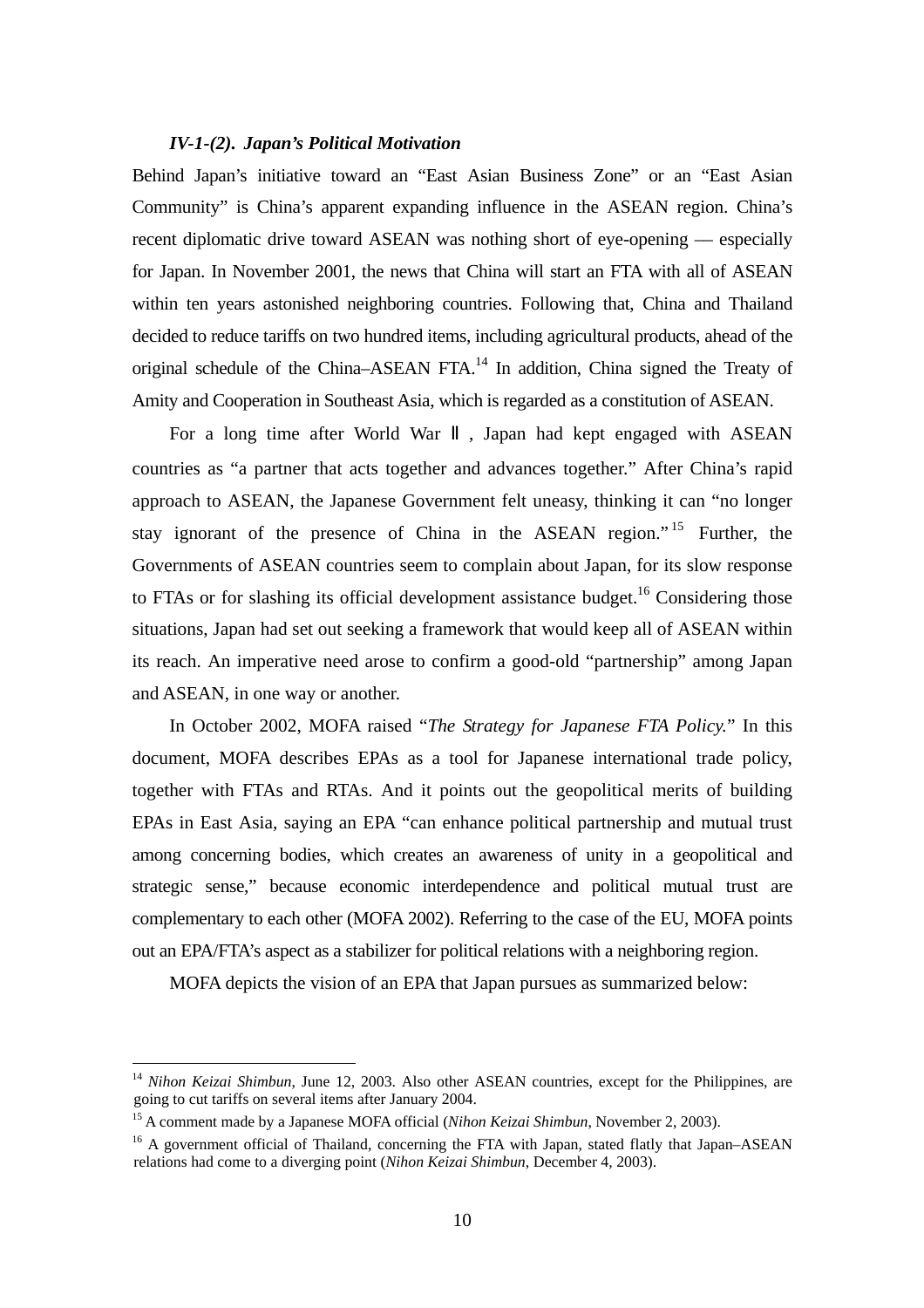- (a) An EPA/FTA with comprehensive issue coverage and flexible operation,
- (b) An EPA/FTA that accommodates countries that lack sufficient preparation for liberalization,
- (c) An EPA/FTA as assistance to developing nations.

(MOFA 2002, summarized by the author)

The most striking feature of MOFA's EPA/FTA strategy is that they intend to utilize an EPA as a new form of assistance to developing countries. MOFA stresses the importance of supporting developing countries through measures like industry-upgrading cooperation or trade-related capacity-building, so that they can bear the impact of forthcoming trade liberalization. Here can be observed consideration for the latecomers to ASEAN, like Cambodia, Laos, Myanmar, and Vietnam (usually abbreviated as CLMV countries). 17 When MOFA and other Japanese authorities considered the geopolitical need to strengthen the relationship with all of ASEAN, an EPA thus arose as the most suitable measure for Japan, for its flexibility. MOFA mentions, "As to the scope and level of liberalization, we should maintain flexibility according to the actual trade condition with a concerning party (especially the proportion of agricultural products among its exports to Japan) and its conditions of development (e.g. countries requiring development aid rather than liberalization)." As to issue coverage, MOFA will explore the possibility of taking a "Singapore-plus" or "Singapore-minus" approach. MOFA concluded, in the document, that there may be an option to take other approach in some situations.18

# *IV-1-(3). Economic Motivation*

Though METI was fully aware of the importance of ASEAN as its trade agreement partner even before the JSEPA, enhancement of economic interdependence between Japan and ASEAN was accelerated by the FTA drive toward ASEAN by countries like India, Australia, New Zealand, and the U.S., and especially by China. *White Paper* 2002 mentioned the potential trade conversion effect that could result if Japan were left outside of the FTAs web in the neighboring area (METI 2002a: 127). In 2003, METI called attention, in an urgent tone, to the "fact that other countries are already taking

<sup>&</sup>lt;sup>17</sup> MOFA's consideration of CLMV can be seen in MOFA (2002: Chapter 5).

<sup>18</sup> See MOFA (2002: Chapter 4).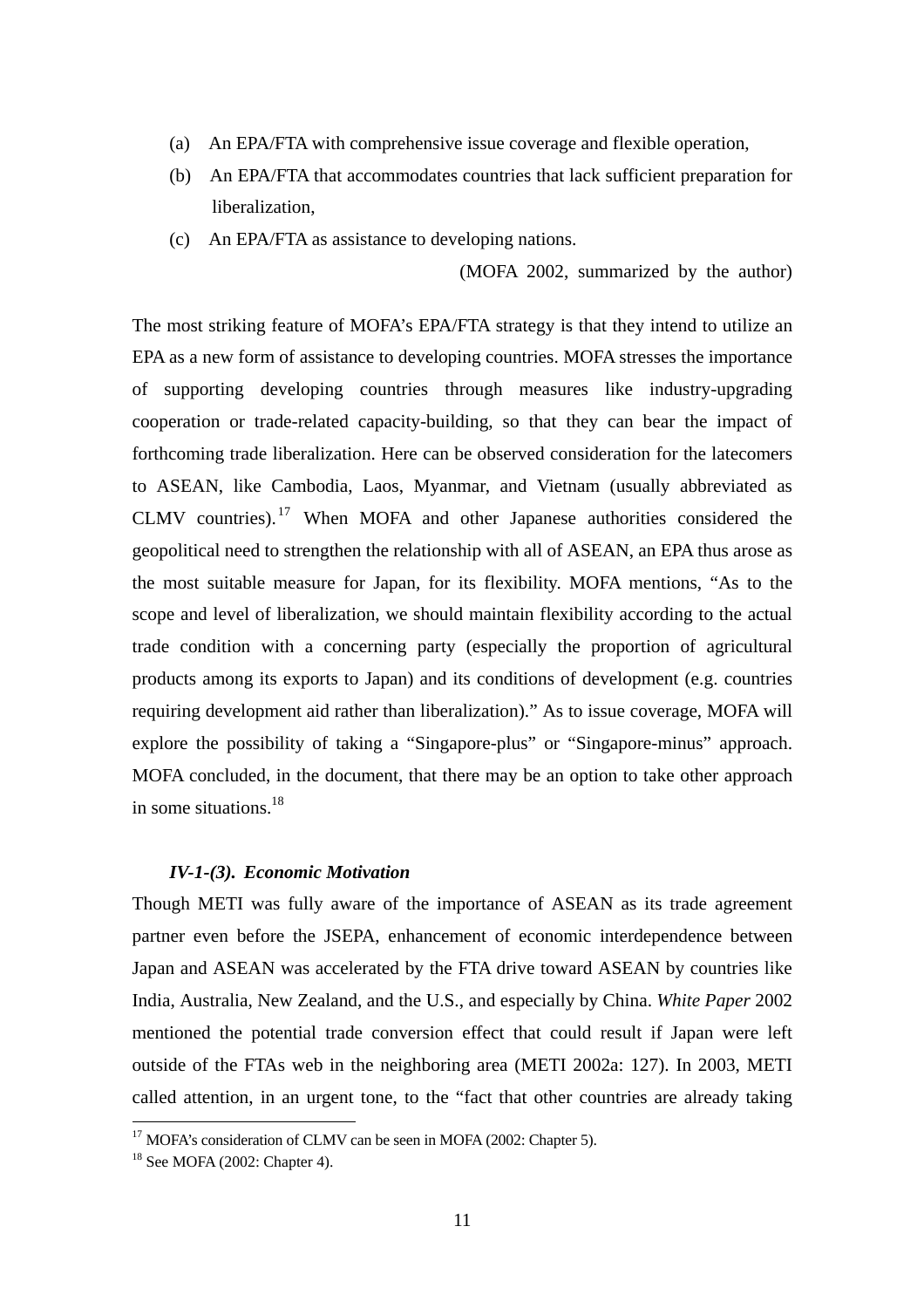advantage of the rich potential of ASEAN" (METI 2003: 187).<sup>19</sup>

After the beginning of 2003, staff of METI tried to figure out the Japanese business sector's condition and needs for an EPA in Asia, by organizing a group named the Study Group for East Asian Business Strategy (SGEABS).<sup>20</sup> METI focused on the Japanese manufacturing industry's East Asian-wide international division of labor system. The SGEABS, pointing out the expansion of intermediate material trade between Japan and ASEAN economies, as shown in Figure 1, emphasizes the need to enhance an East Asian-wide optimal system for supply, production, distribution, and marketing, aiming to maximize profits (METI 2003: 186).



**FIGURE 1: METI'S EAST ASIAN-WIDE OPTIMAL SUPPLY SYSTEM** 

Source: METI (2003: 186).

 $\overline{a}$ 

The Report continues that this East Asian-wide optimal system requires two essential elements; namely, economic enhancement measures (liberalization of international labor

 $19$  Tsugami (2003) gives detailed insight on the possible impact of an ASEAN–China FTA.

 $20$  SGEABS was basically a private study group organized by Yoshihiko Washimi, a senior officer of the Minister's Secretariat in METI. Despite its ad-hoc and private nature, recommendations by SGEABS were incorporated into the METI's EPA policy.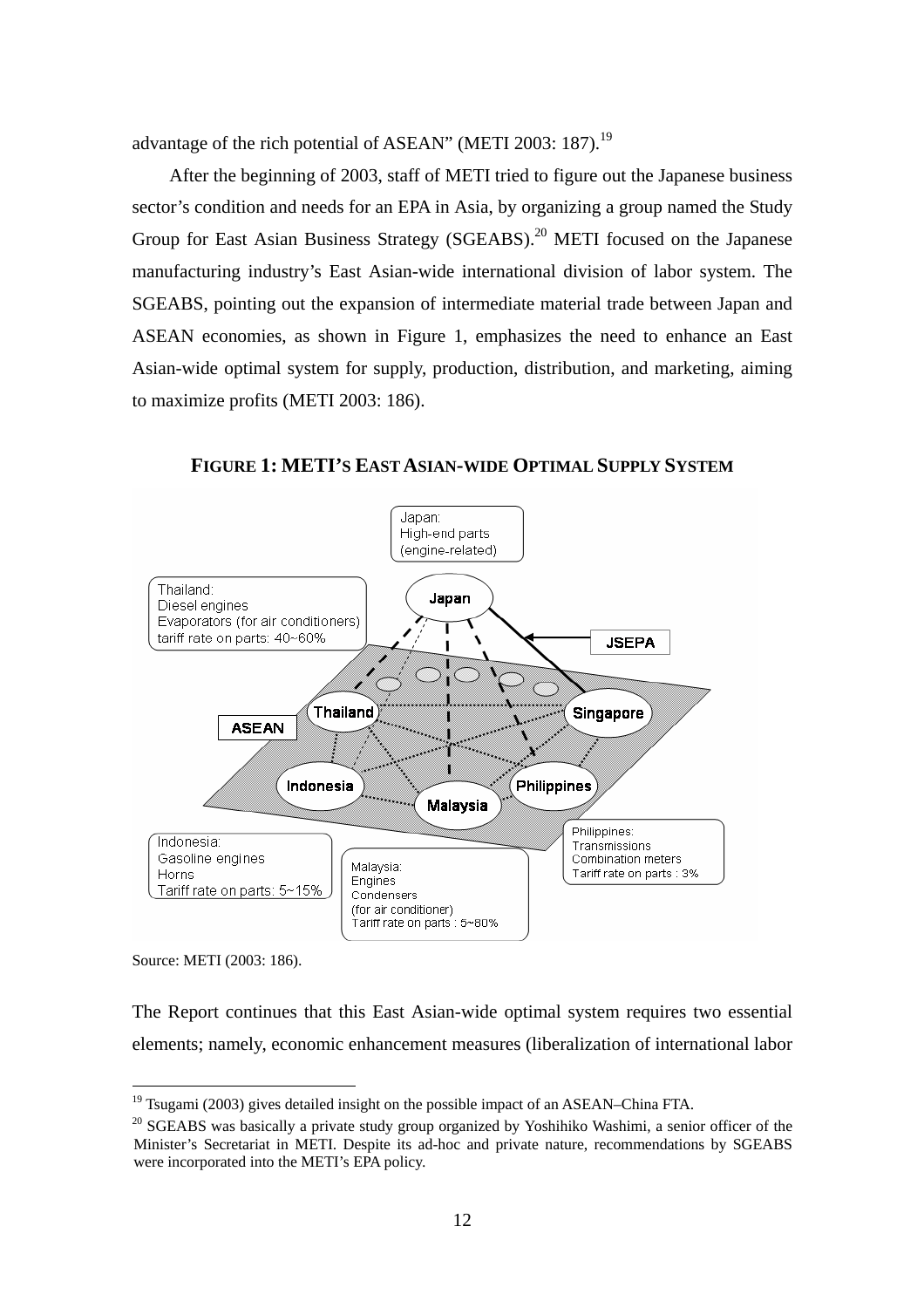movement, improvement of customs procedures, and removal of barriers for foreign investment) and tariff reduction for intermediate materials (SGEABS,  $2003: 2$ ).<sup>21</sup> For Japanese manufacturers, East Asia, consisting of ASEAN and the Northeast Asian economies, is an attractive market, as well as a powerful production base and an alluring investment destination at the same time. Several problems block their way ahead, however, as shown in Figure 2.



### **FIGURE 2: PROBLEMS IN EAST ASIA FOR JAPANESE CORPORATIONS**

Note: Up to three multiple answers. Source: SGEABS (2003).

 $\overline{a}$ 

The report shows some interesting facts. Compared with China, the enterprises answered that they feel the tariff rates in ASEAN countries are relatively high (see (b) in Figure 2). The SGEABS also pointed out Japanese manufacturers' expectations for a zero tariff measure through the  $AFTA<sup>22</sup>$  However, they feel much difficulty in non-tariff

 $21$  The report is based on a questionnaire survey of Japanese private companies done in July 2003 (there were sixty valid responses from 219 companies).

 $^{22}$  Among sixty companies that answered a questionnaire by SGEABS, 56.7 per cent said they were interested in the AFTA for its effect to reduce their business cost, and 51.7per cent of them expect faster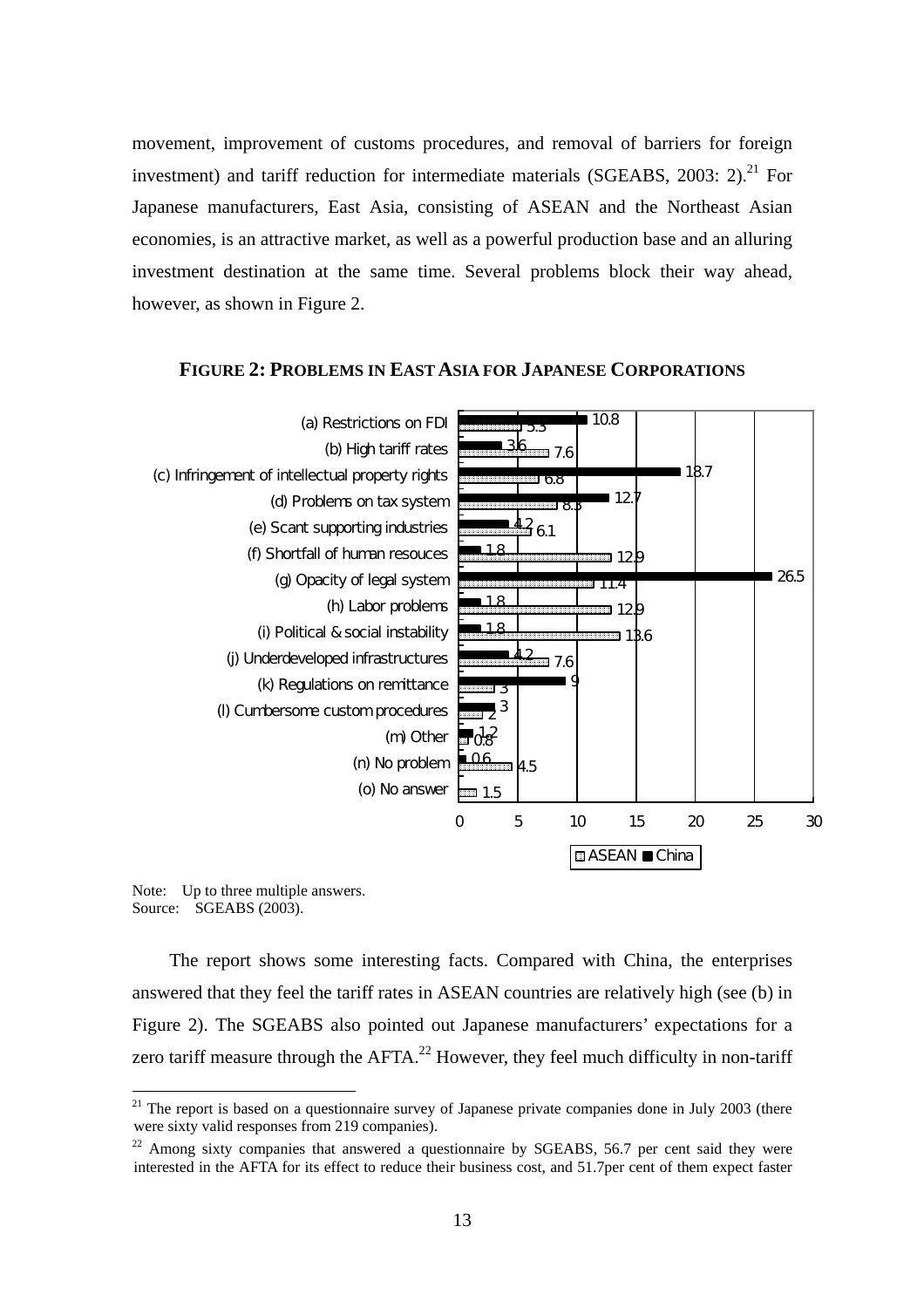problems, like operation of tax systems (d), scarce human resources (f), labor problems (h), etc. Put simply, business in the ASEAN area cannot work without resolving the non-tariff problems, even if all tariff barriers are removed. Backed by those potential demands for restructuring of legal or administrative systems of ASEAN countries, METI focused on "East Asian-wide structural reform." The JACEP is propelled to promote tariff reduction within AFTA and improvement of business environments simultaneously.

# *IV-1-(4). The Position of "New Issues" in the JACEP*

Right after the JSEPA, Japan faced an urgent need to enhance its traditional, good-old relations with ASEAN, geopolitically, as well as to deepen economic interdependence economically. In that process, the ministries of Japan focused on an EPA as their international trade policy tool. From the geopolitical viewpoint, the bottom line of an EPA was its flexibility. By adding "new issues" to their trade agreement, it becomes easier to involve the developing countries, because "new issues" has a dimension as economic aid. Cooperation on HRD or industry-upgrading is thus as important as trade liberalization. In their context, the cooperation part can be even more important than tariff elimination, in some cases. For the economic approach, by contrast, the EPA is nothing but a new "FTA" in nature, and "new issues" are important as long as trade liberalization is achieved. The JACEP was propelled by political and economic motivations that joined together, but it revealed a gap, on the position of "new issues," between them at the same time.

As of the end of 2003, the JACEP was under preparatory consultation for official negotiations scheduled in 2005. Though details are not yet clear, there is said to be an opinion gap between Japan and ASEAN countries over agricultural liberalization (METI 2002b). Whether Japan opens its agricultural market or not will be the turning point of the EPA's nature as a partnership-building measure or a new "FTA." The JACEP was followed by bilateral EPA initiatives with Thailand (proposed in April 2002) and the Philippines (May 2002). In the following case studies, we examine how "new issues" are treated in those bilateral cases.

implementation of zero tariff reduction through the AFTA (SGEABS 2003: 29).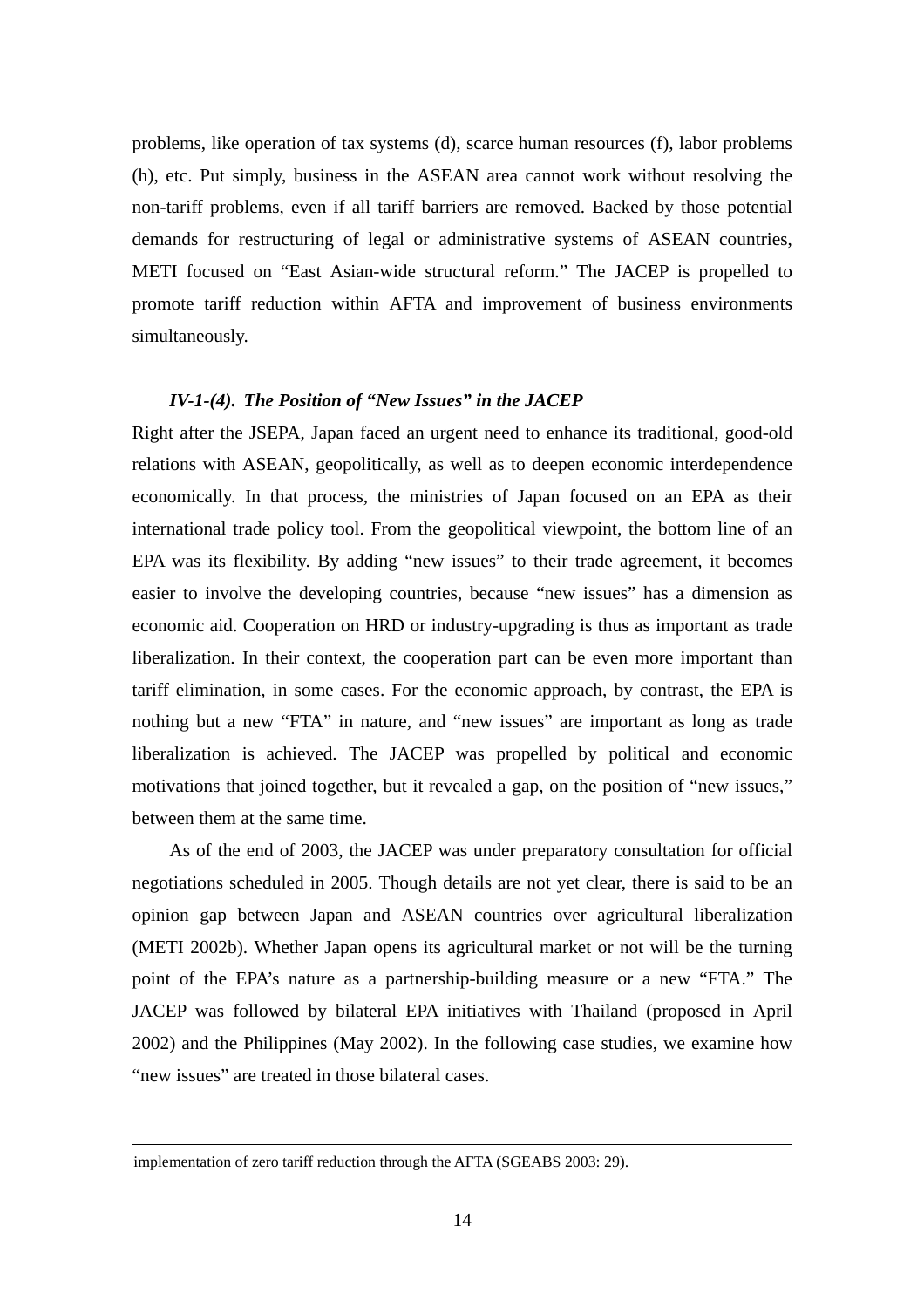# **IV-2. The Case of the JPEPA**

In May 2002, President Gloria Macapagal Arroyo of the Philippines proposed an FTA to Japanese Premier Koizumi, on her visit to Japan. Behind the Philippines' FTA initiative was supposedly an aim to make the JSEPA leverage for domestic poverty reduction.<sup>23</sup> With a chronically high jobless rate and the lowest amount of foreign direct investment (FDI) among the five countries of ASEAN (Indonesia, Malaysia, the Philippines, Singapore and Thailand), the Philippine Government hangs its hope on quantitatively expanding its trade through EPAs/FTAs with its major trading partners; namely, the U.S. and Japan.24

Three months after agreement by both national leaders, an informal consultation between the parties was held, and a meeting of the Working Group (WG-JPEPA) was held in October. After five meetings by WG-JPEPA, President Arroyo and Prime Minister Koizumi agreed, in June 2003, to set up the JPEPA Joint Coordinating Team (here referred as JPEPA-JCT), consisting of tri-sectors of both Japan and the Philippines. JPEPA-JCT submitted a feasibility study report in December 2003. As of this writing, this is one of the few accessible official documents on proceeding EPAs, together with brief reports on WG-JPEPA, though it is a draft for governmental negotiations scheduled in 2004. Hereafter, based on the report by JPEPA-JCT, and WG-JPEPA, the author will try to outline the both parties' aims for an EPA.

### *IV-2-(1). Focal Points*

 $\overline{a}$ 

The issues taken up for discussion are modeled after those of the JSEPA (JPEPA-JCT 2003: 1). When the draft was prepared for the JPEPA, it is said the Philippine Government proposed modeling it after the JSEPA, because it includes meaningful issues.<sup>25</sup> The focal points of the JPEPA are shown in Annex B.

<sup>&</sup>lt;sup>23</sup> The author was interested in a comment by a Philippine officer: "However hard and sincerely we try to promote AFTA, all the FDI go over our head about Thailand or Malaysia…. We first must keep FDI by concluding bilateral FTAs with our biggest economic partners."

<sup>&</sup>lt;sup>24</sup> According to one Philippine officer, there are three possible FTA partners for the Philippines: the U.S., Japan, and China. The China–Philippines FTA will hardly be concluded due to its competitive economy with the one of the Philippines. The U.S.–Philippines FTA is also expected to be problematic because it might evoke anti-U.S. nationalistic sentiment in the domestic society. As a result, in his opinion, the JPEPA is the only FTA with an easy forecast.

 $25$  A comment by a Philippine officer in an interview with the author. On the other hand, another interviewee told the author that the Japanese side had proposed modeling the JPEPA after the JSEPA.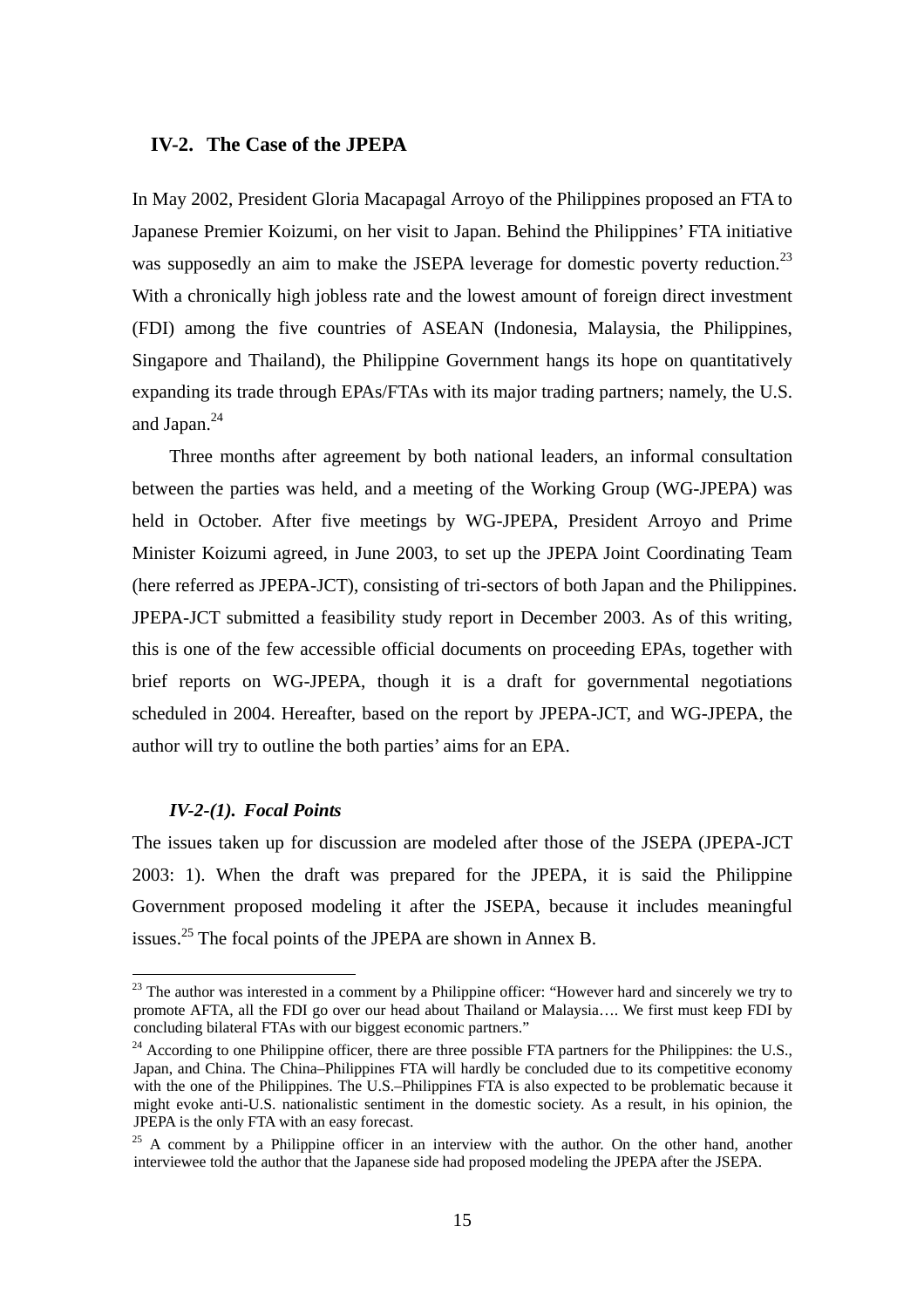# A) Movement of Natural Persons and HRD

Expansion of human mobility is one of the Philippines' main requests for the JSEPA. This includes not only facilitation measures, like harmonization of vocational qualification among the two countries, and human capacity-building for Filipino workers, but also liberalization of the labor market in the health and medical sectors. It also targets diversifying the eligibility qualifications for Japanese working visas.<sup>26</sup> Japan seems reluctant on this issue, however. The Japanese side of JPEPA-JCT members responded that obtaining Japanese national qualification will be the minimum requirement for working in Japan, for they regard being able to communicate in Japanese, as well as medical skills and knowledge, as indispensable. As inferred from Japan's failure to answer the Philippine's request to provide information on what kind of human resources are required in Japan, the Japanese Government supposedly remains cautious about liberalization itself.<sup>27</sup> They agreed on cooperation HRD instead. It includes assistance by Japan to Japanese language education for nurses or caregivers in the Philippines, and S&T cooperation and internships for Filipinos in Japanese private enterprises.28 The Japanese side explained the reason for such HRD cooperation in the JPEPA as follows: "Liberalization of human mobility is a measure to liberalize the movement of those who are able. HRD, on the other hand, addresses the problem of how to enable people to work abroad. Linguistic education or cultural exchange is essential for such HRD" (WG-JPEPA 2003: 6).

# B) Liberalization of Trade in Goods

 $\overline{a}$ 

Another request by the Philippine side is expansion of trade in goods, especially tariff reduction by Japan on agricultural items, like bananas or pineapples, or maritime

<sup>&</sup>lt;sup>26</sup> Vocational qualifications in the Philippines can be classified into two types. One is legally called *vocational qualification*, which is applied to occupations like caregivers, carpenters, and plumbers. The other is called *specialist qualification*, and it is applied to professions like medical doctors or lawyers. The Philippine Government proposed that Japan accept both types of qualifications.<br><sup>27</sup> One Japanese interviewee told the author that human movement issues are considered based on the

Ninth Basic Plan for Employment Measures, decided at a Cabinet meeting in August 1999. Its outline of the part for foreign employees is as follows: a) Giving higher priority to specialists for the purpose of activating the Japanese economy, b) Before accepting foreign employees, measures like improving employment situations for women and the elderly should be promoted (Ministry of Health, Labor and Welfare, Japan: 2002).

<sup>&</sup>lt;sup>28</sup> The Philippines proposed including labor education as a solution for labor problems (WG-JPEPA 2003: 6). But this was allegedly rejected by Japan and discussed in the negotiations for issues of business environment improvement.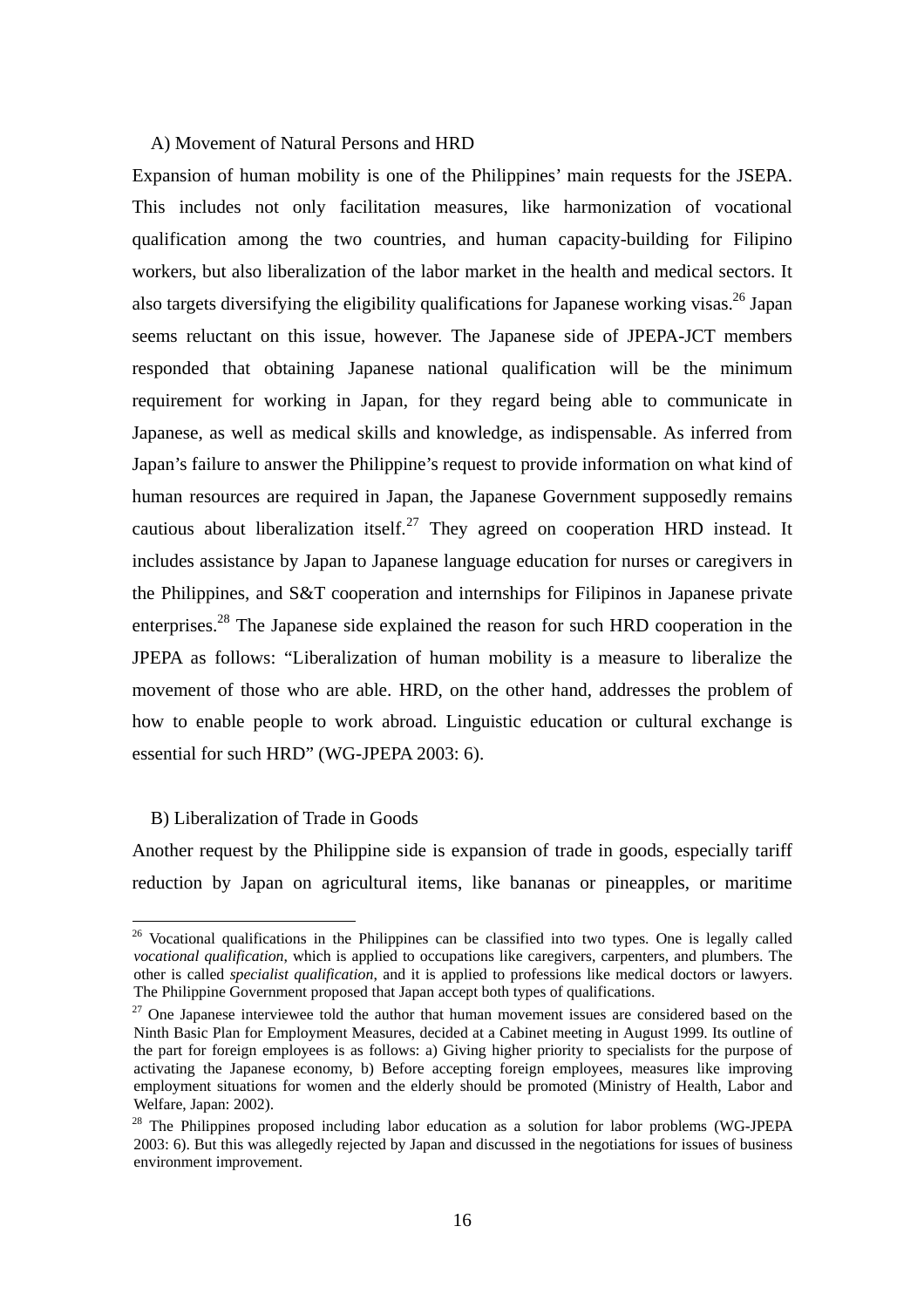products, like shrimp.29 Though both parties confirmed the complementary nature of their mutual trade, Japanese delegations of JPEPA-JCT emphasized the sensitive nature of agriculture and fishery in Japan. Receiving the Philippines' request for more explanation on this matter, Japanese "representatives of agricultural and fishery sectors repeated that an EPA should not be focused narrowly on tariff reduction," and "should take a balance between tariff reduction and cooperation in the agriculture and fishery sectors of both sides, based on the principle of mutual benefits and coexistence" (JPEPA-JCT 2003: 4–5, underlined by the author). It is noteworthy that both sides regard the cooperation part of an EPA as compatible with liberalization of sensitive sectors.

C Services and the FDI Environment: The Problem of the Philippines' Structural Reform On the other hand, the Japanese side aimed at two points. One is liberalization of the service sectors of the Philippines. In this regard, Japan demands that the Philippines achieve a higher level of liberalization than the AFTA's. Japan urged the Philippines to promote further service liberalization, pointing out the Philippines' reluctant liberalization commitments under the  $GATS$ <sup>30</sup> Another point is improvement of rules for foreign investment. This includes liberalization of foreigner's land tenure, formulation of rules for governmental expropriation and compensation, and other restrictive measures on FDI. Third is improvement of the environments for trade and investment. This ranges from issues like systematic operation of tariff reduction schemes or administrative procedures for maintaining social security or improving infrastructure.

The Philippines seems rather sluggish in embracing these issues, in general. The Philippine side repeatedly appeals that they cannot accept further service liberalization beyond the AFTA's. As to trade in services, the Philippines gave, at a JPEPA-JCT meeting, a quite passive answer that they were entitled to flexibility as a developing country, which is allowed under the GATS (JPEPA-JCT 2003: 14). They also repeatedly appealed the difficulty of further service liberalization or deregulation of FDI under the

 $29$  As for Japanese import from the Philippines, major taxable items are bananas (10–25 per cent), pineapples (17 per cent), frozen shrimp (1 per cent), and light oil (9 yen /kg). Industrial products account for 86 per cent of the total amount, while 14 per cent is products of agriculture, forestry, or fishery (JPEPA-JCT 2003: Annex 3).

 $30$  Japanese delegations pointed out that the Philippines made only forty-two commitments under the GATS, whereas Japan made 102 (JPEPA-JCT 2003: 14).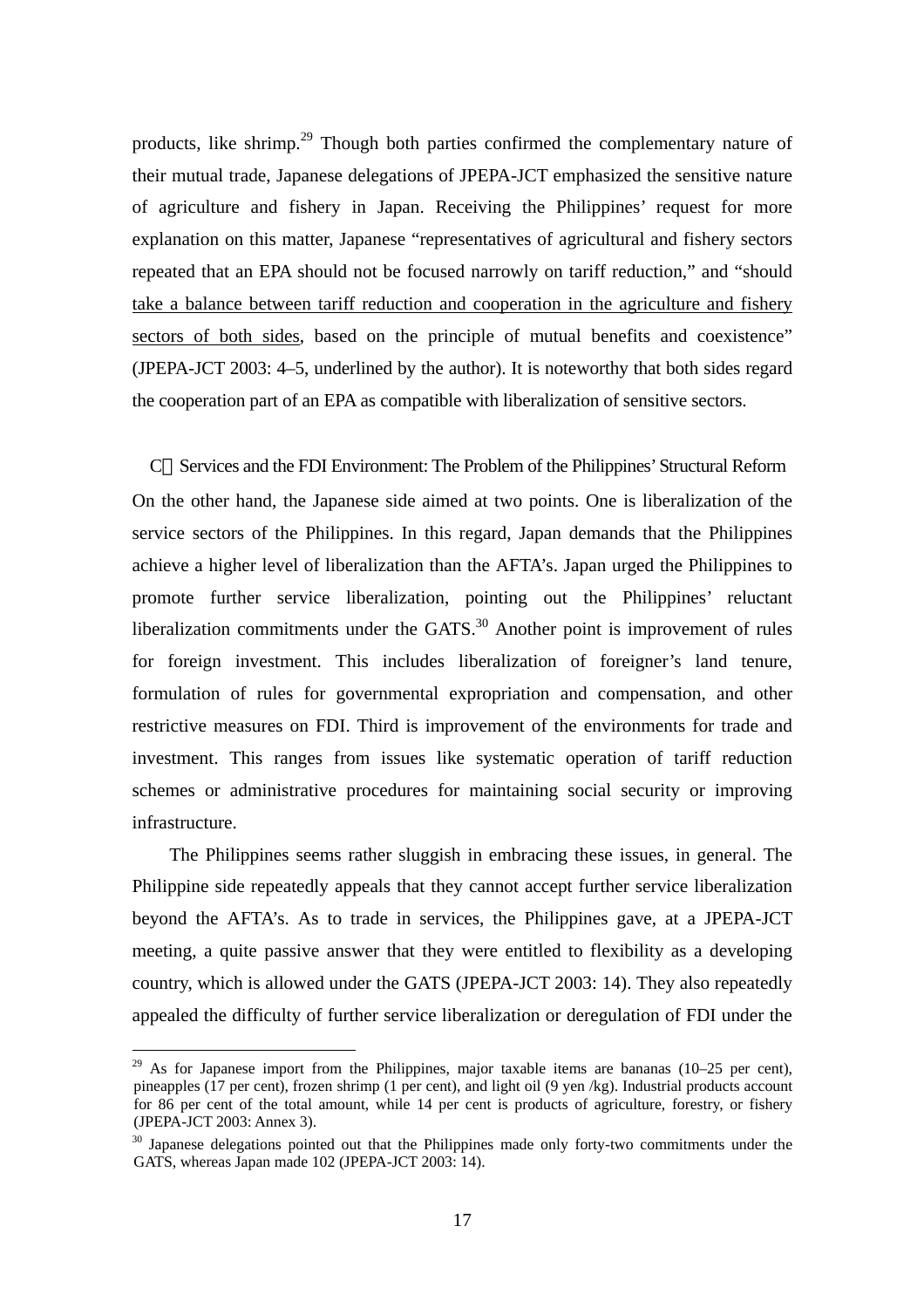current legal system of the Philippines (WG-JPEPA 2003: 5; JPEPA-JCT 2003: 9). For example, the Republic Constitution of 1987, which stipulates restrictions on FDI in several sectors, like communication, power industry, and development of natural resources, also prohibits foreign land tenure. The Foreign Investments Act of 1991 also provides a negative list for  $FDI$ <sup>31</sup> To pursue further liberalization, the JPEPA entails amendments to those laws. Since a constitutional amendment is quite sensitive for the country's domestic policy, like the case of the "Peace Clause" of Japan's Constitution, the Philippine Government (especially the bureaucrats) demurs to Japan's request on services or investments.

On the third point of Japan's requests, the Japan Chamber of Commerce and Industries in the Philippines Inc. submitted a petition to President Arroyo, when she visited Japan in 2002, that proposed improvement in the areas of infrastructure-building, labor problems, social and political stability, and the Value Added Tax (VAT) refund system (JETRO 2003: 215). Though the Philippine side promised to establish a body to learn the demands of the private sector, further developments are expected.

# *IV-2-(2). The Position of "New Issues" in the JPEPA*

 $\overline{a}$ 

Studying the current coordinating process of the JPEPA, two features can be pointed out. One is the selective use of "new issues," especially a cooperation part. HRD, in general, may lead to future liberalization of human mobility, but it is not clear if "agricultural cooperation" mentioned in JPEPA discussion will lead to liberalization of Japanese agriculture. In this context, the cooperation part of an EPA is treated as compatible with liberalization of sensitive sectors. Another feature is the Philippines' hesitation to reform its domestic structure. On the process, the Philippine side tends to avoid issues related to amending its legal system, which blocks the Philippines' further trade liberalization, or rule-making for "new issues," like investment or competition policy. If the JPEPA is concluded without clearing up those problems, it might evoke another traditional question: bilateral FTAs' WTO compatibility with bilateral FTAs.

In the meantime, the JPEPA showed a way to conclude an FTA among parties with great economic disparity. By utilizing these "new issues" with an assistive nature, one

<sup>&</sup>lt;sup>31</sup> In 2002, President Arroyo signed the fifth foreign investment negative list. This list newly adds agriculture and fishery to the exclusive sectors (IDE 2003: 317).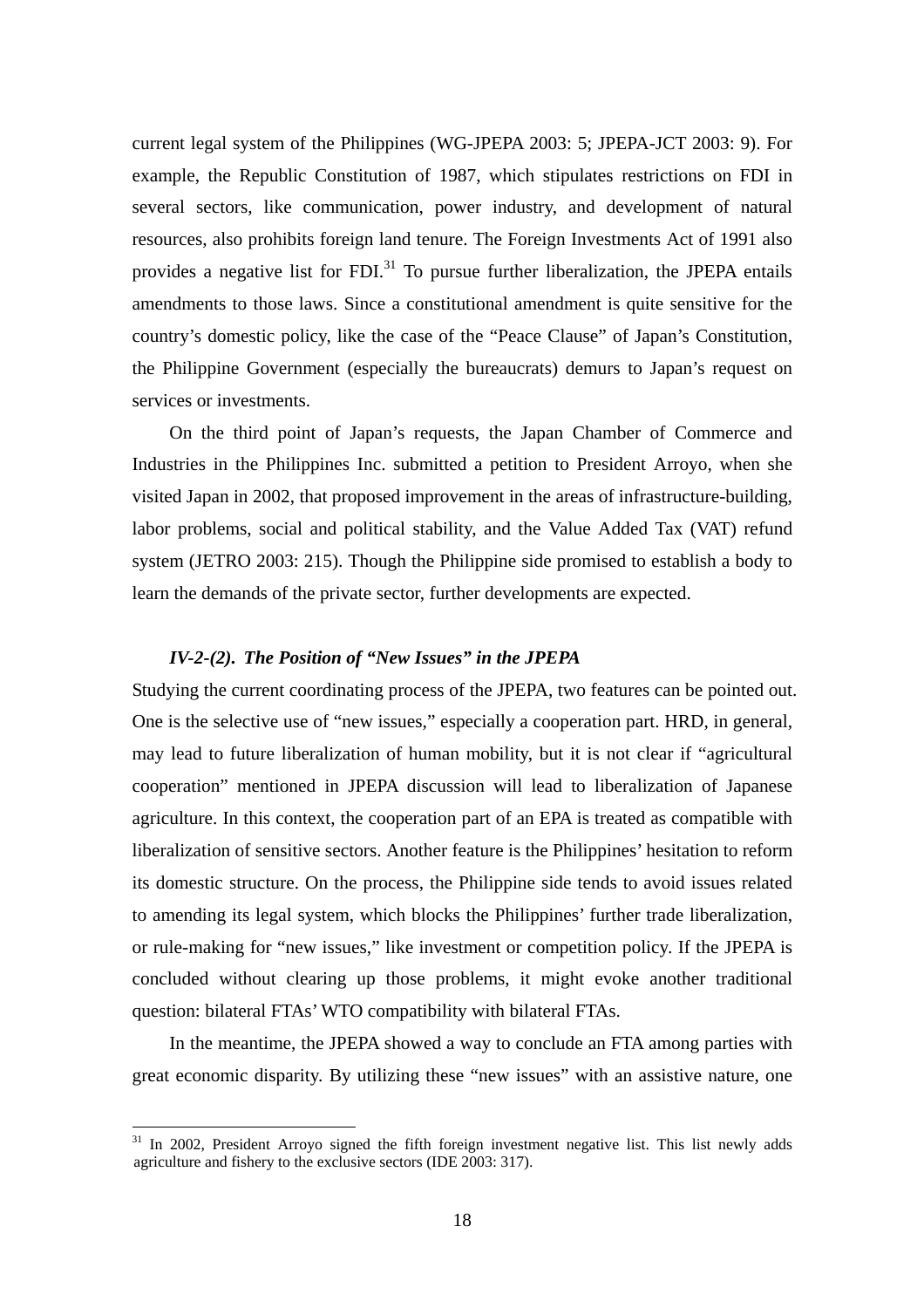can lead the other to smooth liberalization in the future. For example, Japan and the Philippines agreed to cooperate on improving the Philippines' legal system for competition policy (JPEPA-JCT 2003: 13), and support for SMEs in the Philippines (JPEPA-JCT 2003: 19). Those measures could be leverage for boosting the economies of developing countries, and encourage them to pursue further liberalization or rule-making for "new issues."

The Japanese Government seems fully aware of the difficulty in surmounting such problems. One official told the author that they narrow down the target to "structural reform of the Japanese economy" and conclusion of the JPEPA itself as a part of "East Asian Community" building.<sup>32</sup>

# **IV-3. The Case of the JTEPA**

Thai Prime Minister Thaksin Sinawatra and Premier Koizumi of Japan agreed to seek the JTEPA in April 2002. It was followed by two preliminary consultations,  $33$  in which the parties confirmed to model the agreement after the JSEPA. Five meetings of the tri-sectors Working Group (WG-JTEPA) were held from September 2002 to May 2003. Based on the outcomes of the WG-JTEPA, the JTEPA Task Force (here referred as JTEPA-TF) was set up in June, and it developed details for official negotiations scheduled to start in December 2003.

The SGEABS reported the Japanese business sector's high interest in Thailand as a second promising country after China for business deployment over the medium term (SGEABS 2003: 17). Compared with the JPEPA or the JSEPA, the JTEPA supposedly has captured public attention in Japan.

# *IV-3-(1). Focal Points*

 $\overline{a}$ 

The issues of the JTEPA are shown in Annex C. Compared with the JPEPA, the consultation of the JTEPA seems relatively smooth for the moment. There seem to be quite few irreconcilable issues. Some of them were already addressed by legislation of

 $32$  More specifically, "Japanese structural reform" in this context means to bring a "sound market" mechanism" into Japanese labor market, and to break the ice of the Japanese immigration control system by introducing Philippino workers. In Japan, some people are emphasizing this point.

 $33$  The first meeting was held in Tokyo in May, and the second was in Bangkok in July.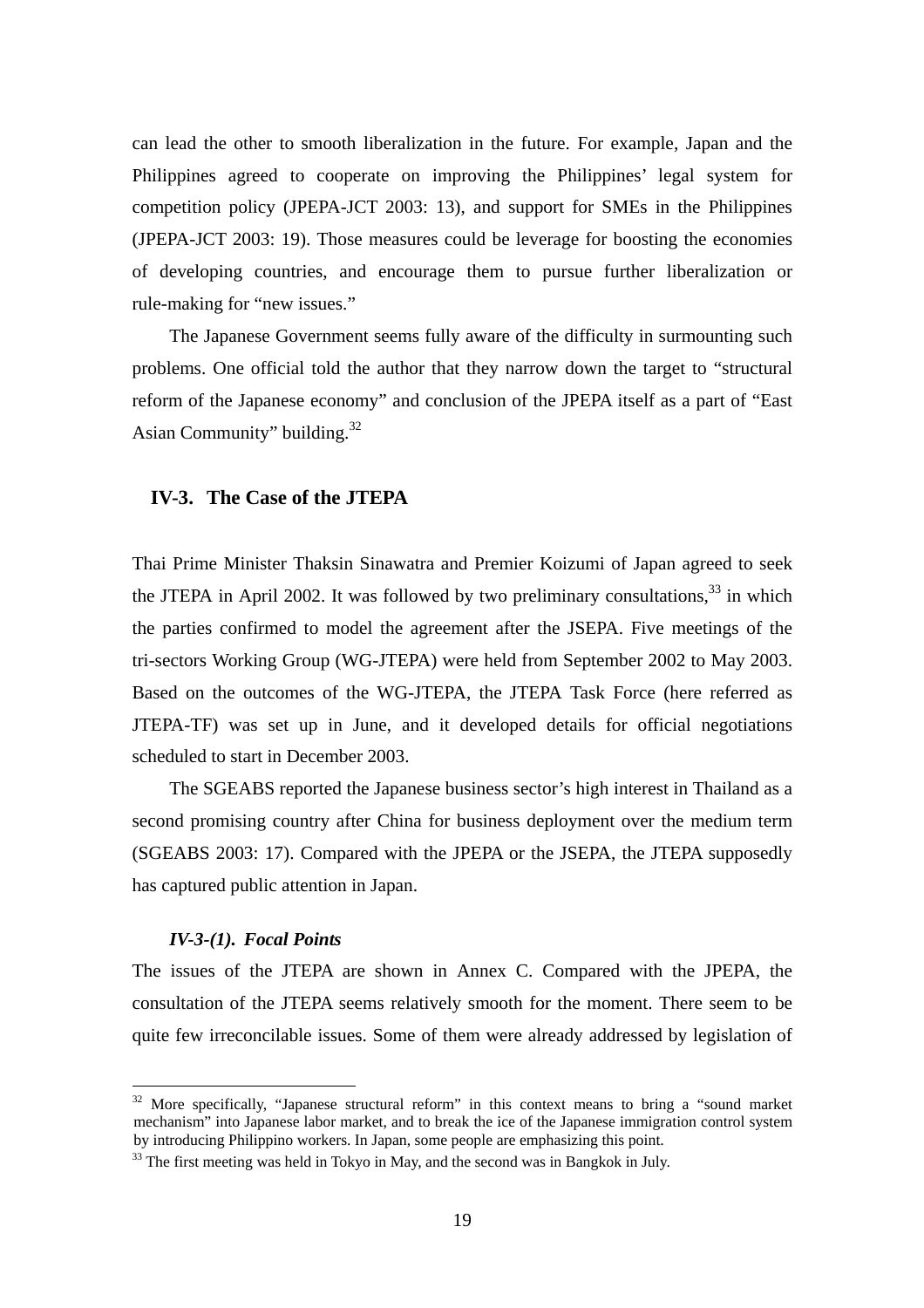domestic law (the Competition Act of 1999 in Thailand, for example) or by cooperation through other frameworks (bilateral cooperation on SMEs). Nevertheless, there remained a few focal points that require further consultation.

# A) Liberalization of Trade in Goods

 $\overline{a}$ 

Thailand is the largest rice exporter in Southeast Asia, and its agricultural population is huge. It had been said that liberation of Japanese agriculture will be the most controversial part of the JTEPA negotiations. Actually, according to an interview with a Japanese official, Thailand was a major figure that criticized Japanese reluctance to agricultural liberalization at the JACEP's preparatory consultation.

Contrary to the expectations of the Japanese side, however, most Thai export-oriented industries do necessarily not foscuses on tariff reduction itself. In Thailand, for example, the Thai Rice Exporters Association pins quite little hope on opening up the Japanese market. Because of the current small market share of exports to Japan, and the prospective cost for product management of special rice for Japan, they expect the potential benefit from Japan to remain small. Concerning processed fowl or shrimp, the interested traders emphasize non-tariff barriers, like tightening food sanitation standards or arbitrary changes of the tariff classification. This related to a decrease of shrimp and fowl exported to the EU in 2002. The EU announced, in March 2002, that it detected prohibited antibiotics in Thai shrimp and fowl. This triggered a decline of 35 per cent (compared with the previous year) in exports of these products to the EU.<sup>34</sup> Since then, the Thai Food Processors' Association has been quite cautious to avoid such barriers against Thai products. Although there seem to be voices of misgiving about such non-tariff barriers, Thai businessmen seemingly do not feel urgent need for tariff reduction for the Japanese agricultural market, at present.<sup>35</sup> As a result, to

<sup>&</sup>lt;sup>34</sup> Based on an interview by the author with a staff member in the Federation of Thai Industries, on October 4, 2003.

<sup>&</sup>lt;sup>35</sup> Compared with food processors, responses from industrial manufacturers in Thailand are not uniform. The garment indutry expects the JTEPA to bring them easier access to Japanese luxury textiles or expanded investment by Japanese (*Tsusho Koho* July 22, 2003: 29–30). The electronical and electronics industries also look forward to expanding their exports by harmonization of product standards between the two countries (*Tusho Koho* July, 23 2003: 13). The Thai plastic industry noted expected upgrading of their standard of technology, through Japanese cooperation on technology, or upgrading in human resource development. The automobile industry, on the other hand, is quite anxious about the possible future conversion of Japanese investment to importing similar parts from Japan. Compared with the Japanese tariff rate on automobile parts (currently 0 per cent), that of Thailand is rather higher (20–30 per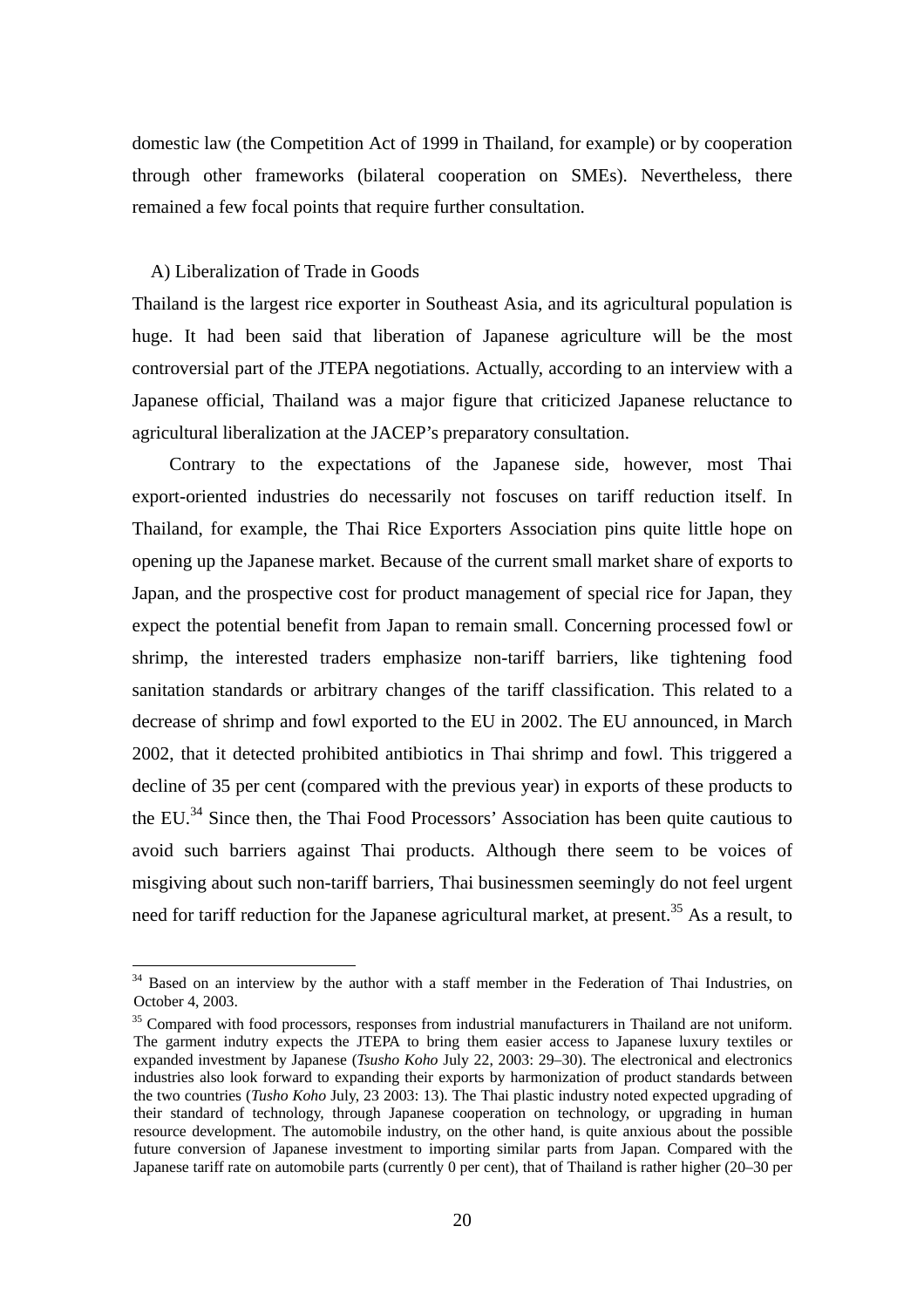the great surprise of the Japanese side, the Thai Government expressed, in December 2003, its readiness to exclude from the agenda for trade liberalization for the time being.<sup>36</sup>

### B) Liberalization of Trade in Services

Japan and Thailand essentially agreed to make more commitments through the JTEPA to promote service liberalization movement under the GATS. However, there remained some gaps between the parties as to which service should be included. The Thai side enthusiastically proposed two points. One is liberalization of medical service. Specifically, Thailand wanted to expand the Japanese public medical insurance system to cover Japanese who receive medical treatment in Thailand. Another is opening of the Japanese job market for caregivers, helpers, and massagers. This was treated as an issue of "Human Mobility" in the JPEPA. The Japanese side explained the difficulty in expanding the current public medical insurance system, and insisted on the acquisition of Japanese national qualification for caregivers and massagers, as the minimum requirement for opening the labor market in the health and medical sectors.

On the other hand, Japan proposed a much broader range of services, including consumer-related service, financing, or other supporting service related to manufacturers. Thai participants answered that deregulation of FDI in the service sector is so sensitive that it might evoke strong opposition domestically. In this regard, Japan stressed that the legal framework of the JTEPA should be consistent with the WTO, citing the provision of Article V of the GATS, which requires "substantial sectoral coverage" and "the absence or elimination of substantially all discrimination." Thailand pointed out the flexibility guaranteed by this article, as the country is a developing country (JTEPA-TF 2003: 21). Further discussion will be required on this point.

## C) Cooperation on Agriculture & Fishery, HRD, S&T, and Education

One feature of the JTEPA is the variety of the cooperation part and the uniqueness of the reasons. One is cooperation on agriculture and fishery. Both Japan and Thailand seem enthusiastic about agricultural cooperation, instead of agricultural liberalization. Here

cent as of 2003). Some Thai automobile manufacturers doubt there will be a positive effect of the JTEPA for the Thai economy (*Tusho Koho* July 23, 2003: 13).<br><sup>36</sup> *Nihon Keizai Shimbun*, December 1, 2003. According to the negotiating official of Japan, however, this

remark by Thai official meant merely that the Thai Government does not require radical liberalization of Japanese agricultural market.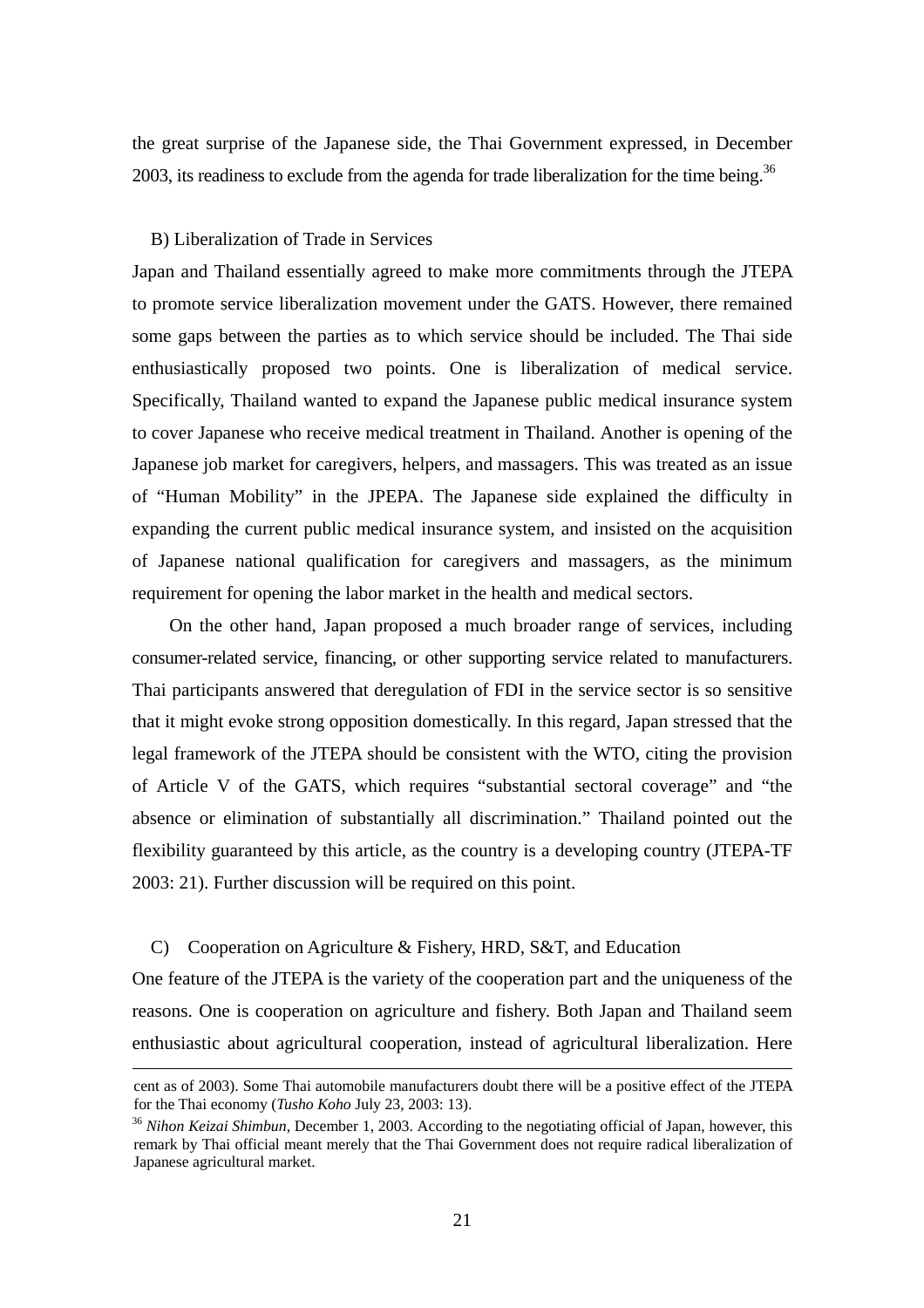also, "[t]he participants from the agricultural and fishery private sectors of Japan … stressed that not only must an FTA be consistent with the WTO regulations but also various components, such as cooperation, should be included in the partnership," and they also emphasized that "mutual development and prosperity of the two countries in the aspects of economy, society, and culture should be basic to the JTEPA" (JTEPA-TF 2003: 8). Both the Thai and Japanese sides "recognized the importance of cooperation in the field of agriculture in the JTEPA, which must be undertaken in proper balance with liberalization" (JTEPA-TF 2003: 10, underlined by the author). They agreed to set up another round to discuss agricultural issues, attended by private and official representatives of both countries. There they will examine the measures for "upgrading farmer's quality of life and standard of income" (JTEPA-TF 2003: Annex 5). Here again, cooperation issues seem to be treated as an alternative for sensitive issues, as is the case with the **IPEPA** 

Beyond the agricultural sector, the JTEPA includes other cooperation issues, like HRD, including educational/academic exchange (including joint research programs), mutual recognition of academic degrees, training and internships in Japan (related to IT, biotechnology, engineering, etc.), and Japanese language education in Thailand. This is allegedly related to Thailand's aim to upgrade its domestic economy. During his visit to Japan in November 2002, Thai Prime Minister Thaksin annouced his "dual-track policy," which targeted expanding exports and FDI, and strengthening domestic economic fundamentals, simultaneously. Together with Premier Thaksin's promotion of domestic economic policies, like establishment of the Village and Urban Revolving Fund and the Bank for SMEs, or promotion of the One Village, One Product project, FTA can be placed as a part of his measure to achieve "dual goals" (Nagai 2003: 275). At that time, the Thai Governemt seemed to concentrate on liberalization of trade and expanding exports brought by that. There remained a serious conflict between trade liberalization and reviving the domestic economy. Recently, as shown in the report of JTEPA-TF, the Government of Thailand became interested in "new issues." By introducing cooperation on S&T or HRD, Thailand allegedly tries to reconcile the domestic conflict over trade liberalization.<sup>37</sup>

 $37$  Thai participants of JTEPA-TF also mentioned the Government's will "to expand its potential in its efforts to promote science and technological development in this region." At the same time, they also expressed particular interest in "enhancing technical cooperation, particularly toward neighboring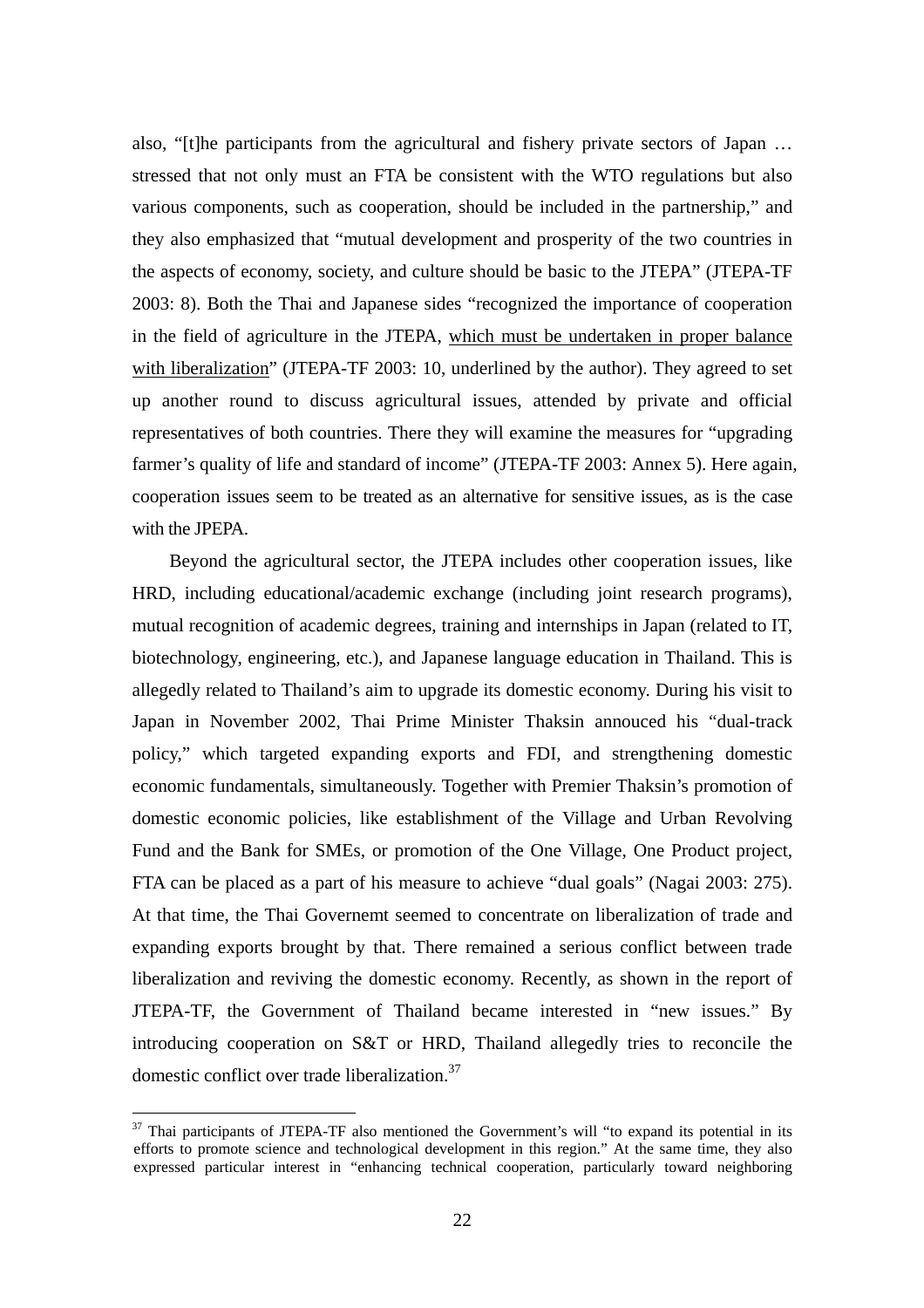### *IV-3-(2). The Position of "New Issues" in the JTEPA*

In JTEPA-TF meeting, Thailand shows a positive attitude toward liberalization of trade in goods. This seems rather bold considering the strong reservation of Thai industrial manufacturers. On the other hand, the Thai Government is somewhat reluctant on liberalization of trade in services, pointing out their status as a developing country. Aside from the problem of applicability of the Enabling Clause to the case of Japan–ASEAN countries' FTAs, these facts imply the possibility of the Thai side's underestimating the WTO rules that prohibit sectoral agreements (Nagai 2003: 276).<sup>38</sup>

In fact, in the JTEPA process, some issues tend to be coordinated selectively or flexibly, as well as the JPEPA's case. Here also, "new issues," like agricultural cooperation, are picked up for handiness for agreement. It is important to no small extent, because by substituting tariff elimination on agricultural products for agricultural cooperation, official negotiations could be started without breaking up before that.

On the other hand, Thailand seems fully aware of the JTEPA's effect on domestic restructuring. They are quite positive toward issues like improving business environments. They also seem to use cooperation issues to upgrade their economic potential. Thai negotiating officials showed an observable will to use them for revitalizing economies. In this sense, the JTEPA could be a case in which "new issues" are organically linked to traditional FTA issues.

# **V. Concluding Remarks**

An EPA is expected to exert an effect that goes beyond the limits of traditional FTAs. In the case of the JSEPA, Japan concluded it aiming to make it a precedent for forthcoming Japanese FTA policy. In this sense, there was no inevitability to have an EPA, not an FTA, for Japan at that time. It was Singapore that put a premium on incorporating "new issues" in the JSEPA. It intended to upgrade its economic and technical potential by

countries, namely Cambodia, Laos, Myanmar, and Vietnam, for more balanced and sustainable growth of this region as a whole" (JTEPA-TF 2003: 28–29)." For Thailand, supposedly there is an aspect of assistance by a developed country for further assistance by a newly developed country. It gives us a glimpse of Thailand's will to not only enhance the economy but also to exercise influence over the whole Indochina region through such "cooperation." However, this point may require further study.

 $38$  Nagai gives, in his paper, a notice that it does not mean that FTA negotiating officials in Thai government are unaware of the GATT/WTO consistency issue of FTAs. See note seventy-seven of Nagai (2003).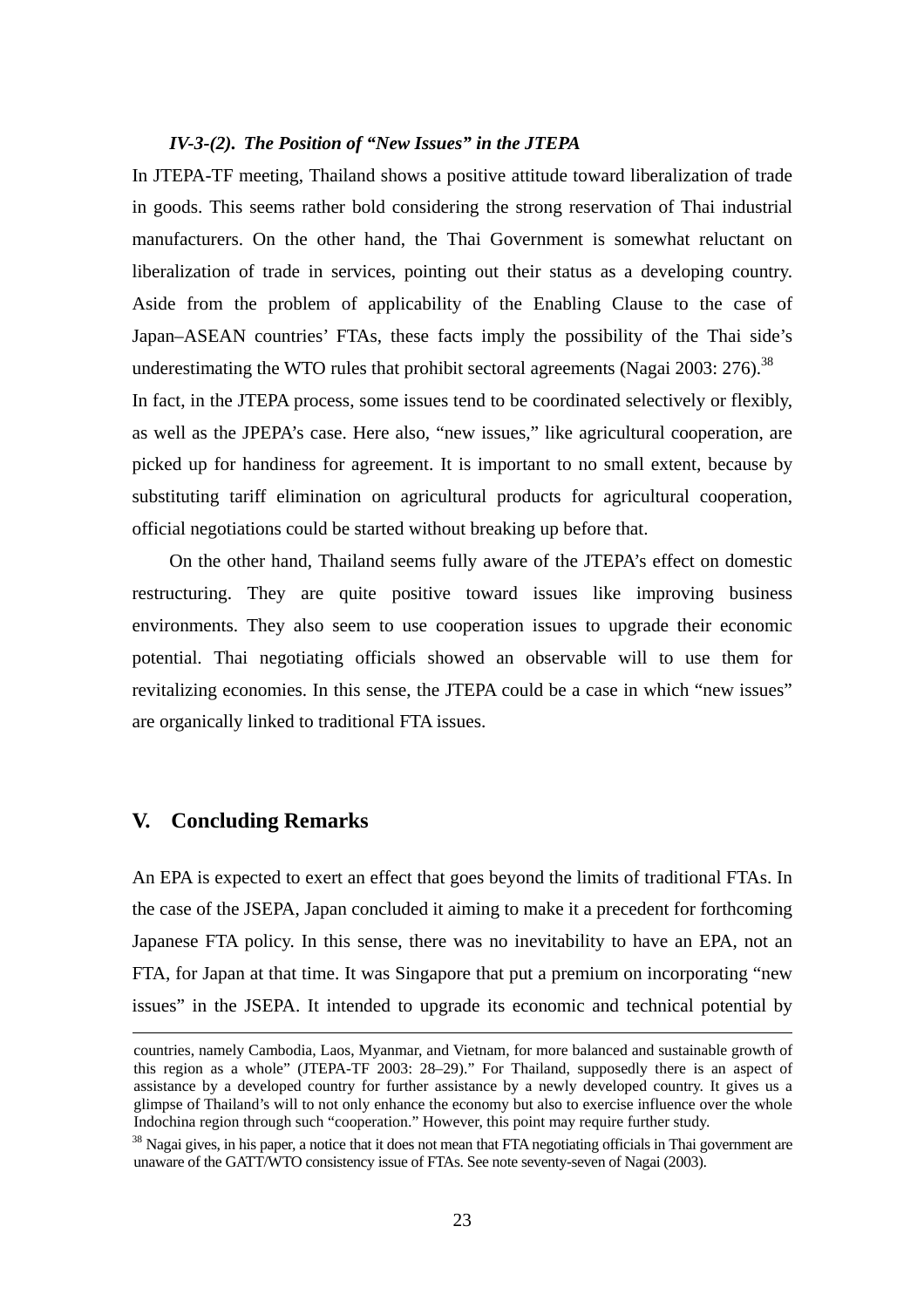realizing issues like rule-making for investment, IT engineer exchanges through HRD, or mutual recognition of vocational qualification.

This function as "leverage for domestic economic restructuring" of the JSEPA was brought to the fore in the JACEP process. The Japanese Government intended to improve domestic institutional problems of ASEAN countries by utilizing EPAs as leverage for domestic reform. By doing this, Japan planned to optimize the division of labor system among Japan and the ASEAN region, and to deepen economic interdependence among them. On the other hand, the JACEP focused on the EPA as a tool for political partnership enhancement with ASEAN. Its point is that an EPA can involve various actors by its flexible application in compliance with the party's economic situation. This strategy regards an EPA as a partnership-building measure strategy that does not necessarily require tariff elimination on sensitive sectors. On this point, a gap was revealed between the strategies of political motivations and economic motivations based on the traditional FTA part.

This gap was revealed in the process of the JPEPA. The JPEPA substitutes "new issues" for the liberalization part. Moreover, there was observed selective focus on "new issues" that does not touch the matter of domestic institutional restructuring. Here, "new issues" were introduced to bring compromise over sensitive issues. In this sense, the JPEPA might be a case of an EPA as a partnership-confirmation measure with a haphazard package of cooperation. Meanwhile, "new issues" in the JTEPA were introduced to complement the traditional FTA part, although there seems a tendency to replace liberalization with "new issues." The JTEPA can be a case that surmounts the gap between political and economic motivations seen in the JACEP.

"New issues" can make the negotiation process easier by expanding opportunity for agreement. But at the same time, it sugarcoats the problem of the WTO-compatibility of the FTA part. There are possibilities that "new issues" might mislead EPAs into being treated in the context of development assistance, not of trade liberalization. There are merits of EPAs, on the other hand. For example, an EPA can avoid a breakdown of negotiations on trade liberalization. "New issues," like cooperation, can be used as a bargaining chip for negotiations between countries with great economic disparity. By utilizing the cooperation for SMEs or HRD, they can cultivate the countries economic potential and modify the shock brought by future

24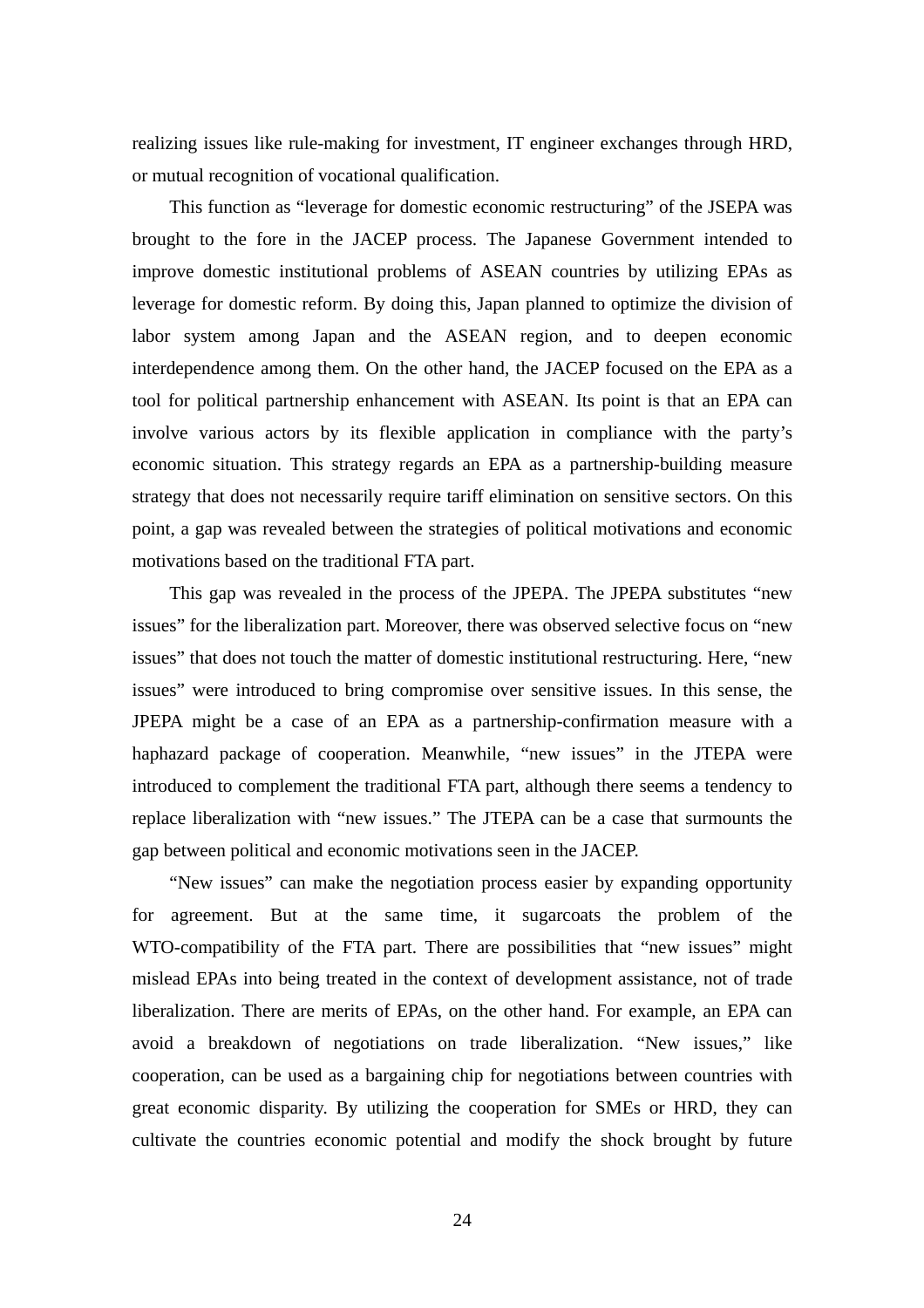liberalization. And as a result, the economy could be led to a takeoff toward a liberal trade system. Though it requires much time, it seems a realistic way when one considers the future incorporation of the developing countries, like CLMV. The flexible application of "new issues" can facilitate trade liberalization in all of East Asia, as long as trade liberalization is committed to.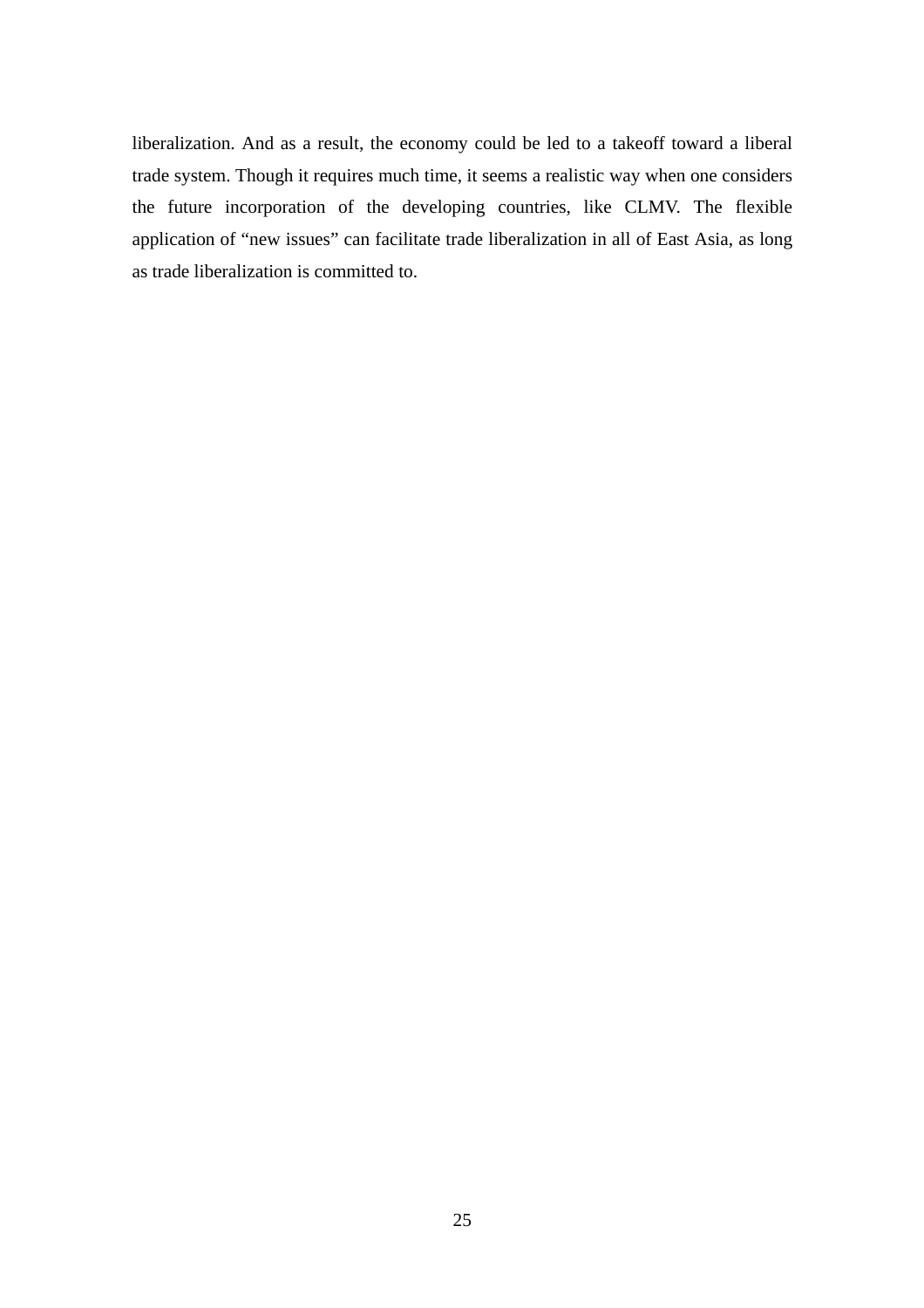# **Annexes**

|                   | Category                                      | <b>Issues</b>   | Attitude of                                     | Attitude  |          |
|-------------------|-----------------------------------------------|-----------------|-------------------------------------------------|-----------|----------|
|                   |                                               |                 |                                                 | Singapore | of Japan |
|                   |                                               | Trade in Goods  | Reduction of Tariff                             |           |          |
|                   |                                               |                 | Rule of Origin                                  |           |          |
|                   | Traditional<br><b>FTA</b> Issues              | Trade in        | Increasing Commitments on Market-Opening        |           |          |
|                   |                                               | <b>Services</b> | National Treatment, MFN                         |           |          |
|                   |                                               | Movement of     | Investors                                       |           |          |
|                   |                                               | Natural         | Liberalization in Manufacturing                 |           |          |
|                   |                                               | Persons         | Mutual Recognition of Vocational Qualifications |           |          |
|                   |                                               |                 | Competition                                     |           |          |
|                   |                                               |                 | <b>Government Procurement</b>                   |           |          |
|                   |                                               |                 | Investments                                     |           |          |
|                   | Singapore Issues                              |                 | <b>Intellectual Property</b>                    |           |          |
|                   |                                               |                 | Mutual Recognition                              |           |          |
|                   |                                               |                 | <b>Customs Procedure</b>                        |           |          |
| "New Issues"      |                                               |                 | Paperless Trading                               |           |          |
|                   |                                               |                 | Financial Service Cooperation                   |           |          |
|                   |                                               |                 | Information and Communications Technology       |           |          |
|                   |                                               |                 | Science and Technology                          |           |          |
|                   |                                               |                 | Human Resources Development                     |           |          |
|                   | Other Issues                                  |                 | Trade and Investment Promotion                  |           |          |
|                   |                                               |                 | Small and Medium Enterprises                    |           |          |
|                   |                                               |                 | Broadcasting                                    |           |          |
|                   |                                               |                 | Tourism                                         |           |          |
| Note <sup>.</sup> | $=$ Positive Approach<br>$=$ Passive Annroach |                 |                                                 |           |          |

# **ANNEX A: ISSUES OF THE JSEPA**

Note: = Positive Approach = Passive Approach

Source: METI (2002).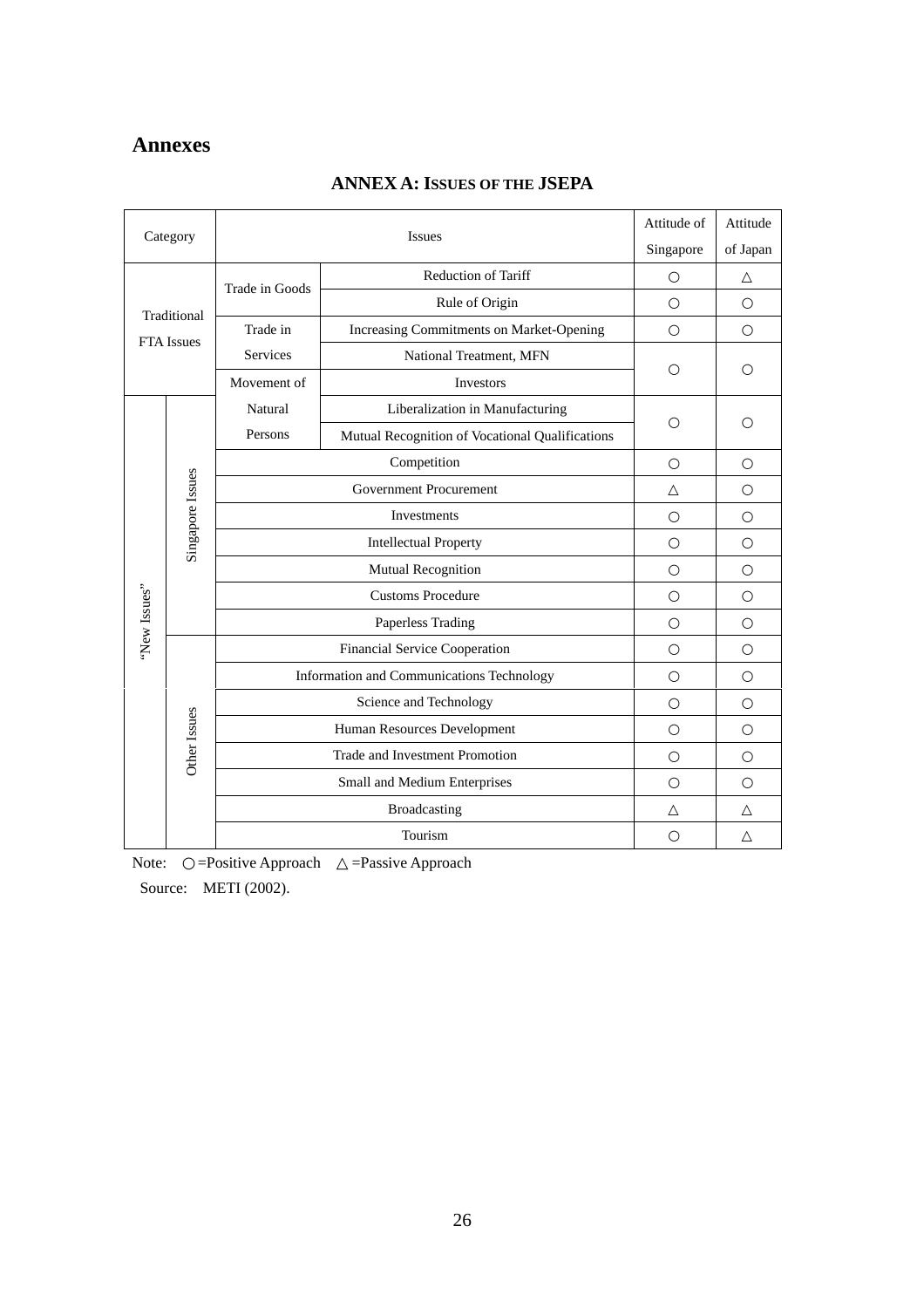| Category          |                                                    |                                                      | <b>Issues</b>                                                           | Attitude of<br>the<br>Philippines                      | Attitude<br>of Japan |          |
|-------------------|----------------------------------------------------|------------------------------------------------------|-------------------------------------------------------------------------|--------------------------------------------------------|----------------------|----------|
|                   | Liberalization of Trade in<br>Goods<br>Traditional |                                                      |                                                                         | Tariff Reduction on Agricultural/<br>Maritime Products |                      | $\times$ |
|                   |                                                    | Tariff Reduction on Industrial<br>Products           |                                                                         |                                                        |                      |          |
| <b>FTA</b> Issues |                                                    | Liberalization of Trade in<br>Services               |                                                                         | ×                                                      |                      |          |
|                   |                                                    | Movement of Natural Persons                          | Liberalization of the Labor Market<br>in the Health and Medical Sectors |                                                        |                      |          |
|                   |                                                    |                                                      | Facilitation of Application for<br><b>Visas</b>                         |                                                        |                      |          |
|                   |                                                    |                                                      | <b>National Treatment</b><br><b>MFN</b>                                 | X                                                      |                      |          |
|                   |                                                    |                                                      | <b>Extensive Prohibition on</b><br>Performance Requirements             | X                                                      |                      |          |
|                   | Singapore Issues                                   | Formulation of Rules for<br>Investments              | Negative List Approach for<br><b>Reservation Lists</b>                  | $\times$                                               |                      |          |
|                   |                                                    |                                                      | Transparency                                                            | $\times$                                               |                      |          |
|                   |                                                    |                                                      | <b>Expropriation and Compensation</b>                                   | X                                                      |                      |          |
|                   |                                                    |                                                      | Transfers                                                               |                                                        |                      |          |
|                   |                                                    |                                                      | Dispute Settlement                                                      | $\qquad \qquad -$                                      |                      |          |
|                   |                                                    | <b>Intellectual Property Rights</b>                  |                                                                         | $\times$                                               |                      |          |
|                   |                                                    | <b>Government Procurement</b><br>Competition         |                                                                         |                                                        |                      |          |
|                   |                                                    | <b>Paperless Trading</b>                             |                                                                         |                                                        |                      |          |
|                   |                                                    | Mutual Recognition                                   |                                                                         |                                                        |                      |          |
|                   |                                                    | <b>Improvement of Customs</b>                        | Capacity Building for a                                                 |                                                        |                      |          |
|                   |                                                    | Procedure                                            | <b>Computerized Customs System</b>                                      |                                                        |                      |          |
|                   |                                                    |                                                      | Japanese Language Training                                              |                                                        |                      |          |
|                   |                                                    | <b>Human Resources</b><br>Development                | <b>Exchange of Academic Personnel</b>                                   |                                                        |                      |          |
| "New Issues"      |                                                    |                                                      | Internships in Japanese Private<br>Companies                            |                                                        |                      |          |
|                   |                                                    | Financial Cooperation                                |                                                                         |                                                        |                      |          |
|                   |                                                    | Trade and Investment                                 | Improvement of Infrastructure                                           |                                                        |                      |          |
|                   |                                                    | Promotion                                            | Maintenance of Social Security                                          |                                                        |                      |          |
|                   |                                                    |                                                      | Delayed VAT Refund                                                      |                                                        |                      |          |
|                   | ssues                                              |                                                      | Transparency of Legal System<br>Operation                               |                                                        |                      |          |
|                   |                                                    |                                                      | Labor Problem labor education                                           |                                                        |                      |          |
|                   |                                                    | Other<br>Improvement of the Business<br>Environment* | Simplification of Business                                              |                                                        |                      |          |
|                   |                                                    |                                                      | Procedures                                                              |                                                        |                      |          |
|                   |                                                    |                                                      | <b>Building an Attractive Business</b><br>Environment                   |                                                        |                      |          |
|                   |                                                    | Information &                                        |                                                                         |                                                        |                      |          |
|                   |                                                    | <b>Communications Technology</b>                     |                                                                         |                                                        |                      |          |
|                   |                                                    | Small and Medium                                     |                                                                         |                                                        |                      |          |
|                   |                                                    | Enterprises                                          |                                                                         |                                                        |                      |          |
|                   |                                                    | Science &Technology                                  |                                                                         |                                                        |                      |          |
|                   |                                                    | Energy                                               |                                                                         |                                                        |                      |          |
|                   |                                                    | Tourism<br><b>Broadcasting</b>                       |                                                                         |                                                        |                      |          |
|                   |                                                    |                                                      |                                                                         |                                                        |                      |          |

# **ANNEX B: ISSUES OF THE JPEPA**

Note: = Positive approach = Passive approach  $\times$ =Negative posture – = Not specially stated Source: JPEPA-JCT (2003).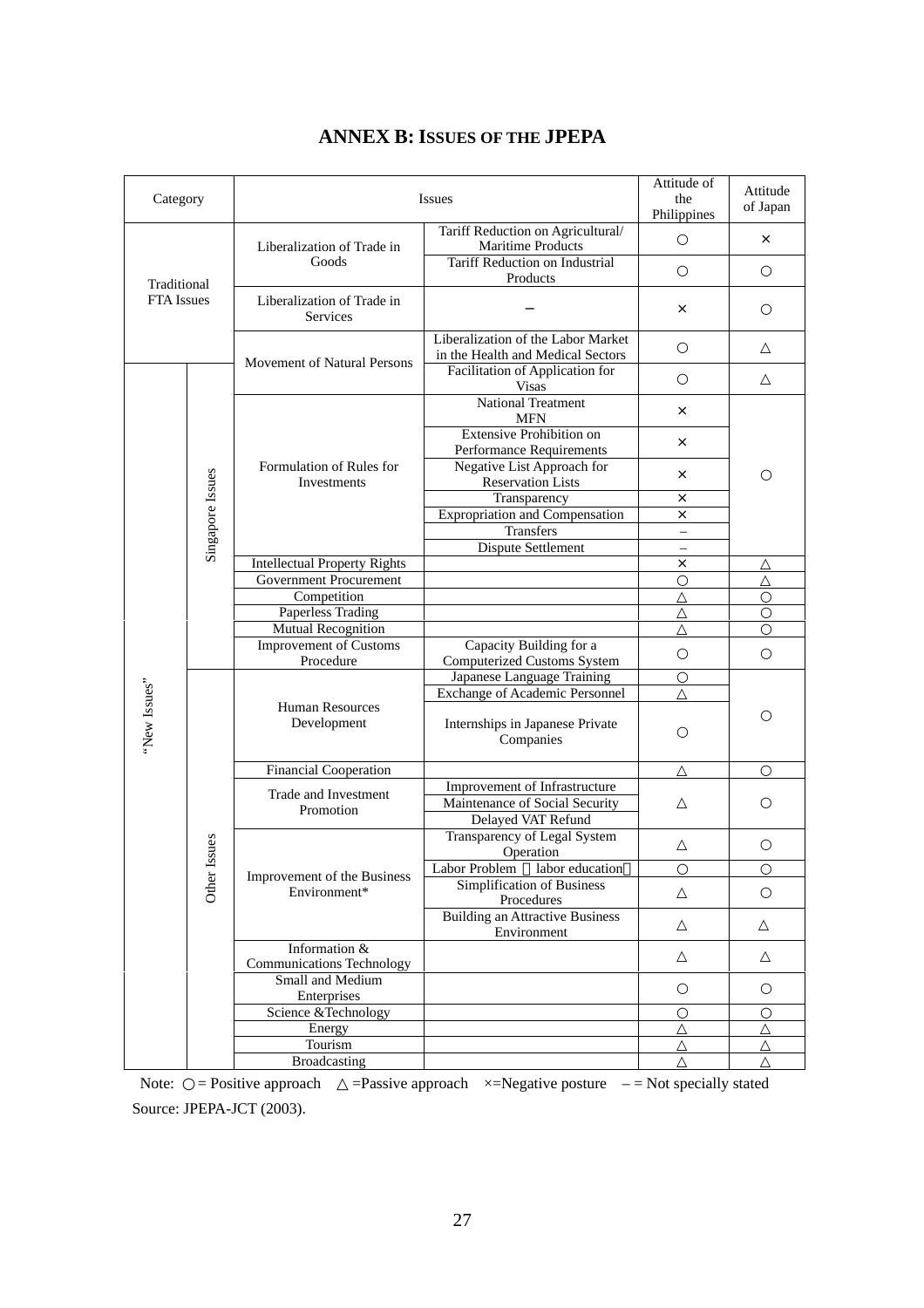| Category          |                  | <b>Issues</b>                                                  |                                                                                             | Attitude<br>of<br>Thailand | Attitude<br>of Japan           |  |  |
|-------------------|------------------|----------------------------------------------------------------|---------------------------------------------------------------------------------------------|----------------------------|--------------------------------|--|--|
|                   |                  |                                                                | Tariff Reduction on Agricultural Products                                                   |                            | $\times$                       |  |  |
|                   |                  | Liberalization of Trade in<br>Goods                            | Tariff Reduction on Industrial Products                                                     |                            |                                |  |  |
| Traditional       |                  |                                                                | Harmonization of the Rule of Origin with the JSEPA                                          |                            |                                |  |  |
| <b>FTA</b> Issues |                  |                                                                | Deregulation of FDI in Service Sectors                                                      |                            |                                |  |  |
|                   |                  | Liberalization of Services                                     | Harmonization of Medical Insurance Systems                                                  |                            | $\times$                       |  |  |
|                   |                  |                                                                | Liberalization of Service of the Fourth Mode of GATS                                        |                            |                                |  |  |
|                   |                  |                                                                | (massagers, caregivers, cookers)<br>Improvement of the Work Permission System for           |                            |                                |  |  |
|                   |                  |                                                                | Japanese Intra-corporation Transferees                                                      |                            |                                |  |  |
|                   |                  |                                                                | Deregulation of Work Access for Thais in Japan                                              |                            |                                |  |  |
|                   |                  | Movement of Natural<br>Persons                                 | Simplification of Procedures for Work Permission in                                         |                            |                                |  |  |
|                   |                  |                                                                | Thailand                                                                                    |                            |                                |  |  |
|                   |                  |                                                                | Improvement of the Training System (facilitating                                            |                            |                                |  |  |
|                   |                  |                                                                | acceptance of trainees)                                                                     |                            |                                |  |  |
|                   |                  |                                                                | National Treatment, MFN<br><b>Extensive Prohibition on Performance Requirements</b>         |                            |                                |  |  |
|                   |                  |                                                                | Access to the Court                                                                         |                            |                                |  |  |
|                   |                  | Formulation of Rules for                                       | Transparency of System Operation                                                            |                            |                                |  |  |
|                   |                  | Investments                                                    | <b>Expropriation and Compensation</b>                                                       |                            |                                |  |  |
|                   |                  |                                                                | Transfers                                                                                   |                            |                                |  |  |
|                   | Singapore Issues |                                                                | Settlement for the State- Investor's Dispute                                                |                            |                                |  |  |
|                   |                  | <b>Intellectual Property Rights</b>                            |                                                                                             |                            |                                |  |  |
|                   |                  | <b>Government Procurement</b>                                  |                                                                                             |                            |                                |  |  |
|                   |                  | Competition                                                    |                                                                                             |                            |                                |  |  |
|                   |                  | Paperless Trading                                              |                                                                                             |                            |                                |  |  |
|                   |                  | Mutual Recognition                                             |                                                                                             |                            |                                |  |  |
|                   |                  | <b>Improvement of Customs</b>                                  | Capacity Building for a Computerized Customs                                                |                            |                                |  |  |
|                   |                  | Procedure                                                      | System                                                                                      |                            |                                |  |  |
| "New Issues"      |                  | <b>Human Resources</b><br>Development                          | Educational, Academic Exchange (Joint research)                                             |                            |                                |  |  |
|                   |                  |                                                                | Mutual Recognition of Academic Degrees                                                      |                            |                                |  |  |
|                   |                  |                                                                | Training and Internships in Japan (on IT,<br>biotechnology, agriculture, engineering, etc.) |                            |                                |  |  |
|                   |                  |                                                                | Japanese Language Education in Thailand                                                     |                            |                                |  |  |
|                   |                  | Financial Cooperation                                          |                                                                                             |                            |                                |  |  |
|                   |                  |                                                                |                                                                                             | Trade and Investment       | Cooperation on Trade Insurance |  |  |
|                   |                  | Promotion                                                      | "Long Stay Program" for Business Personnel                                                  |                            |                                |  |  |
|                   |                  |                                                                | Establishment of a Body for Business Support                                                |                            |                                |  |  |
|                   |                  | Other Issues<br><b>Improvement of Business</b><br>Environments | Transparency of the Thai Systems or Procedures<br>Related to Business                       |                            |                                |  |  |
|                   |                  |                                                                | Simplification of Business Procedures                                                       |                            |                                |  |  |
|                   |                  | Information &<br>Communication<br>Technology                   |                                                                                             |                            |                                |  |  |
|                   |                  | <b>SMEs Cooperation</b>                                        | Establishment of a Joint Working Committee on<br><b>SMEs</b>                                |                            |                                |  |  |
|                   |                  | S & T Cooperation                                              |                                                                                             |                            |                                |  |  |
|                   |                  | Agricultural & Fishery<br>Cooperation                          |                                                                                             |                            |                                |  |  |
|                   |                  | Tourism                                                        |                                                                                             |                            |                                |  |  |

# **ANNEX C: ISSUES OF THE JTEPA**

Note:  $=$ Positive approach  $=$ Passive approach  $\times$ =Negative posture  $-$  = Not specially stated Source: JTEPA-TF (2003).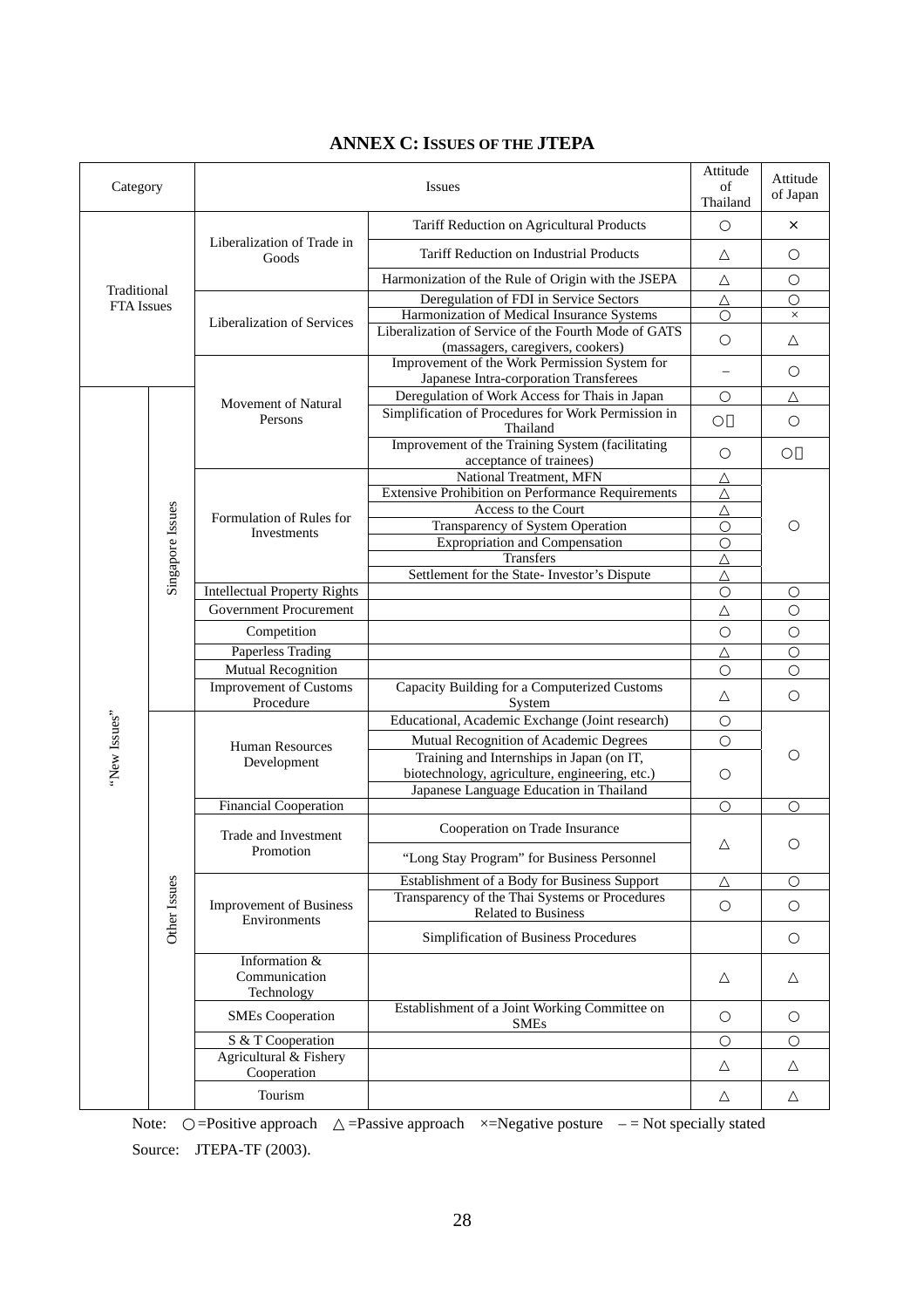# **References**

- IDE (Institute of Developing Economies) (2003), *Ajia Doko Nempo* [Annual Report of Asian Trend], May, Chiba: IDE.
- JETRO (Japan External Trade Organization) (2003), *JETRO Boeki Toshi Hakusho: Higashi Ajia to no Ittaika wo Tsujita Nihonkigyo no Bijines Saikochiku no Sokushin* [JETRO White Paper on Trade and Investment: Encouraging Business Restructuring of Japanese Corporations through Integration with East Asia], September.
- Japan-Singapore FTA Joint Study Group, (2000), *The Report of the Japan-Singapore FTA Joint Study Group,* September (http://www.meti.go.jp/policy/trade\_policy/ jsepa/study/data/092800\_studyreport\_j.pdf), last accessed on March 2, 2004.
- JPEPA-JCT (2003), *The Report of the Japan-Philippines Economic Partnership Agreement Joint Coordinating Team,* December (http://www.meti.go.jp/policy/ trade policy/epa/data/philippine report e.pdf), last accessed on March 3, 2004.
- JTEPA-TF (2003), *The Report of the Japan-Thailand Economic Partnership Agreement Task Force*, December (http://www.meti.go.jp/policy/trade\_policy/epa/data/thailand \_report\_e.pdf), last Accessed on March 1, 2004.
- Low, Linda (2003a), "Human resource and Employment Challenges in a Knowledge-Based Economy", in Low and Johnston eds.2003.
- (2003b), "Policy Dilemmas in Singapore's RTA Strategy", *The Pacific Review*, Vol.16, No.1
- Low, Linda and Douglas M. Johnston eds. (2003), *Singapore Inc. Public Policy options in the Third Millennium.* Singapore: Eastern University Press.
- METI (2001), *White Paper on International Trade: Challenges of the Foreign Economic Policy in the 21st Century*, May.
- (2002a), *Tsusho Hakusho: Higashi Ajia no Hatten to Nihon no Shinro* [White Paper on International Trade: Development of East Asia and the Course of Japan], July.
- (2002b), *Nichi-ASEAN Keizai Renkeikyoka (CEP) Senmonka Gurupu ni Tsuite* [On JACEPEG Meeting] (http://www.meti.go.jp/policy/trade\_policy/asean/ html/cep020321.html), last accessed on March 29, 2004.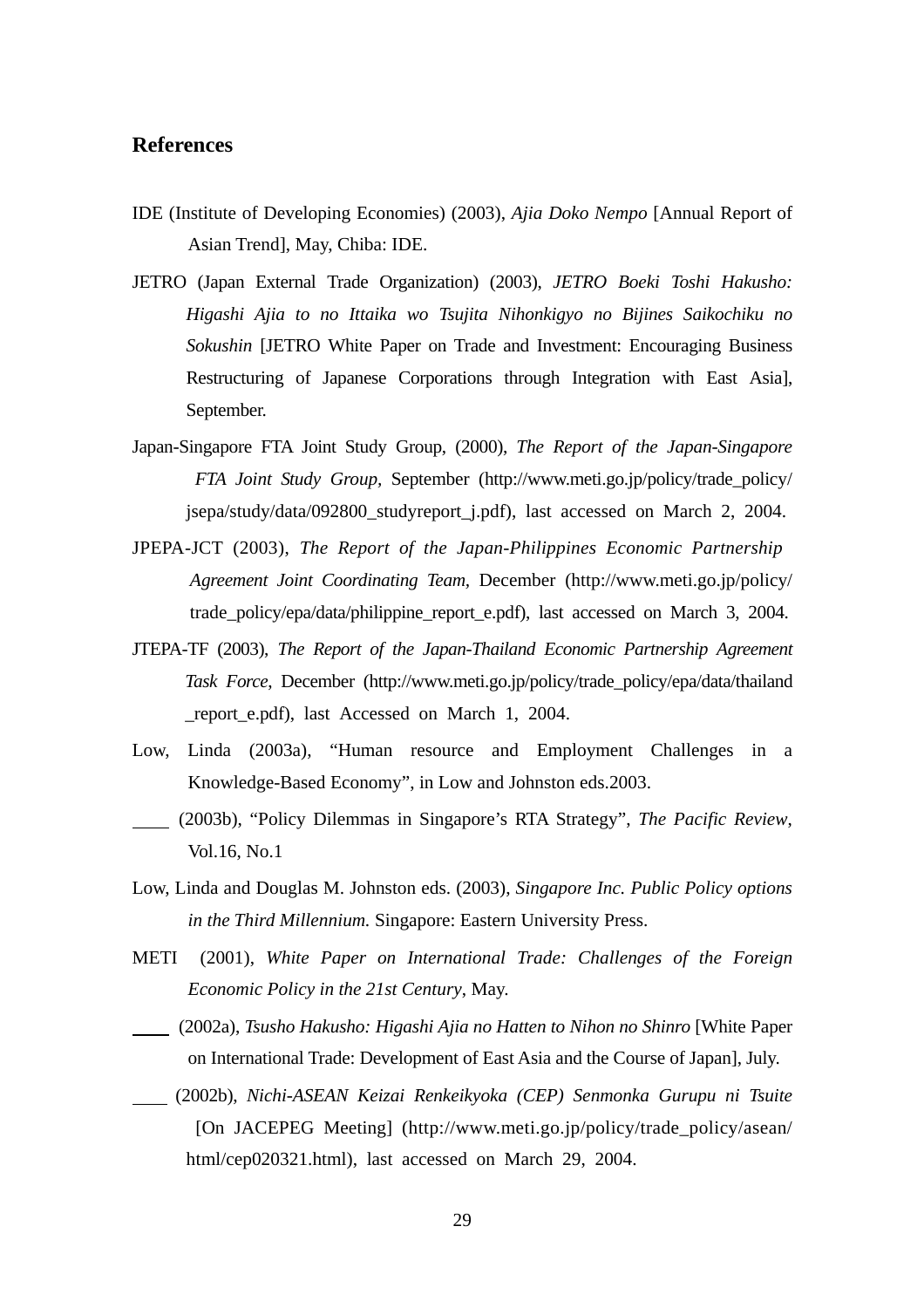- (2003), *Tsusho Hakusho: Kaigaino Dainamizumu no Torikomi wo Tsujita Nihon Keizai no Saikasseika* [White Paper on International Trade 2003: Revitalization of Japanese Economy through Importing the Overseas Dynamism], July.
- Ministry of Health, Labor and Welfare, Japan (2002), *Nichi-ASEAN Hokatsuteki Keizai Renkei Koso "Hito no Ido" ni Tsuite* ["Movement of Natural Persons" in the JACEP], July.
- MITI (1991), *Tsusho Hakusho: Soron* [White paper on International Trade: General Remarks], June.
- (1996), *Tsusho Hakusho: Soron*, May.
- (1998), *Tsusho Hakusho: Soron*, June.
- MOFA (2002), *The Strategy for Japanese FTA Policy,* October (http://www.mofa. go.jp/mofaj/gaiko/fta/senryaku.html), Last accessed on March 7, 2004.
- (2003), *Gaiko Seisho* [Diplomatic Blue Book] (http://www.mofa.go.jp/mofaj /gaiko/bluebook/2003/gaikou/html/honpen/index.html), last accessed on March 27, 2004.
- Nagai, Fumio (2003), "Thailand's FTA Policy: Continuity and Change between the Chuan and Thakshin Governments" in Okamoto ed. 2003.
- Ogita, Tatsushi (2003), "Japan as a Late-coming FTA Holder: Trade Policy Change for the Asian Orientation?" in Okamoto ed. 2003.
- Okamoto, Jiro (2003), "Introduction" in Okamoto ed. 2003.
- Okamoto, Jiro ed. (2003), *Whither Free Trade Agreements? : Proliferation, Evaluation and Multilateralization*, Chiba: IDE.
- Rajan, Ramkishen S, Raul Sen and Reza Siregar (2001), *Singapore and Free Trade Agreements: Economic Relations with Japan and the United States,* Singapore: Institute of Southeast Asian Studies (ISEAS).
- RC-JACEP (2002), *The Interim Report ofthe Round Table Conference for JACEP,* October (http://www.kantei.go.jp/singi/asean/kettei/021016tyuukan\_h.html), last accessed on March 5, 2004.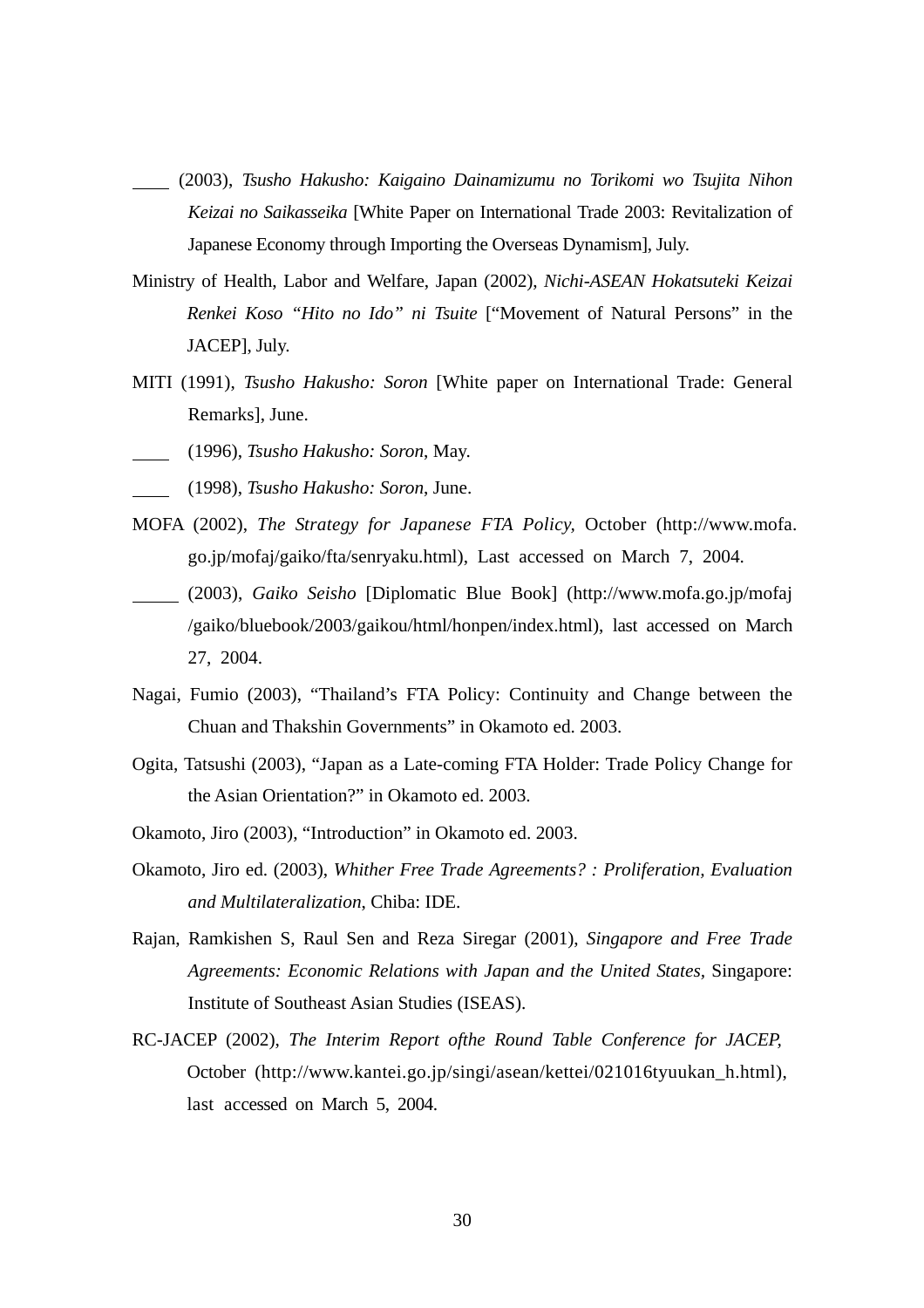- SGEABS (2003), *The Interim Report of the Study Group for East Asian Business Strategy*, September 2003 (http://www.meti.go.jp/kohosys/press/0004463/). Last accessed on 27 February 2004.
- Shigeoka, Jun (2002), "Nihon Shingaporu Shinjidai Keizairenkei Kyotei no Igi" (the Points of The Agreement between the Republic of Singapore and Japan for a New Age Economic Partnership), in Urata ed. 2003.
- Tanaka, Hitoshi, Linda Low, Simon Tei and Shujiro Urata (2001), "Naze, Nihon-Shingaporu FTA Koso Nanoka" [Why Japan-Singapore FTA Initiative?], *Gaiko Forum*. May.
- Tan, Augustine H.H. (2003), "The Asian Economic Crisis: The Way Ahead for Singapore" in Low and Johnston eds. 2003.
- Tsugami, Shunya (2004), "Higasi Ajia Keizai Kankei no Genjo: Chugoku Taito to Chiikitogo Bumu [The Situation of Economic Relations in East Asia: Emergence of China and Surge of Regionalism"] in Watanabe ed. 2004.
- Urata, Shujieo ed. (2003), *FTA Gaidobukku* [the FTA Guidebook], Tokyo: JETRO.
- Watanabe, Toshio (2004), *Higashi Ajia Shijo Togo he no Michi: FTA he no Kadai to Chosen* [The Way to East Asian Market Integration: Issues and Problems toward FTA], Tokyo: Keiso Shobo.
- Wong, Poh Kam (2003), "From Leveraging Multinational Corporations to Fostering Technopreneurship: The Changing Role of S&T Policy in Singapore" in Low and Johnston eds. 2003.
- WG-JPEPA (2003), *The Brief Report of the Fourth Meeting of Working Group for JPEPA*, April.
- Yamakage, Susumu (2003), *Higashi Ajia Chiikishugi to Nihon Gaiko* [East Asian Regionalism and Japan's Diplomacy], Tokyo: Nihon Kokusaimondai Kenkyujo.
- Yoshino, Fumio (2003), "ASEAN Keizai Togo to Higashi Ajia Keizaiken Kosho" [ASEAN Economic Integration and the East Asian Economic Community Initiative], Yamakage ed. 2003.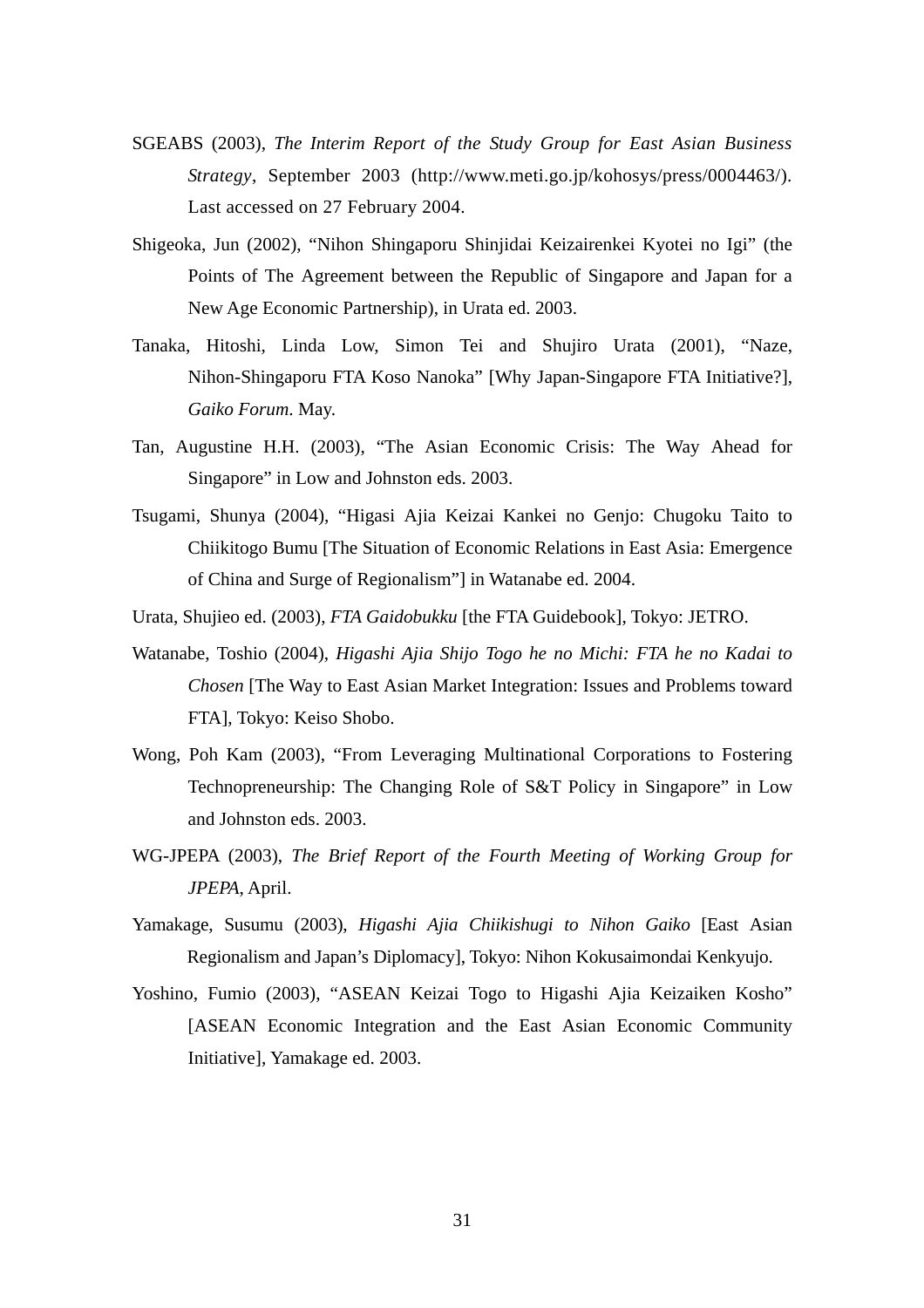# **List of Publications from the IDE APEC Study Center**

#### **FY 1995/96**

#### **IDE APEC Study Center Working Paper Series**

- No.1 Hiroki Kawai and Iwao Tanaka, "Measuring the Cost of Protection in Japan"*, 1990*.
- No.2 Fumio Yoshino, "Trade Impediments of Agricultural Products and Food".
- No.3 Haruko Yamashita, "Factors Affecting Domestic Price Differentials in the Japanese Fisheries and Marine Products".
- No.4 Kunihiro Ohishi, "Factors Affecting Domestic Price Differentials in the Petroleum Products".
- No.5 Hideki Ishikawa, "Factors Affecting Domestic Price Differentials in the Japanese Electric and Electronic Machinery Products".
- No.6 Akiko Hirano, "Legal Aspects of the Institutionalization of APEC".
- No.7 Tatsushi Ogita, "The APEC Policy-Making Process in Japan".
- No.8 Jiro Okamoto, "An Approach towards Australia's Foreign Economic Policy Making Process".

#### **FY 1996/97**

#### **1. Report**

#### *The View of Economic and Technology Cooperation in APEC*  Edited by Keiji Omura

| Chapter I   | General Perspective on the Economic And Technology Cooperation of APEC<br>(by Keiji Omura)                                                                                                                          |
|-------------|---------------------------------------------------------------------------------------------------------------------------------------------------------------------------------------------------------------------|
| Chapter II  | Trade Flow and Foreign Direct Investment in APEC Region (by Satoru                                                                                                                                                  |
|             | Okuda)                                                                                                                                                                                                              |
| Chapter III | Constant-Market Share Analysis and Open Regionalism: A Study Suggestion<br>(by Hiroya Ichikawa)                                                                                                                     |
| Chapter IV  | Development and Stability of the Asia-Pacific Regional Market: How to<br>Stabilize the Development Path of the East-Asian Market by Establishing a<br>Framework for Better Risk Management (by Toshihiko Kinoshita) |
| Chapter V   | Human Development in the Case of Small and Medium Sized Enterprises (by<br>Tomohiro Uchida)                                                                                                                         |
| Chapter VI  | APEC Cooperation for Adjustment toward Emerging Problems (by Masatake<br>Wada)                                                                                                                                      |
| Chapter VII | Japan's ODA and APEC (by Takeshi Mori)                                                                                                                                                                              |

#### **2. IDE APEC Study Center Working Paper Series**

- No.1 Shigeru Itoga, "Labor Issues and APEC Liberalization".
- No.2 Jiro Okamoto, "Asian Regionalism and Japan".
- No.3 Jiro Okamoto, "Foreign Economic Policy Making in Australia: Analytical Framework and the Role of the State".
- No.4 Shigeki Higashi, "Economic Policy and the Growth of Local Manufactures in Thailand".
- No.5 Tatsushi Ogita, "The Origins of Contrasting Views on APEC".
- No.6 Daisuke Takoh, "China's APEC Policy and the Accession to the WTO".
- No.7 Tatsushi Ogita and Daisuke Takoh, " The Making of the Osaka Action Agenda and Japan's Individual Action Plan".
- No.8 Hiroki Tohya, "TRIPs and Policies of APEC on Intellectual Property Rights: Economic Theory and Political Reality".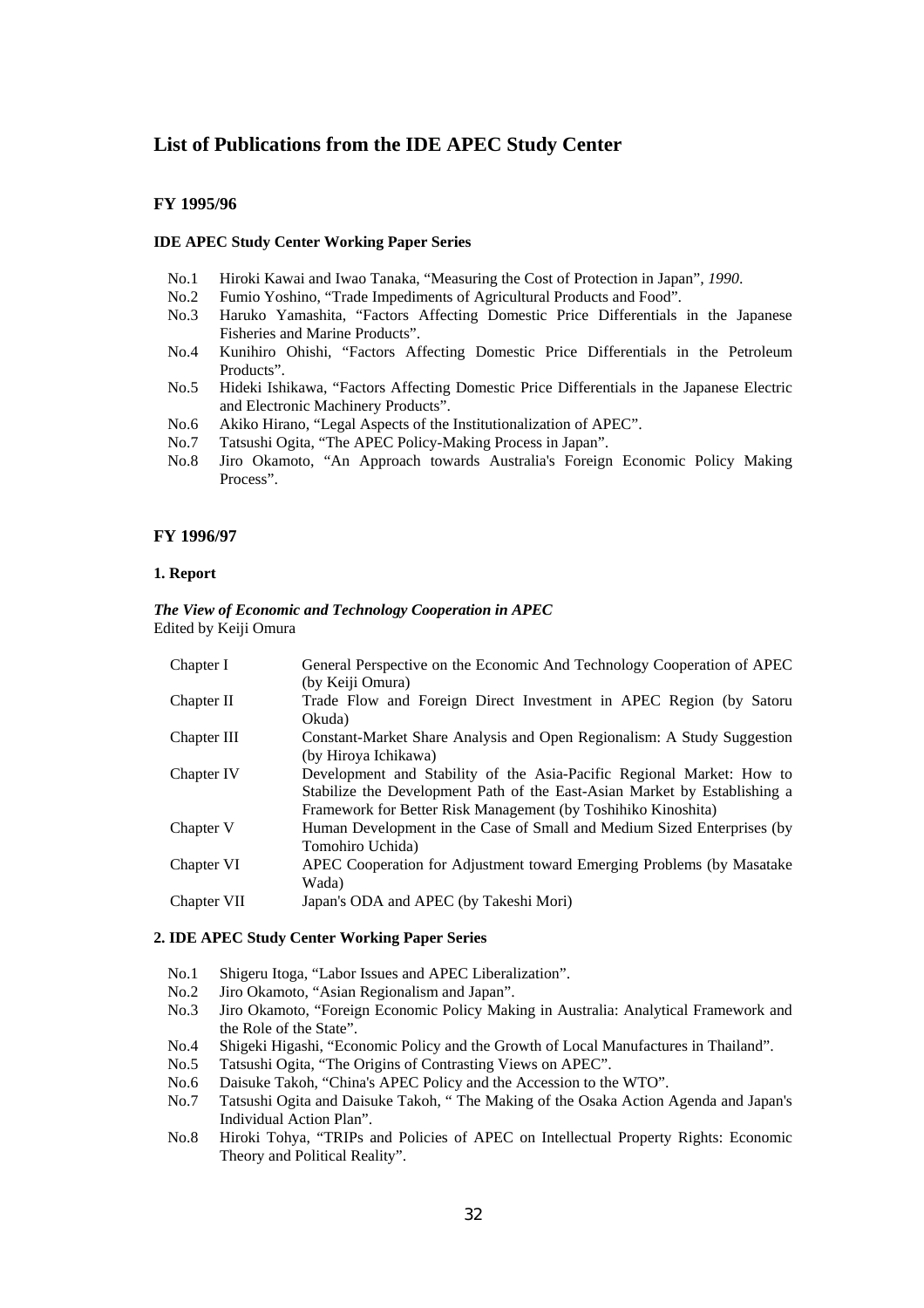- No.9 Ippei Yamazawa, "APEC's Liberalization and Impediments in Japan: Overview of Services Trade".
- No.10 Kunihiro Ohishi, "Survey of Impediments to Trade and Investment in Japan -Distribution Services".
- No.11 Hidenobu Okuda, "Impediments in Japanese Banking Industry".
- No.12 Tsutomu Chano, "Impediments to Service Trade in the Insurance Sector".
- No.13 Masanao Terashima, "Trade and Investment Barriers, and Domestic-Foreign Price Differentials in Transport Services".
- No.14 Schunichi Hiraki, "Impediments in Construction and Engineering Services".
- No.15 Haruko Yamashita, "Trade Impediments and Domestic Price Differentials in the Japanese Telecommunications Sector".
- No.16 Kazuhiko Yokota, "Impediments to International Service Transactions in the Health-related and Social Services Sector".
- No.17 Shujiro Urata and Hiroki Kawai, "The Cost of Regulation in the Japanese Service Industries".
- No.18 Marina Fe B. Durano, "Barriers to Cross-Border Provision of Services within the APEC: with a Focus on the Movement of Persons".
- No.19 Kahlil Rowter, "Training as a Vehicle for Enhanced Growth: A Study of Human Resource Development Needs for Enhanced Investment and Cooperation among APEC Members".
- No.20 Li Kun Wang , "The Effect and Strategy of Trade Liberalization for China".
- No.21 Zhao Jiang Lin, "Openness of China's Manufacturing Sectors and Its APEC Policy".

### **3. Reports of Commissioned Studies**

- Center for APEC Studies, Nankai University, *Economic Policy in APEC: The Case of China Policy*.
- Institute of Economics and Social Research, Faculty of Economics, University of Indonesia, *Economic Policy in APEC: The Case of Indonesia*.
- Philippine Institute for Development Studies, *Economic Policy in APEC: The Case of the Philippines*.
- Faculty of Economics, Chulalongkorn University, *Economic Policy in APEC: The Case of Thailand*.

#### **FY 1997/98**

#### **1. Report**

#### *Deepening Economic Interdependence in the APEC Region*  Edited by Keiji Omura

| Overview    | (by Keiji Omura)                                                           |
|-------------|----------------------------------------------------------------------------|
| Chapter I   | Deepening Economic Interdependence in the APEC Region: Boom and            |
|             | Vulnerability through Trade Linkages (by Hiroshi Osada)                    |
| Chapter II  | Can a Sub-regional Group Enhance the Tie?: with Emphasis on East Asia (by  |
|             | Satoru Okuda)                                                              |
| Chapter III | The Background and Causes of the Current Financial Crisis in Indonesia (by |
|             | Masaaki Komatsu)                                                           |
| Chapter IV  | ASEAN's Relationships with America (by Takeshi Aoki)                       |
| Chapter V   | The Historical Development of Australia-ASEAN Relations: Implications for  |
|             | APEC into the Year 2000 (by Jiro Okamoto)                                  |
| Chapter VI  | Industrial Policies and Trade Liberalization: The Automotive Industry in   |
|             | Thailand and Malaysia (by Mai Fujita)                                      |
| Appendix    | China's Policy for the Liberalization of Trade and Investment through the  |
|             | APEC/IAP and Negotiations for the Accession to the WTO in 1997 (by         |
|             |                                                                            |
|             | Daisuke Takoh)                                                             |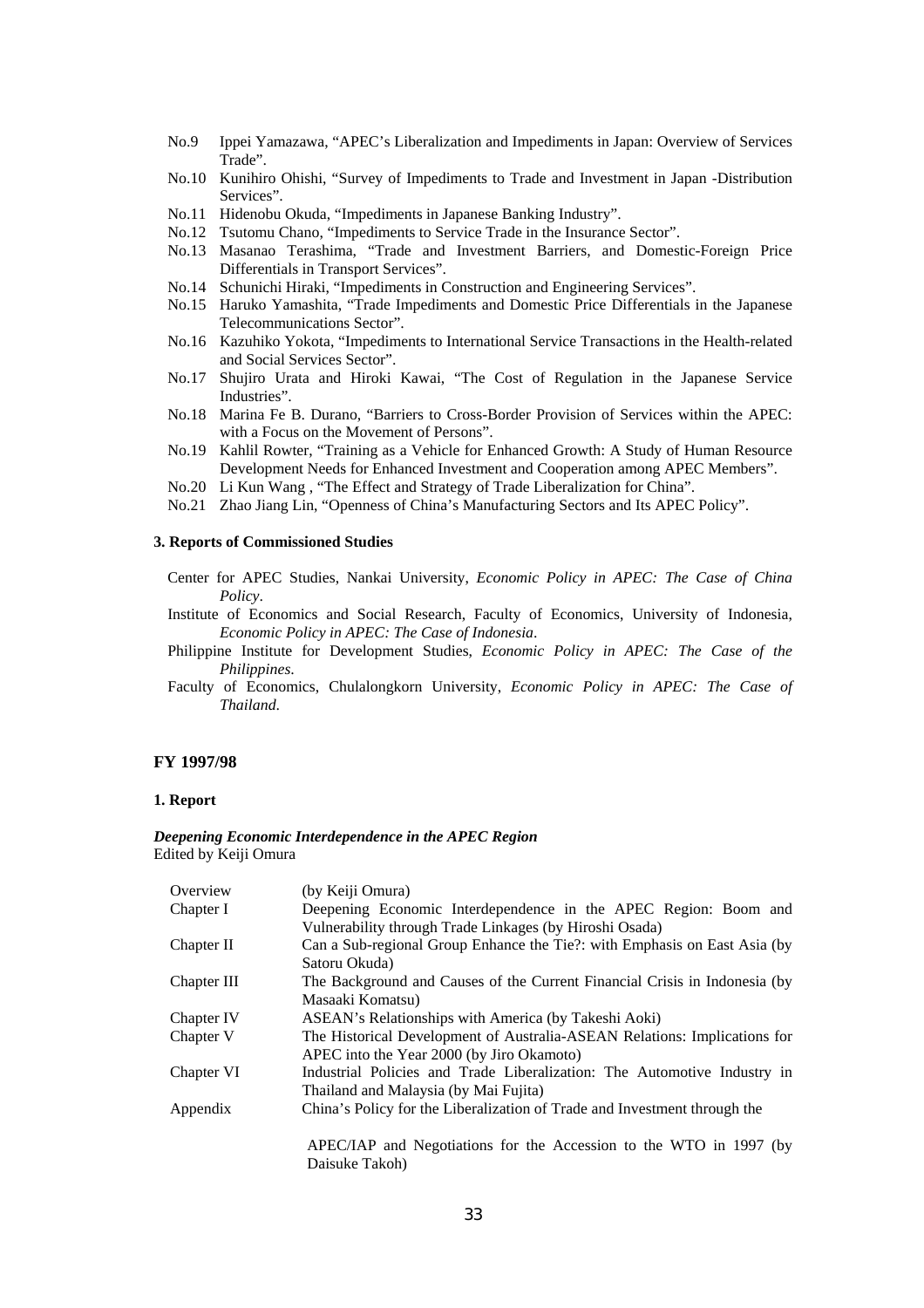#### **2. IDE APEC Study Center Working Paper Series**

- No.1 Akira Kuroda, "Stakes in Common: APEC's Technological Cooperation".
- No.2 Shigeru Itoga, "The Challenge to the Enhancement of Technological Level of Thai Industry".
- No.3 Atsusuke Kawada, "Current Situation and Outlook for Economic and Technical Cooperation among Developing Countries in APEC: Singapore Cooperation toward Neighbouring Asian Developing Countries".
- No.4 Shunji Karikomi, "The Development Strategy for SMEs in Malaysia".
- No.5 Nobuhiro Horii, "APEC Cooperation and Strategies for the Introduction of Renewable Energy into Developing Countries".
- No.6 Colin K.L. Chang, "Lessons in Technology Development: The Japanese Experience".

#### **3. Reports of Commissioned Studies**

Urban Ecosystem Management, Institute for Environment and Development (LESTARI), Universiti Kebangsaan Malaysia, *Urbanization and Environment in Malaysia: Managing the Impact*.

Tsai She Hsien, Taiwan Research Institute, *A Study in the technological Development of Taiwan's Enterprise and Technology Transfer with Direct Investment*. (in Japanese).

#### **FY 1998/99**

#### **1. Reports**

#### *Trade Liberalization and Facilitation in APEC: A Re-evaluation of APEC Activities*  Edited by Satoru Okuda

| Chapter I   | "Potential" APEC Sub-regions: Current Status and Future (by Satoru Okuda)  |
|-------------|----------------------------------------------------------------------------|
| Chapter II  | The AFTA-CER Linkage Dialogue: An Endeavour for Closer Relations           |
|             | between SRTAs within APEC (by Jiro Okamoto)                                |
| Chapter III | Vietnam in APEC: Changes in Trade Patterns after the Open Door Policy (by  |
|             | Mai Fujita)                                                                |
| Chapter IV  | Development Policies for Small and Medium Enterprises in APEC: In the      |
|             | Case of the Philippines (by Mayumi Fukumoto)                               |
| Chapter V   | Capital Account Liberalization in Emerging Markets: Lessons from the Asian |
|             | Currency Crisis (by Shunji Karikomi)                                       |
| Chapter VI  | Korea's New Accounting Standards and Its Impact on APEC (by Shiro          |
|             | Takahashi and Satoru Okuda)                                                |

#### *Future Prospects of Supporting Industries in Thailand and Malaysia*  Edited by Ryuichiro Inoue and Shigeru Itoga

| Chapter I   | Overview (by Shigeru Itoga)                                             |
|-------------|-------------------------------------------------------------------------|
| Chapter II  | Future Prospect of Supporting Industries in Thailand and Malaysia (by   |
|             | Ryuichiro Inoue)                                                        |
| Chapter III | Fostering Supporting Industries in Thailand through the Linkage between |
|             | Local and Foreign Interests, the Case of Mold and Die Sector (by Jun    |
|             | Tsunekawa)                                                              |
| Chapter IV  | Development and Enhancement of Supporting Industries in Malaysia (by    |
|             | Kyohei Yamazaki)                                                        |
| Chapter V   | Real State of Mold & Die Industries in Asia and Their Relationship with |
|             | Japan's Mold & Die Industry (by Etsujiro Yokota)                        |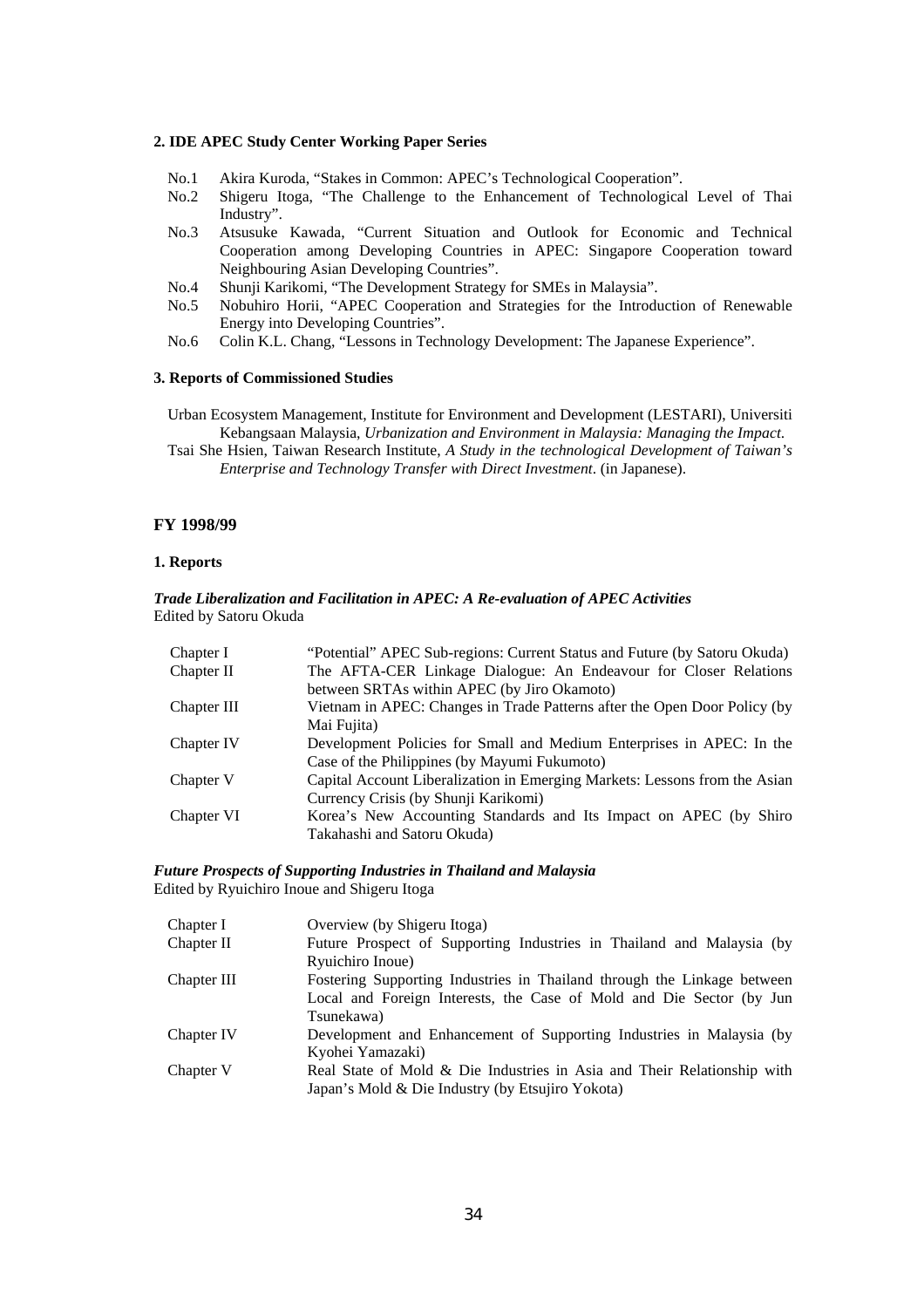#### **2. IDE APEC Study Center Working Paper Series**

Ratana Eiamkanitchat, "The Role of Small and Medium Supporting Industries in Japan and Thailand".

#### **3. Reports of Commissioned Studies**

- Rajah Rasiah, IKMAS, UKM and Faculty of Economics and Business, UNIMAS*, State Support and Machine Tool Subcontracting Links in Malaysia : Microelectronics and Passenger Car Assemblies.*
- Kitti Limskul, Faculty of Economics, Chulalongkorn University*, Future Prospects of Selected Supporting Industries in Thailand.*

#### **FY 1999/2000**

#### **1. Report**

*Industrial Linkage and Direct Investment in APEC*  Edited by Satoru Okuda

| Chapter I   | Industrial Linkage and Direct Investment in APEC (by Satoru Okuda)      |
|-------------|-------------------------------------------------------------------------|
| Chapter II  | Foreign Direct Investment, Trade, and Vietnam's Interdependence in the  |
|             | APEC Region (by Mai Fujita)                                             |
| Chapter III | Technical Assistance to Japanese Affiliates: The Case of the Autoparts  |
|             | Industry in Thailand (by Yoshi Takahashi)                               |
| Chapter IV  | Russia's Participation in APEC and Economic Development in the Far East |
|             | (by Mayumi Fukumoto)                                                    |
| Chapter V   | Macroeconomic Impacts in APEC Region: Measurement by APEC Link          |
|             | Model (by Jinichi Uemura)                                               |
|             |                                                                         |

#### **2. IDE APEC Study Center Working Paper Series**

- No. 1 Jiro Okamoto, "The Political Process of APEC Early Voluntary Sectoral Liberalisation: Setting the Research Agenda".
- No. 2 Akiko Yanai, "APEC and the WTO: Seeking Opportunities for Cooperation".
- No. 3 Fumio Nagai, "The APEC EVSL Initiative and the Policy Making Process in Thailand".
- No. 4 Tatsushi Ogita, "Japan's Policy Making in the APEC EVSL Consultations: Its Actors, Process and Interpretations".
- No. 5 Yutaka Onishi, "Politics by Mass Media?: Changes in the Korean Policy toward APEC Early Voluntary Sectoral Liberalization".
- No. 6 Satoshi Oyane, "America's Non-"Two-Level Game" at the APEC EVSL Initiative: Structural Change in Trade Politics".

#### **3. Reports of Commissioned Studies**

- Michael Wesley, School of Political Science, University of New South Wales, *The Politics of Early Voluntary Sectoral Liberalisation in Australia*.
- Hanafi Sofyan, A. Syafi'i, Yasmi Adriansyah and Lynda Kurnia Wardhani, Institute for International Finance and Commodities (Jakarta), *The Policy Making Consultations of APEC Early Voluntary Sectoral Liberalization: The Case of Indonesia*.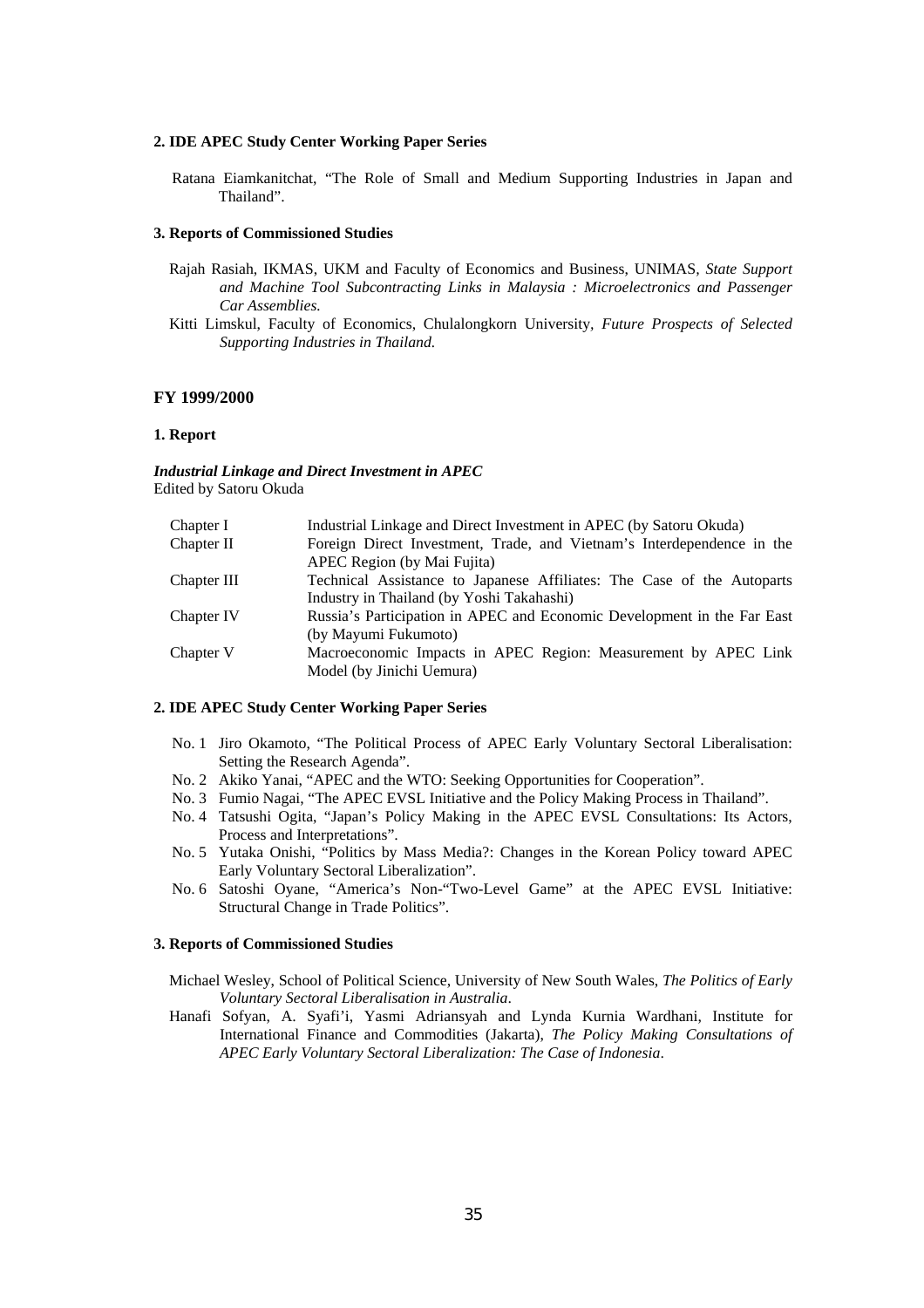#### **FY 2000/01**

#### **1. Report**

#### *APEC in the 21st Century*-*Selected Issues for Deeper Economic Cooperation*- Edited by Satoru Okuda

| Chapter I   | Impact of Economic and Technical Cooperation on Northeast Asian Countries    |
|-------------|------------------------------------------------------------------------------|
|             | (by Mayumi Fukumoto)                                                         |
| Chapter II  | Linking SRTA and ECOTECH-A Consideration Based on Japan-Korea                |
|             | FTA (by Satoru D. Okuda)                                                     |
| Chapter III | Macroeconomic Impacts under FTA Configuration in the APEC Region (by         |
|             | Jinichi Uemura)                                                              |
| Chapter IV  | Liberalization of Trade in Services in APEC: Assessment of IAP and the       |
|             | GATS Commitments (by Mikiko Yogo)                                            |
| Chapter V   | Regional Trade Arrangement and Strategies of Multinationals: Implications of |
|             | <b>AFTA</b> for Economic Integration (by Mai Fujita)                         |
| Chapter VI  | Expert Dispatch Program for Private Enterprises – The Case of JODC Experts   |
|             | in the Thai Manufacturing Sector- (by Yoshi Takahashi)                       |

#### **2. IDE APEC Study Center Working Paper Series**

- No.1 Jiro Okamoto, "The AFTA-CER Linkage Dialogue Revisited: Its Recent Development and Implications".
- No.2 Akiko Yanai, "Reciprocity in Trade Liberalization".
- No.3 Fumio Nagai, "Thailand's Attitude toward Trade Liberalization: In the Context of the ASEAN Free Trade Area (AFTA) ".
- No.4 Tatsushi Ogita, "On Principles of APEC".
- No.5 Satoshi Oyane, "'Plurilateralism' of the United States and its APEC Policies".
- No.6 Hanafi Sofyan, "Promoting Financial Cooperation within the ASEAN+3".

#### **3. Reports of Commissioned Studies**

- Yoo Soo Hong, Korea Institute for International Economic Policy (KIEP), *Internet Business Cooperation in Northeast Asia and APEC*.
- Vladimir I. Ivanov and Hirofumi Arai, Economic Research Institute for Northeast Asia (ERINA), *Multilateral Cooperation in Northeast Asia and APEC*.

### **FY 2001 /02**

#### **1. Reports**

#### *A Study on Trade, Investment and International Labor Migration in the APEC Member Economies*  Edited by Yasuko Hayase

| Chapter I   | International Migration in the Asia Pacific Region: Trend and Policies (by   |
|-------------|------------------------------------------------------------------------------|
|             | Yasuko Hayase)                                                               |
| Chapter II  | Trade Structure in the APEC Region (under a separate volume on Statistic for |
|             | Trade and Foreign Direct Investment in the APEC Member Economies,            |
|             | 1980-2000) (by Yosuke Noda)                                                  |
| Chapter III | Liberalization of Trade and Investment and Its Effects on International      |
|             | Migration (by Mayumi Fukumoto)                                               |
| Chapter IV  | Dynamic Impacts of Trade Liberalization on Multi-National Enterprises and    |
|             | Labor Market (by Kazuhiko Oyamada)                                           |
| Chapter V   | International Labor Migration from China: policy and Trends (by Yin Hao)     |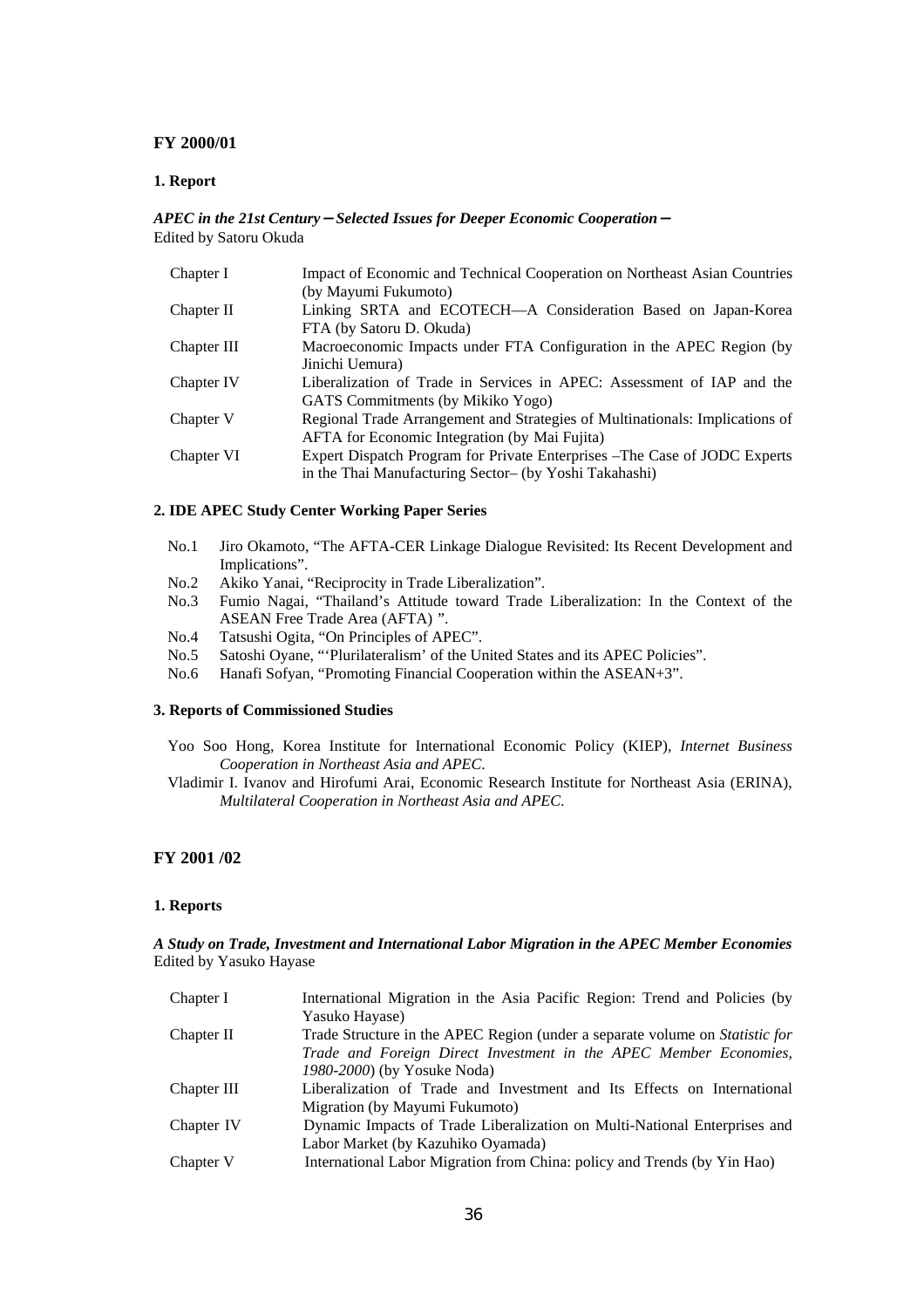| Chapter VI   | What is the impact of FDI on Foreign Trade in China? (by Xiaoning Gong) |  |  |  |
|--------------|-------------------------------------------------------------------------|--|--|--|
| Chapter VII  | International Migration and Foreign Workers in South Korea (by Yin Hao) |  |  |  |
| Chapter VIII | Labor Markets and Direct Investment of Hong Kong and Singapore (by      |  |  |  |
|              | Shoichi Ito)                                                            |  |  |  |
| Chapter VX   | The Impact of International Labor Migration on Remittances in the       |  |  |  |
|              | Philippines (by Yoshio Yoshida)                                         |  |  |  |

#### *Statistic for Trade and Foreign Direct Investment in the APEC Member Economies, 1980-2000*  Edited by Yasuko Hayase

#### **2. IDE APEC Study Center Working Paper Series**

- No.1 Jiro Okamoto, "Seeking Multilateralism Friendly FTAs: The Research Agenda".
- No.2 Gen Yamamoto, "Theoretical Considerations of Multilateralism and Regionalism".
- No.3 Akiko Yanai, "The Function of the MFN clause in the Global Trading System".
- No.4 Tatsushi Ogita, "An Approach towards Japan's FTA Policy".
- No.5 Atsushi Yamada, "Between Regionalism and Multilateralism: New Dilemmas in U.S. Trade Policy".
- No.6 Fumio Nagai, "Thailand's Trade Policy: WTO Plus FTA?".
- No.7 Mikio Kuwayama and Yusuke Kuwayama, "The Comprehensiveness of Chilean Free Trade Agreements".

#### **3. Report of Commissioned Studies**

Maria-Christina Rosas, Department of International Relations, Faculty of Social and Political Sciences, National Autonomous University of Mexico (UNAM), *Mexican Foreign trade Policy in the new Millennium.*

#### **FY 2002/03**

#### **1. IDE Development Perspective Series**

*Whither Free Trade Agreements?: Proliferation, Evaluation and Multilateralization*. Edited by Jiro Okamoto

| Chapter I    | Introduction (by Jiro Okamoto)                                            |
|--------------|---------------------------------------------------------------------------|
| Chapter II   | Evaluating the Logics of FTA Formations in International Economics:       |
|              | Economic Rational Consequence of Strategic Interactions (by Gen           |
|              | Yamamoto)                                                                 |
| Chapter III  | Institutional Motives for Forming FTAs: The Contradiction between the MFN |
|              | Principle and Reciprocity (by Akiko Yanai)                                |
| Chapter IV   | The International Political Economy of FTA Proliferation: Testing the     |
|              | Analytical Scope of Neorealism, Neoliberalism and Constructivism (by      |
|              | Satoshi Oyane)                                                            |
| Chapter V    | The United States' Free Trade Agreements: From NAFTA to the FTAA (by      |
|              | Atsushi Yamada)                                                           |
| Chapter VI   | Mexico's Foreign Trade Policy in the NEW Millennium: Achievements and     |
|              | Challenges (by Maria-Cristina ROSAS)                                      |
| Chapter VII  | The Comprehensiveness of Chilean Free Trade Agreements (by Mikio          |
|              | Kuwayama)                                                                 |
| Chapter VIII | Japan as a Late-coming FTA Holder: Trade Policy Change for the Asian      |
|              | Orientation? (by Tatsushi Ogita)                                          |
| Chapter IX   | Thailand's FTA Policy: Continuity and Change between the Chuan and        |
|              | Thakshin Governments (by Fumio Nagai)                                     |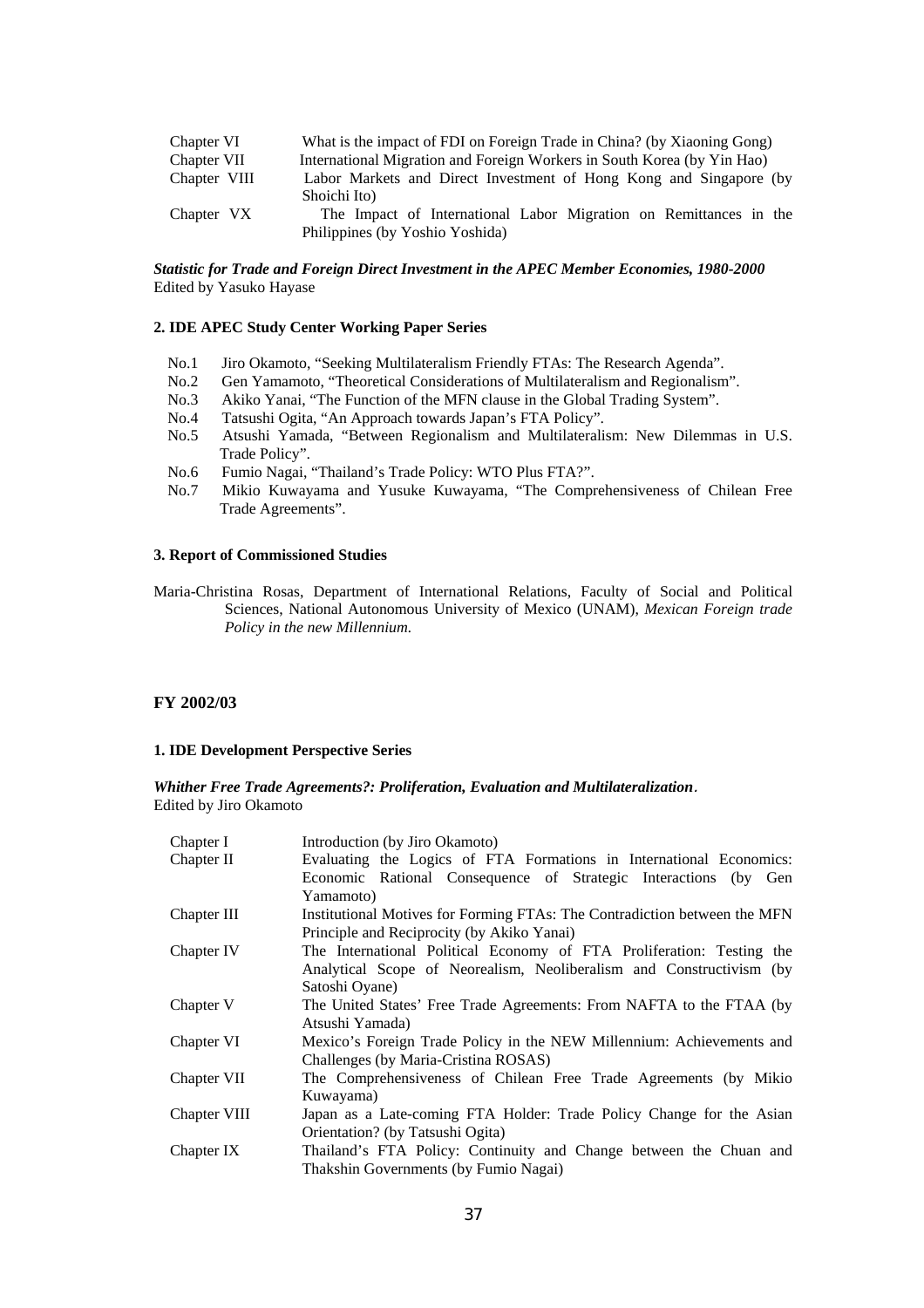| Chapter X    | Linkage between Malaysia's FTA Policy and ASEAN Diplomacy (by Sanae<br>Suzuki)                      |
|--------------|-----------------------------------------------------------------------------------------------------|
| Chapter XI   | Australia's FTA Policy: From Defensive Response to Competitive<br>Liberalization? (by Jiro Okamoto) |
| Chapter XII  | Diplomacy, Politics and Damage Control in the Negotiation of the New                                |
|              | Zealand-Singapore FTA (by Stephen Hoadley)                                                          |
| Chapter XIII | Conclusion (by Jiro Okamoto)                                                                        |

### **2. Report**

### *International Migration in APEC Member Economies: Its Relations with Trade, Investment and Economic Development.*

Edited by Yasuko Hayase

| International Migration in the Asia-Pacific Region: Its Linkages with Trade    |
|--------------------------------------------------------------------------------|
| and Investment (by Yasuko Hayase)                                              |
| Trade Structures in East Asia After the Financial Crisis: From the perspective |
| of Trade Indices (by Yosuke Noda)                                              |
| A Note on Data Adjustments to Include Foreign Direct Investment in an          |
| Applied General Equilibrium Model of Global Trade (by Kazuhiko Oyamada)        |
| Linkages among Trade, Investment and Migration: Theory and Empirical           |
| Evidence from Asia (by Hikari Ishido)                                          |
| A Study of International Trade in Services in China (by Xiaoning Gong)         |
| International Labor Migration and Foreign Direct Investment in East Asian      |
| Development: Taiwan as Compared with Japan (by Ching-lung Tsay)                |
| Economic Development and International Labour Migration in Malaysia (by        |
| Machiko Watanabe)                                                              |
|                                                                                |

**IDE APEC Study Center publications may be downloaded from:** 

**http://www.ide.go.jp/English/Apec/Publish/index.html**